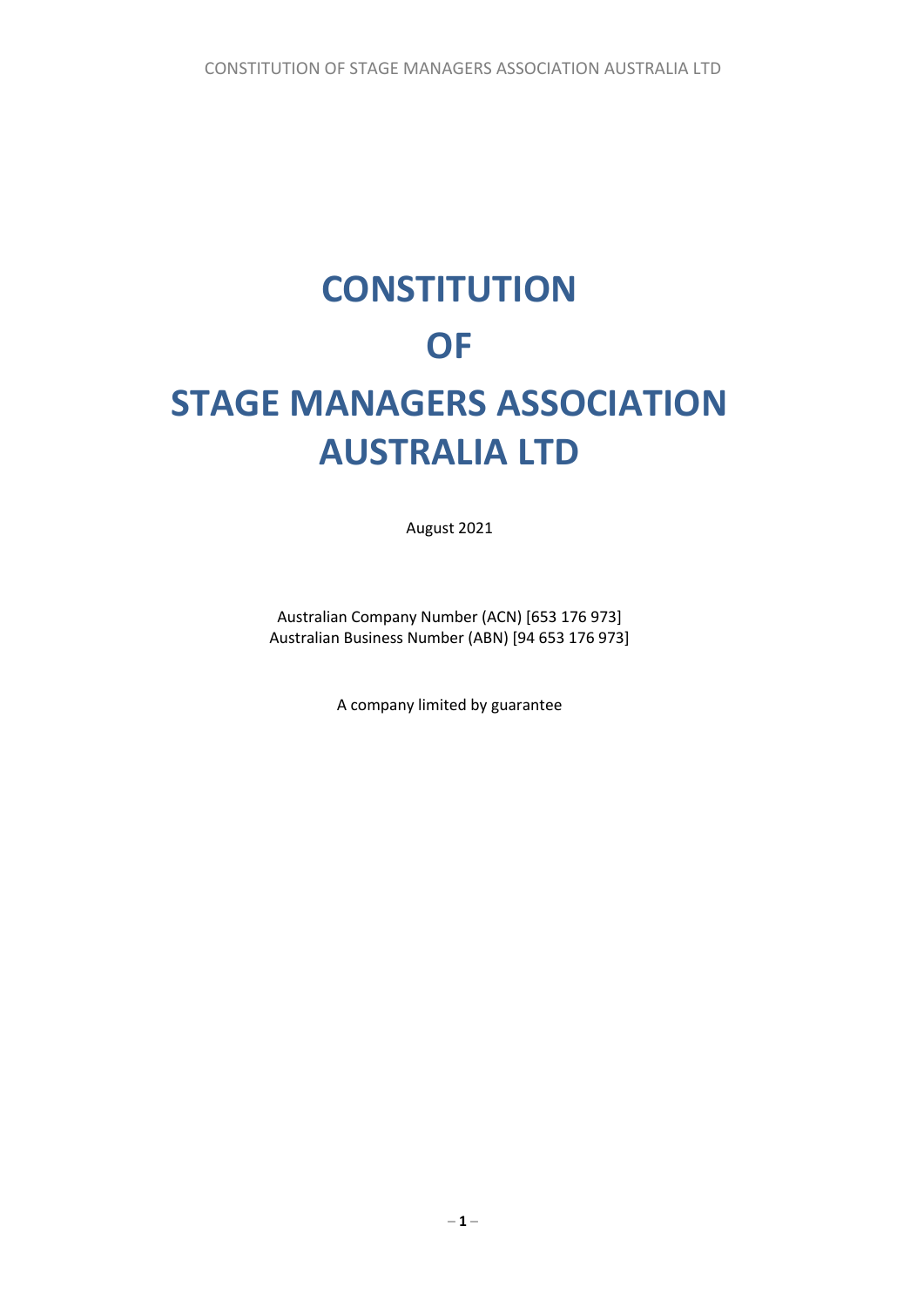# **Table of contents**

|     | Preliminary 5                                        |  |
|-----|------------------------------------------------------|--|
| 1.  |                                                      |  |
| 2.  |                                                      |  |
| 3.  | Limited liability of members  5                      |  |
| 4.  |                                                      |  |
| 5.  |                                                      |  |
| 6.  | Acknowledgement of Country  5                        |  |
| 7.  | Reconciliation Action Plan 5                         |  |
|     | Charitable purposes and                              |  |
|     |                                                      |  |
| 8.  | Object, Vision and Values 6                          |  |
| 9.  |                                                      |  |
| 10. |                                                      |  |
| 11. |                                                      |  |
| 12. | Amending the constitution  7                         |  |
|     |                                                      |  |
| 13. | Membership and register of                           |  |
|     | 14. Who can be a member 10                           |  |
| 15. | How to apply to become a                             |  |
| 16. | Directors decide whether to<br>approve membership 11 |  |
| 17. | When a person becomes a                              |  |
| 18. | Notification by members  12                          |  |
| 19. | When a person stops being a                          |  |
|     | Application fee and annual                           |  |
|     | membership fee 12                                    |  |
|     |                                                      |  |
|     | 21. Annual membership fee 13                         |  |
|     | 22. Unpaid annual membership and                     |  |

|     | Dispute resolution and                                               |
|-----|----------------------------------------------------------------------|
|     | disciplinary procedures 13                                           |
|     | 23. Dispute resolution 13                                            |
| 24. | Disciplining members  14                                             |
|     | <b>General meetings of</b>                                           |
|     | members 16                                                           |
| 25. | General meetings called by                                           |
| 26. | General meetings called by                                           |
| 27. | Annual general meeting  17                                           |
| 28. | Notice of general meetings  17                                       |
| 29. | Quorum at general meetings  19                                       |
| 30. | Auditor's right to attend                                            |
| 31. | Representatives of members  19                                       |
| 32. | Using technology to hold                                             |
| 33. | Chair for general meetings 20                                        |
| 34. |                                                                      |
| 35. | Adjournment of meetings  20                                          |
|     | Members' resolutions and                                             |
|     | statements 21                                                        |
|     | 36. Members' resolutions and<br>21<br>statements                     |
|     | 37. Company must give notice of<br>proposed resolution or distribute |
|     | Voting at general meetings 22                                        |
| 38. | How many votes a member has  22                                      |
| 39. | Challenge to member's right to                                       |
| 40. | How voting is carried out  22                                        |
| 41. | Matters on which a poll may be                                       |

demanded .......................................... 22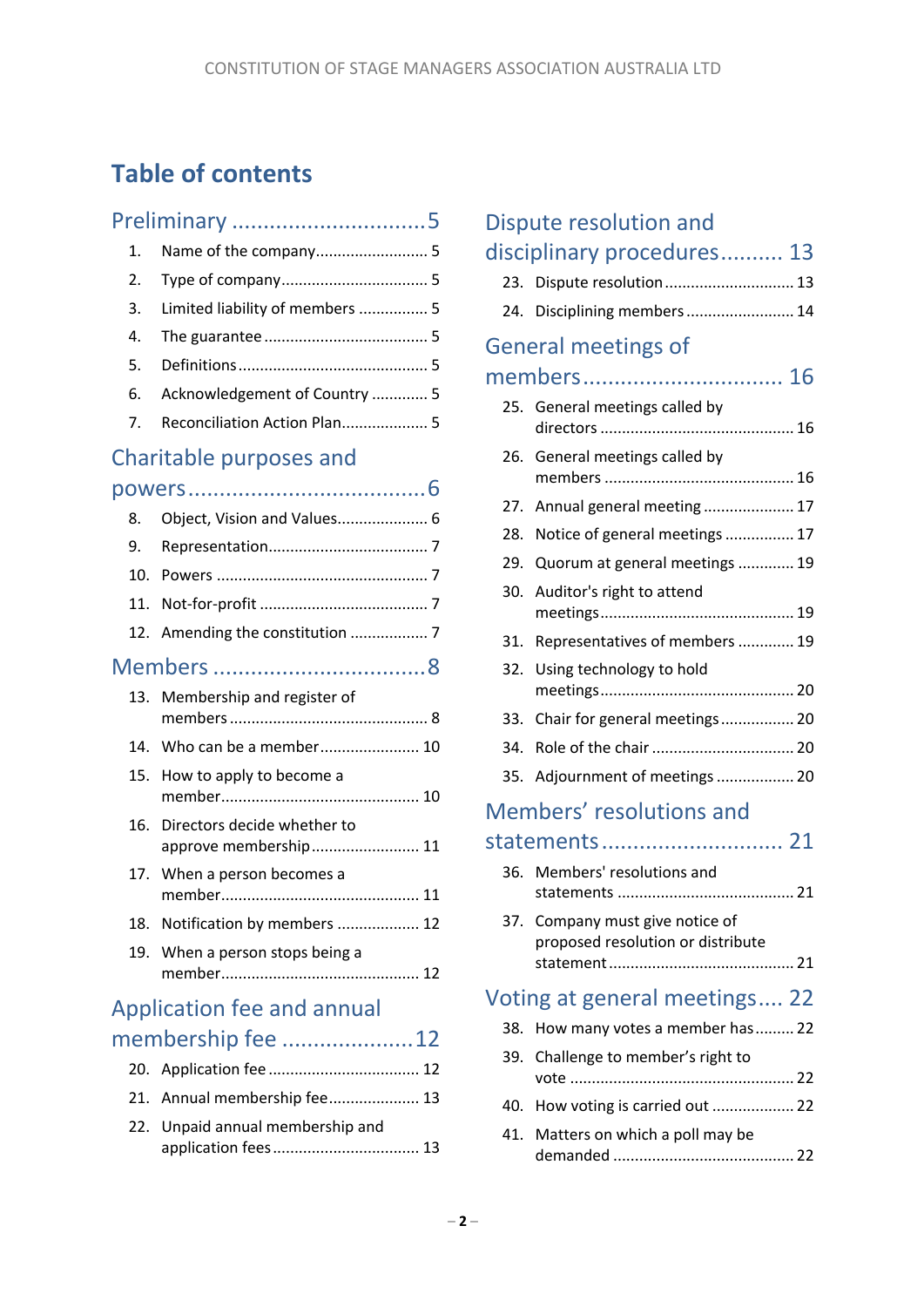|     | 42. When a poll is effectively      |
|-----|-------------------------------------|
| 43. | When and how polls must be          |
| 44. | When is a member disqualified       |
| 45. | Appointment of proxy 23             |
| 46. |                                     |
|     | Directors25                         |
|     |                                     |
| 48. | Election and appointment of         |
| 49. |                                     |
| 50. |                                     |
| 51. | When a director stops being a       |
|     | 52. Alternate directors 27          |
|     | Powers of directors 28              |
| 53. | Powers of directors  28             |
| 54. | Appointment of attorney  29         |
| 55. | Negotiable instruments  29          |
| 56. | Delegation of directors' powers 29  |
| 57. | Validation of acts of directors and |
| 58. | No directors' remuneration  30      |
|     | 59. Execution of documents  30      |
|     | Duties of directors31               |
| 60. | Duties of directors 31              |
| 61. | Conflicts of interest 31            |
| 62. | Other directorships and             |
| 63. | Effect of interest in contract  33  |
| 64. | Standing notice of interest 33      |
|     | Directors' meetings 34              |
| 65. | When the directors meet 34          |
|     | 66. Calling directors' meetings 34  |

| 67. |                                                     |
|-----|-----------------------------------------------------|
| 68. | Chair for directors' meetings 34                    |
| 69. | Quorum at directors' meetings 34                    |
| 70. | Using technology to hold<br>directors' meetings  34 |
| 71. | Passing directors' resolutions 35                   |
| 72. | Circular resolutions of directors 35                |
|     |                                                     |
| 73. |                                                     |
| 74. |                                                     |
|     | 75. The election of officers 36                     |
|     |                                                     |
|     | 76. Appointment and role of                         |
|     | Minutes and records 37                              |
| 77. | Minutes and records  37                             |
| 78. | Confidential information 38                         |
| 79. | Financial and related records 38                    |
| 80. | Company reports 38                                  |
| 81. | Director's report 39                                |
| 82. |                                                     |
| 83. |                                                     |
|     |                                                     |
|     |                                                     |
|     |                                                     |
| 85. |                                                     |
| 86. | Notice to the company 41                            |
| 87. | Notice to members 41                                |
| 88. | When notice is taken to be given 42                 |
|     | Financial year 42                                   |
|     | 89. Company's financial year 42                     |
|     | Indemnity, insurance and                            |
|     |                                                     |
| 90. |                                                     |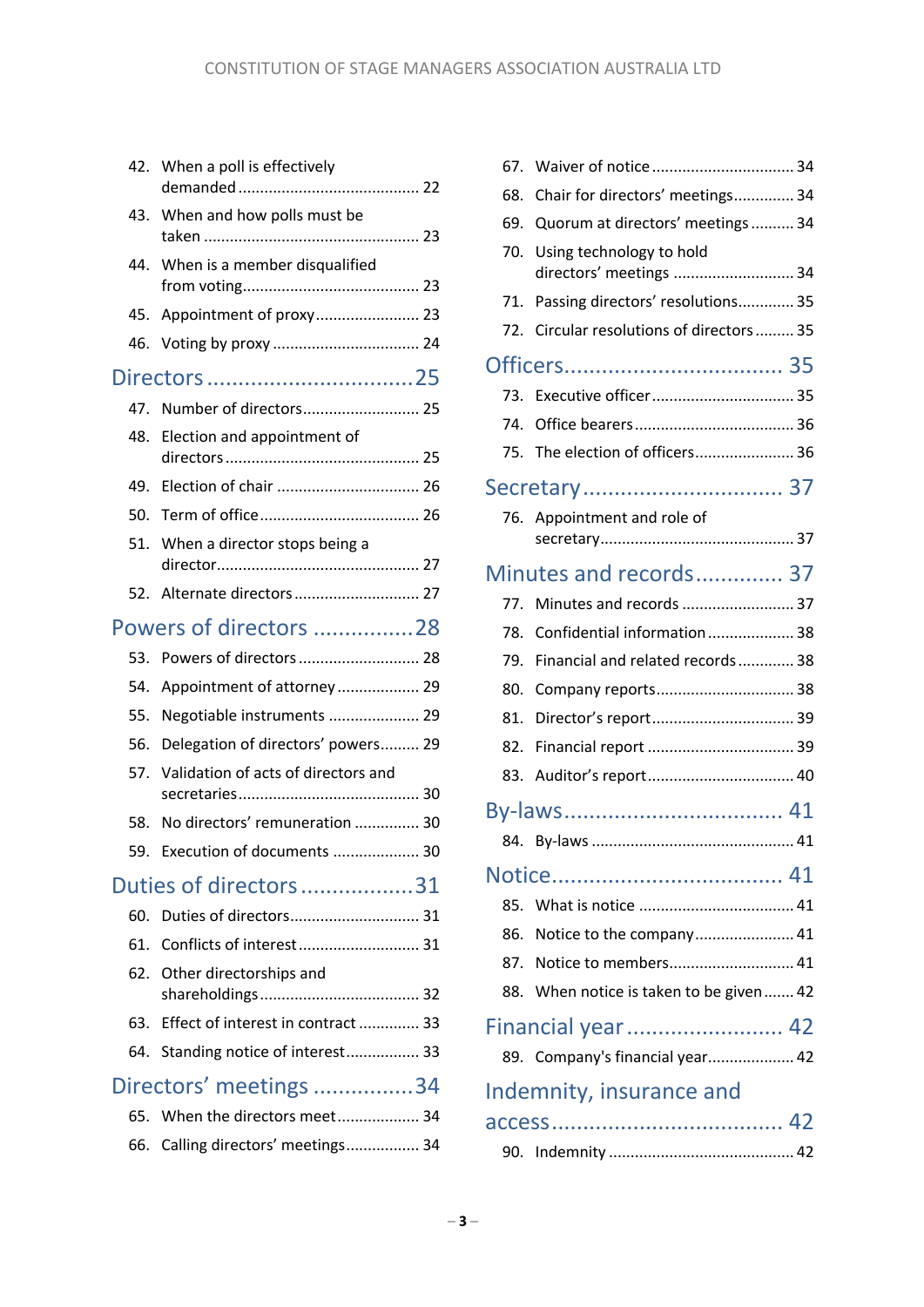|  | 92. Director voting on contract of<br>indemnity or insurance  43 |  |
|--|------------------------------------------------------------------|--|
|  | 93. Directors' access to documents  43                           |  |
|  |                                                                  |  |
|  |                                                                  |  |
|  | 95. Surplus assets not to be<br>distributed to members  43       |  |
|  | 96. Distribution of surplus assets 43                            |  |
|  | Formalities omitted 44                                           |  |

# Definitions and

| interpretation  44                                             |  |
|----------------------------------------------------------------|--|
|                                                                |  |
| 99. Reading this constitution with the<br>Corporations Act  45 |  |
|                                                                |  |
| Schedule 1 Appointment of                                      |  |
| Proxy (Proxy Form)  47                                         |  |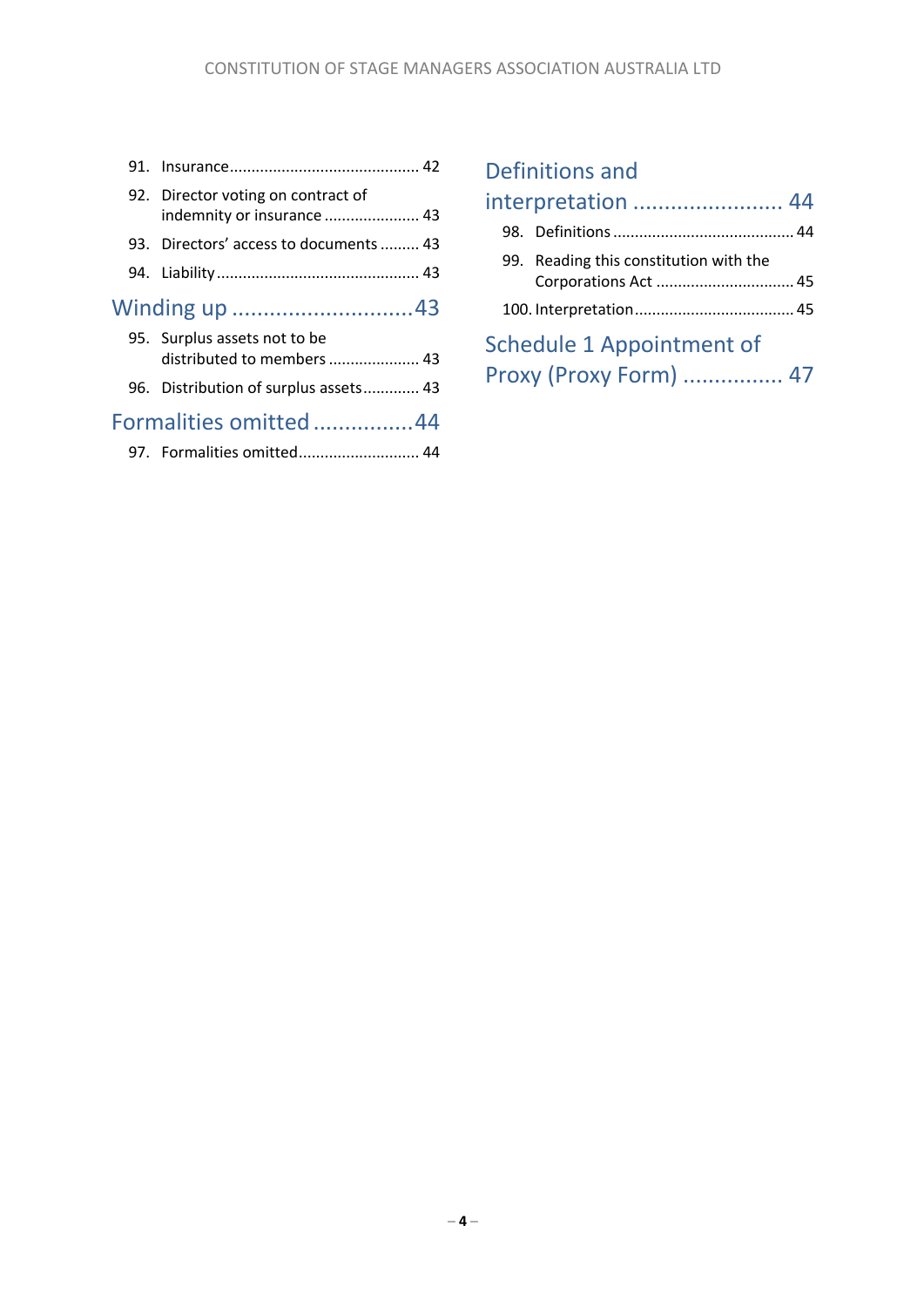# **Preliminary**

#### 1. **Name of the company**

The name of the **company** is Stage Managers Association Australia Ltd (the **company**).

#### 2. **Type of company**

The **company** is a not-for-profit public **company** limited by guarantee which is established to be, and to continue as, a charity.

#### 3. **Limited liability of members**

The liability of members is limited to the amount of the guarantee in clause 4.

#### 4. **The guarantee**

Each member must contribute an amount not more than \$10.00 (the guarantee) to the property of the **company** if the **company** is wound up while the member is a member, or within 12 months after they stop being a member, and this contribution is required to pay for the:

- (a) debts and liabilities of the **company** incurred before the member stopped being a member, or
- (b) costs of winding up.

#### 5. **Definitions**

In this constitution, words and phrases have the meaning set out in clauses 98 and 100.

#### 6. **Acknowledgement of Country**

In the spirit of reconciliation Stage Managers Association Australia Ltd acknowledges the Traditional Custodians of country throughout Australia and their continuing connections to land, sea and community. We pay our respect to their Elders past and present and extend that respect to all Aboriginal and Torres Strait Islander peoples today.

#### 7. **Reconciliation Action Plan**

The **company** will maintain a First Nations Reconciliation Action Plan as a fundamental governance document. The First Nations Reconciliation Action Plan will:

- (a) ensure the **company** actively promotes the empowerment of First Nations people both internally, by its actions, and the actions of its members in the workplace and society, and
- (b) be reviewed annually and published, and accessible free of charge to any interested party.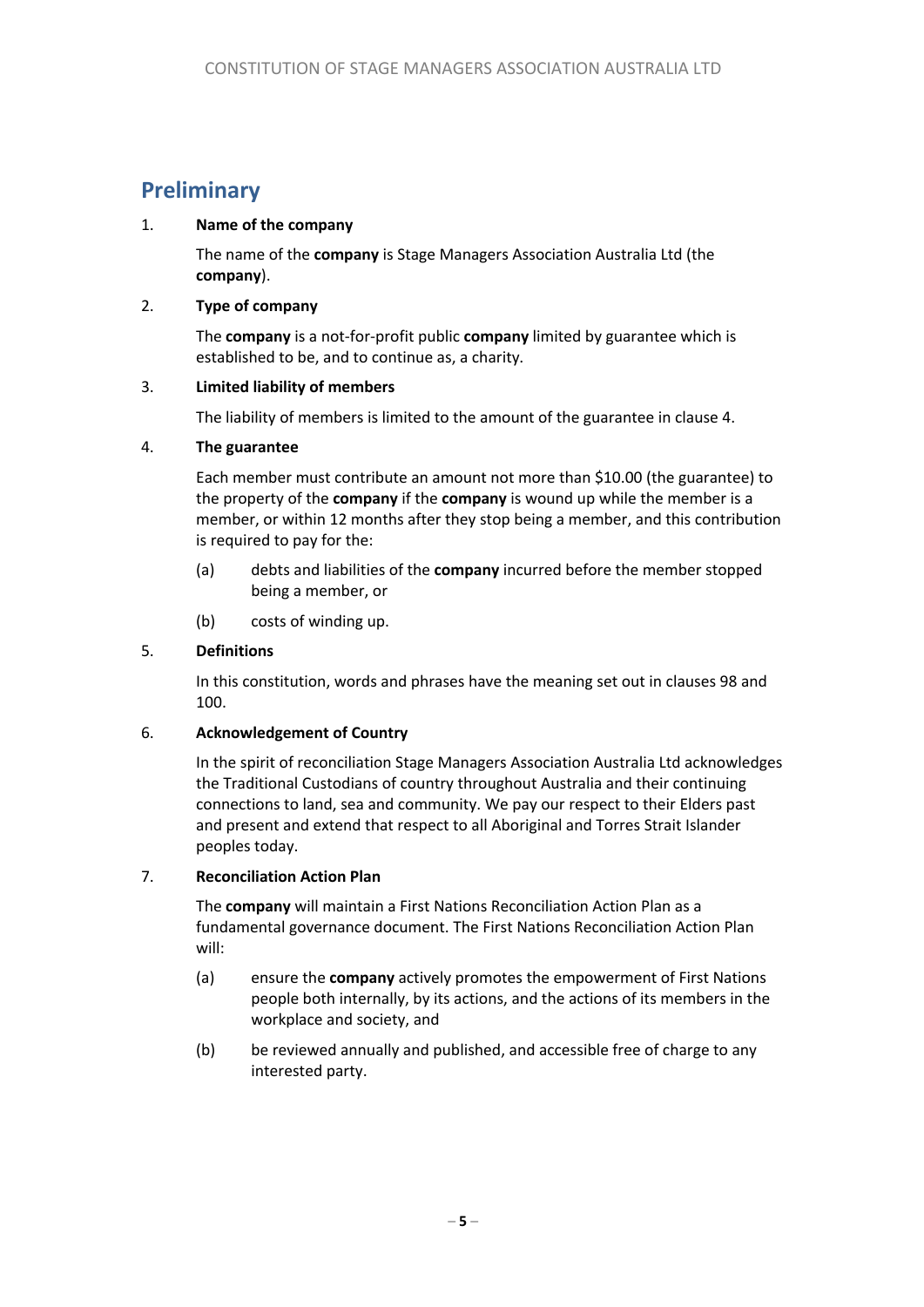# **Charitable purposes and powers**

#### 8. **Object, Vision and Values**

8.1 Object

The **company's** object is to pursue the following charitable purpose(s) to advance education and culture by:

- (a) promoting respect and transparency by actively promoting diversity and inclusion initiatives that ensure the Australian community of stage managers is reflective of Australian society more broadly;
- (b) providing accessible opportunities for all people interested or engaged in the practice of stage management to:
	- i. engage in training and development opportunities such as events, discussions, and seminars;
	- ii. participate in mentorship programs;
	- iii. access social support and wellbeing initiatives; and
	- iv. innovate and improve best practice to enhance the future of the arts and cultural practice.
- (c) conducting and publishing research into trends, needs, practice, innovation, and process used by or affecting stage managers and therefore the arts and cultural industries more broadly;
- (d) working with other industry and societal peak bodies and government at all levels, to ensure the interests of the **company** and its members are represented in public decision-making processes affecting the arts and cultural industries more broadly;
- (e) managing a trust fund and distributing income in the way of scholarships, bursaries, or equivalent support for the purpose and initiatives of Stage Managers Association Australia Ltd; and
- (f) holding fundraising events to raise money to be added to the capital of the trust fund, and value in kind to benefit the purpose of the organisation.

#### 8.2 Vision

A connected, open and inclusive community of stage management practitioners that actively engage in, and have access to:

- (a) programs and initiatives for talent development;
- (b) wellbeing and support; and
- (c) advocate best practice in all sectors and genres of our work across Australia.

#### 8.3 Values

#### The **company's** values will be:

- (a) Diversity (of community, of leadership, of practice, of means)
- (b) Access (to us, to decision-makers, to wellbeing, to resource)
- (c) Respect (of self and others, of process, of place, of purpose)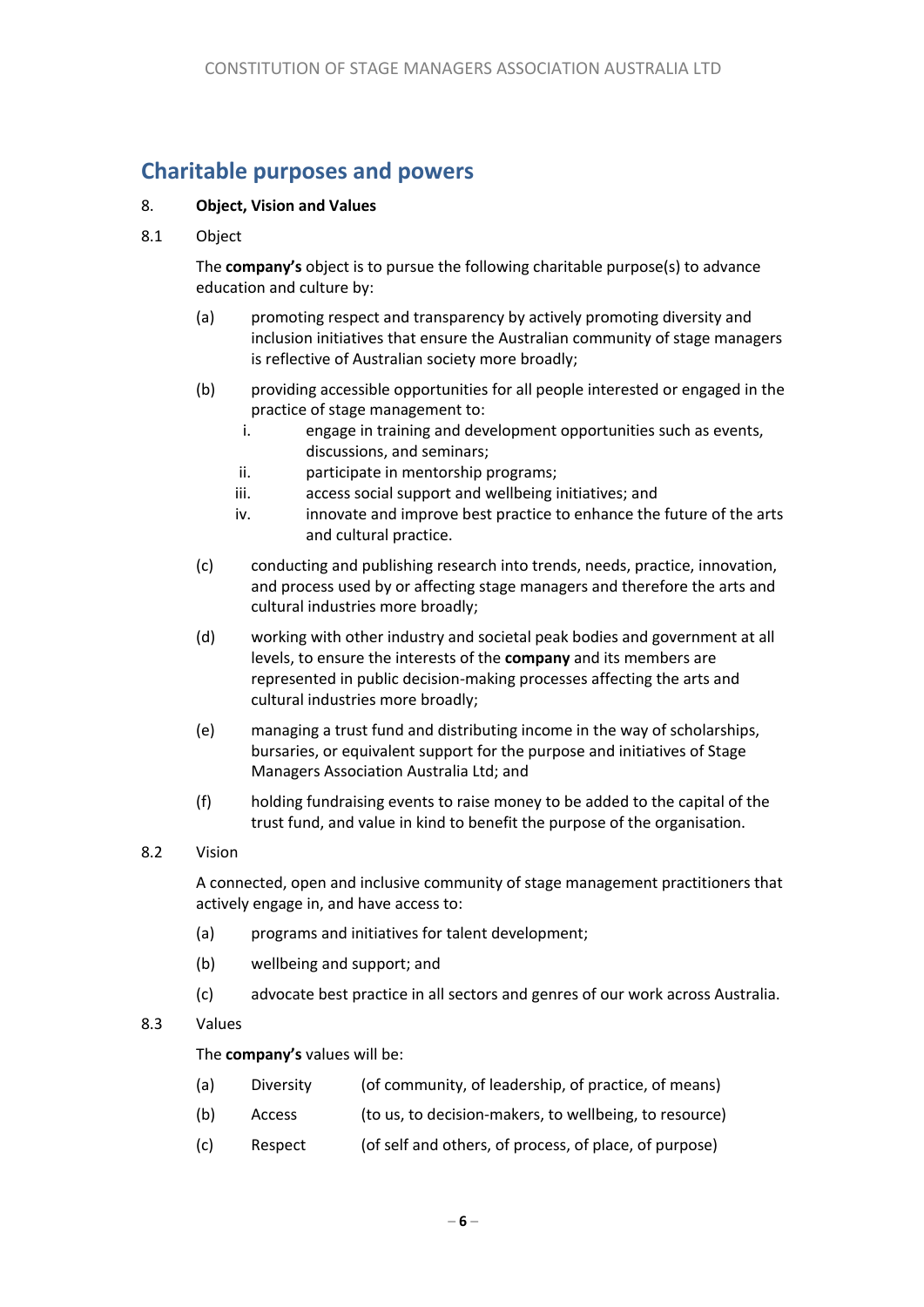- (d) Excellence (in learning, in governance, in advocacy, in practice)
- (e) Integrity (of members, of management, of programs, of our profession)
- (f) Sustainability (of our people, of our organisation, of our planet, of our resources)

#### 9. **Representation**

As far as practical and reasonable the **company** must use its best endeavour to ensure that the **directors,** officers and any local committees, branches or boards that may exist in accordance with clause 56.5 represent the diversity of the **company's** membership and the practice of stage management as much as possible. For the avoidance of doubt representation includes but is not limited to:

- (a) gender, race or ethnicity, sexuality or sexual identification;
- (b) as many or all of the States and Territories of Australia as possible;
- (c) arts, entertainment, events industry segmentation or genre; and
- (d) career experience (whether student, emerging career or established career level).

#### 10. **Powers**

Subject to clause 11, the **company** has the following powers, which may only be used to carry out its purpose(s) set out in clause 8:

- (a) the powers of an individual, and
- (b) all the powers of a company limited by guarantee under the **Corporations Act**.

#### 11. **Not-for-profit**

- 11.1 The **company** must not distribute any income or assets directly or indirectly to its members, except as provided in clauses 11.2 and 96.
- 11.2 Clause 11.1 does not stop the **company** from doing the following things, provided they are done in good faith:
	- (a) paying a member for goods or services they have provided or expenses they have properly incurred at fair and reasonable rates or rates more favourable to the **company**, or
	- (b) making a payment to a member in carrying out the **company's** charitable purpose(s).
- 11.3 The income and property of the **company**, from wherever it is derived, must be applied solely towards the promotion of the objects of the **company** set out in clause 8.1.
- 11.4 The **company** does not have the power to issue shares.

#### 12. **Amending the constitution**

12.1 Subject to clause 12.2, the members may amend this constitution by passing a **special resolution**.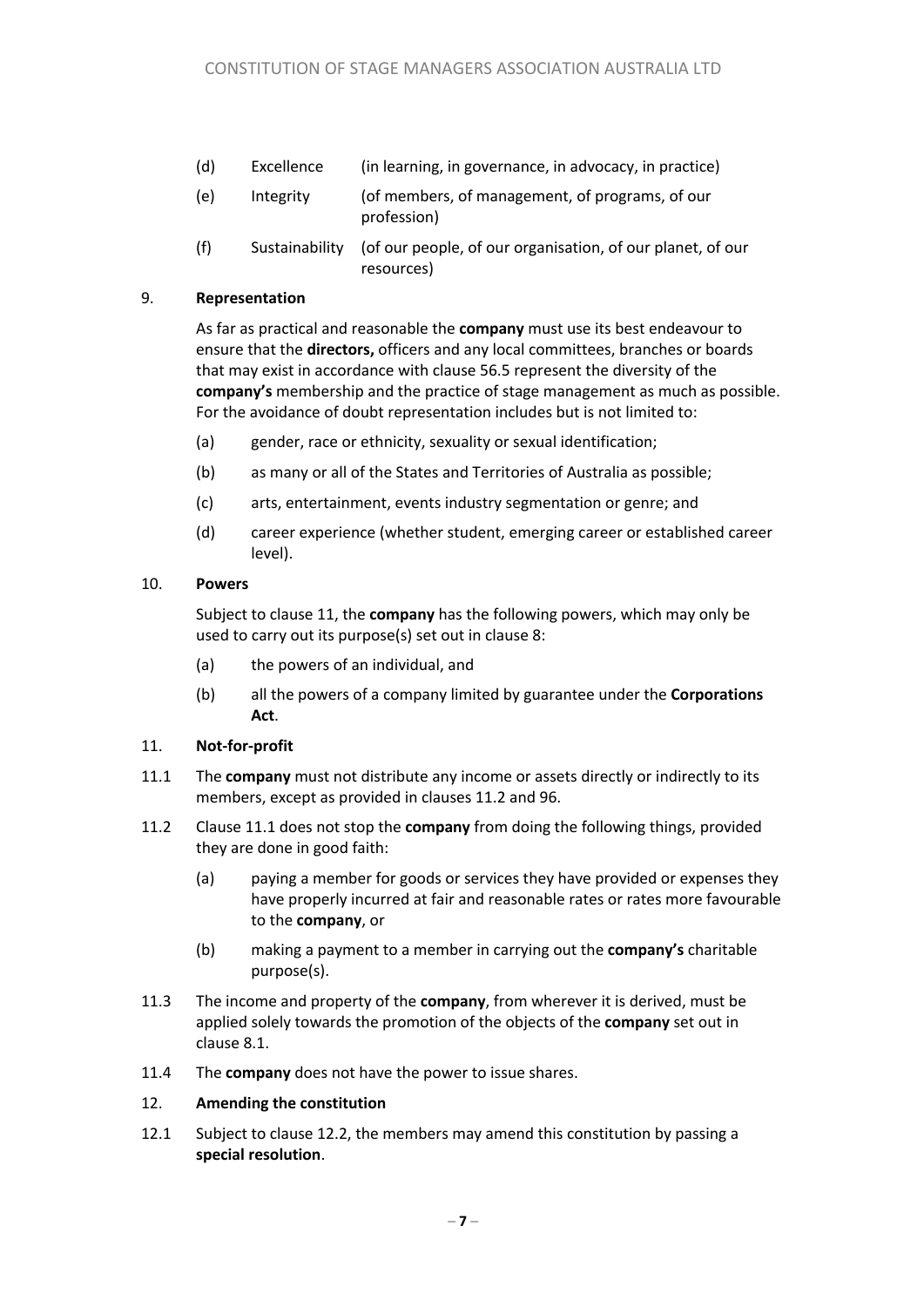12.2 The members must not pass a **special resolution** that amends this constitution if passing it causes the **company** to no longer be a charity.

# **Members**

#### 13. **Membership and register of members**

- 13.1 The members of the **company** are:
	- (a) **initial members**, and
	- (b) any other person that the **directors** allow to be a member, in accordance with this constitution.

#### 13.2 The categories of members are:

- (a) professional members;
- (b) student members;
- (c) associate members;
- (d) corporate members; and
- (e) life members.

Additional categories of members, if recommended by the **directors**, may be created from time to time by the members in a **general meeting**.

*Application for professional members*

- 13.3 Any individual who:
	- (a) is engaged in stage management roles as their paid occupation; and
	- (b) typically resides in Australia; and
	- (c) who presents their curriculum vitae (CV) or written evidence demonstrating their employment in stage management in Australia,

may apply for membership as a professional member.

*Application for student members* 

- 13.4 Any individual who:
	- (a) is enrolled in a tertiary educational institute, TAFE or other registered vocational training organisation or secondary school with an interest in stage management; and
	- (b) typically resides in Australia; and
	- (c) who presents written evidence of their enrolment and interest in stage management, in the form of a formal letter or similar from a course leader or school teacher,

may apply for membership as a student member.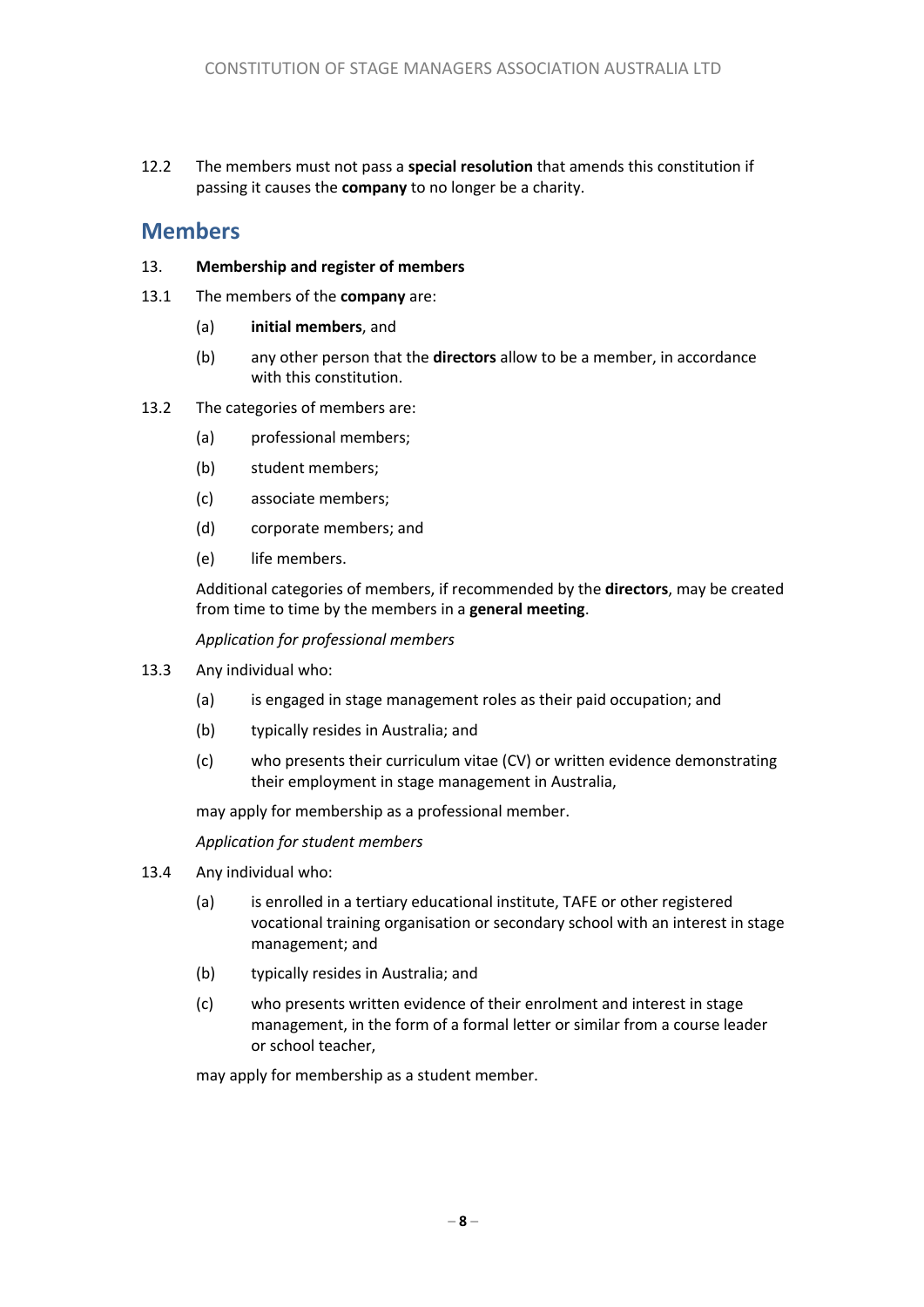#### *Application for associate members*

- 13.5 Any individual who:
	- (a) is engaged as any of the following:
		- i. pro-am stage manager;
		- ii. retired or former stage manager:
		- iii. company manager;
		- iv. production manager;
		- v. technical director;
		- vi. venue manager;
		- vii. educator;
		- viii. producer; or
		- ix. other similar position or person with an interest in stage management; and
	- (b) resides in Australia or overseas; and
	- (c) who presents their curriculum vitae (CV) or written evidence demonstrating their interest in stage management and/or employment in a related profession,

may apply for membership as an associate member.

*Application for corporate members*

- 13.6 Any body corporate that:
	- (a) operates as any of the following:
		- i. production/producing company;
		- ii. venue;
		- iii. tertiary educational institute;
		- iv. TAFE or registered vocational training organisation;
		- v. secondary school;
		- vi. industry supplier;
		- vii. event company; or
		- viii. other organisation that engages stage managers or has an interest in stage management; and
	- (b) who presents written evidence demonstrating their interest in stage management or business in a related profession,

may apply for membership as a corporate member.

- 13.7 *Provision for life members*
	- (a) If, in the opinion of the **directors**, a member has made over a period of years a significant contribution to the **company**, the **directors** may nominate the member as a life member of the **company**.
	- (b) A member nominated under clause 13.7(a) becomes a life member of the **company** on the nomination being approved by an ordinary resolution of members at a **general meeting**.
	- (c) If the life member is a body corporate it must nominate in writing a nominated **representative** within 30 days after it becomes a life member.
	- (d) A life member has all the rights and privileges of membership and is otherwise subject to this constitution.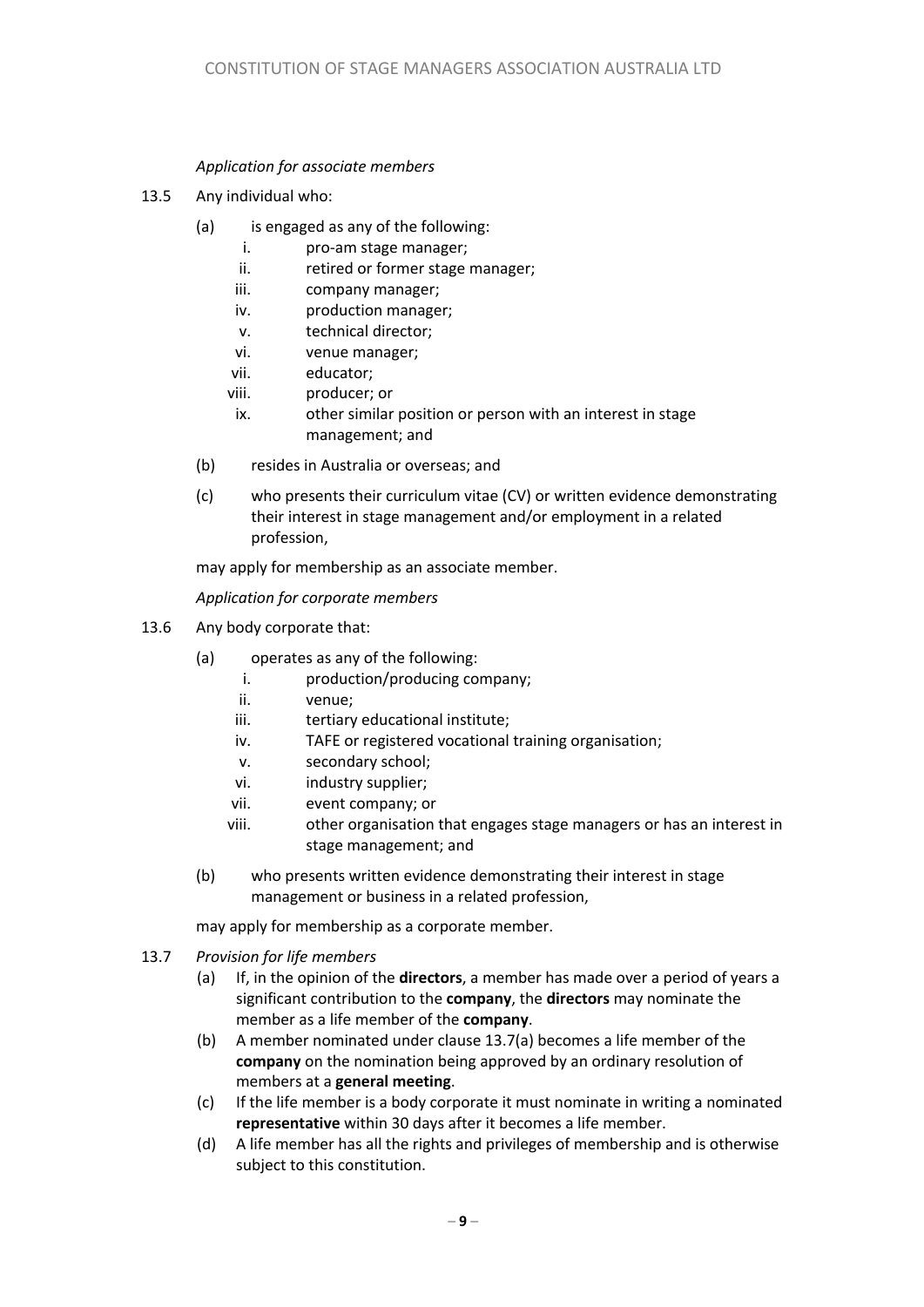#### 13.8 The **company** must establish and maintain a **register** of members. The **register** of members must be kept by the **secretary** and must contain:

- (a) for each current member:
	- i. full name;
	- ii. residential address, facsimile number and/or electronic mail address, if any, of the member;
	- iii. any alternative address nominated by the member for the service of notices;
	- iv. the date of last payment of the member's annual membership fee;
	- v. in the case of a corporate member, the full name, address, facsimile number and/or electronic mail address, if any, of its nominated **representative**; and
	- vi. date the member was entered on to the **register**.
- (b) for each person who stopped being a member in the last 12 months:
	- i. full name;
	- ii. residential address, facsimile number and/or electronic mail address, if any, of the member;
	- iii. any alternative address nominated by the member for the service of notices;
	- iv. the date of last payment of the member's annual membership fee;
	- v. in the case of a corporate member, the full name, address, facsimile number and/or electronic mail address, if any, of its nominated **representative**; and
	- vi. the dates the membership started and ended.
- 13.9 Each member and nominated **representative** must notify the **secretary** in writing of any change in that person's name, address, facsimile number and/or electronic mail address within 30 days after the change.
- 13.10 The **company** must give current members access to the **register** of members, subject to clauses 13.11 and 13.12.
- 13.11 Information that is accessed from the **register** of members must only be used in a manner relevant to the interests or rights of members.
- 13.12 All member details shall be kept confidential unless otherwise required to be disclosed by law.

#### 14. **Who can be a member**

- 14.1 A person who supports the purposes of the **company** is eligible to apply to be a member of the **company** under clause 15.
- 14.2 In this clause, 'person' means an individual or incorporated body.

#### 15. **How to apply to become a member**

A person may apply to become a member of the **company** by writing to the **secretary** stating that they:

- (a) want to become a member,
- (b) are not less than 15 years of age at the date of the application,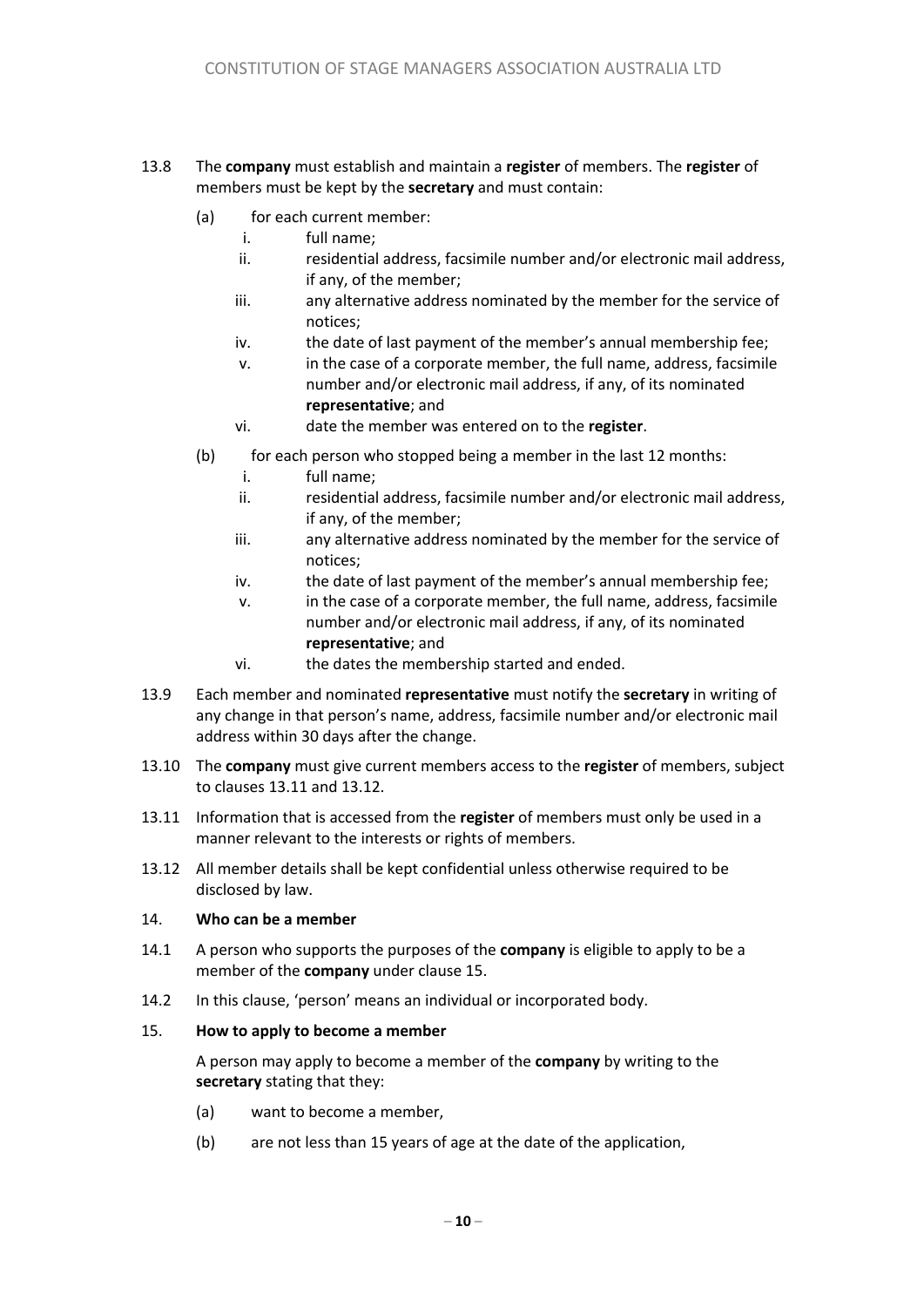- (c) agree to pay the applicable, advertised application and annual membership fee at the time of application,
- (d) will actively participate in supporting the purpose(s) of the **company**,
- (e) agree to comply with the **company's** constitution, including paying the guarantee under clause 4 if required, and
- (f) will submit an application for membership which is in writing in a form approved by the **directors**, signed by the applicant, and accompanied by any other documents or evidence as to qualification for the type of membership applied for which the **directors** require.

#### 16. **Directors decide whether to approve membership**

- 16.1 The **directors** must consider an application for membership within a reasonable time after the **secretary** receives the application.
- 16.2 If the **directors** approve an application, the **secretary** must as soon as possible:
	- (a) enter the new member on the **register** of members, and
	- (b) write to the applicant to tell them that their application was approved, and the date that their membership started (see clause 17).
- 16.3 If the **directors** reject an application, the **secretary** must write to the applicant as soon as possible to tell them that:
	- (a) their application has been rejected, but the **directors** do not have to give reasons, and
	- (b) any annual membership fees paid in relation to said application for membership will be refunded in full, but this does not include the application fee.
- 16.4 For the avoidance of doubt, the **directors** may approve an application even if the application does not state the matters listed in clause 15. In that case, by applying to be a member, the applicant agrees to those matters.

#### 17. **When a person becomes a member**

- 17.1 Other than **initial members**, an applicant will become a member when they are entered on the **register** of members.
- 17.2 **Initial members** who have signed this constitution before the **company** is registered become ordinary members of the **company** on registration of the **company**.
- 17.3 **Initial members** are not required:
	- (a) to have any qualification for membership;
	- (b) to pay any application fee; or
	- (c) to pay an annual membership fee until 1 July next occurring after registration of the **company**.
- 17.4 **Initial members** must otherwise comply with this constitution.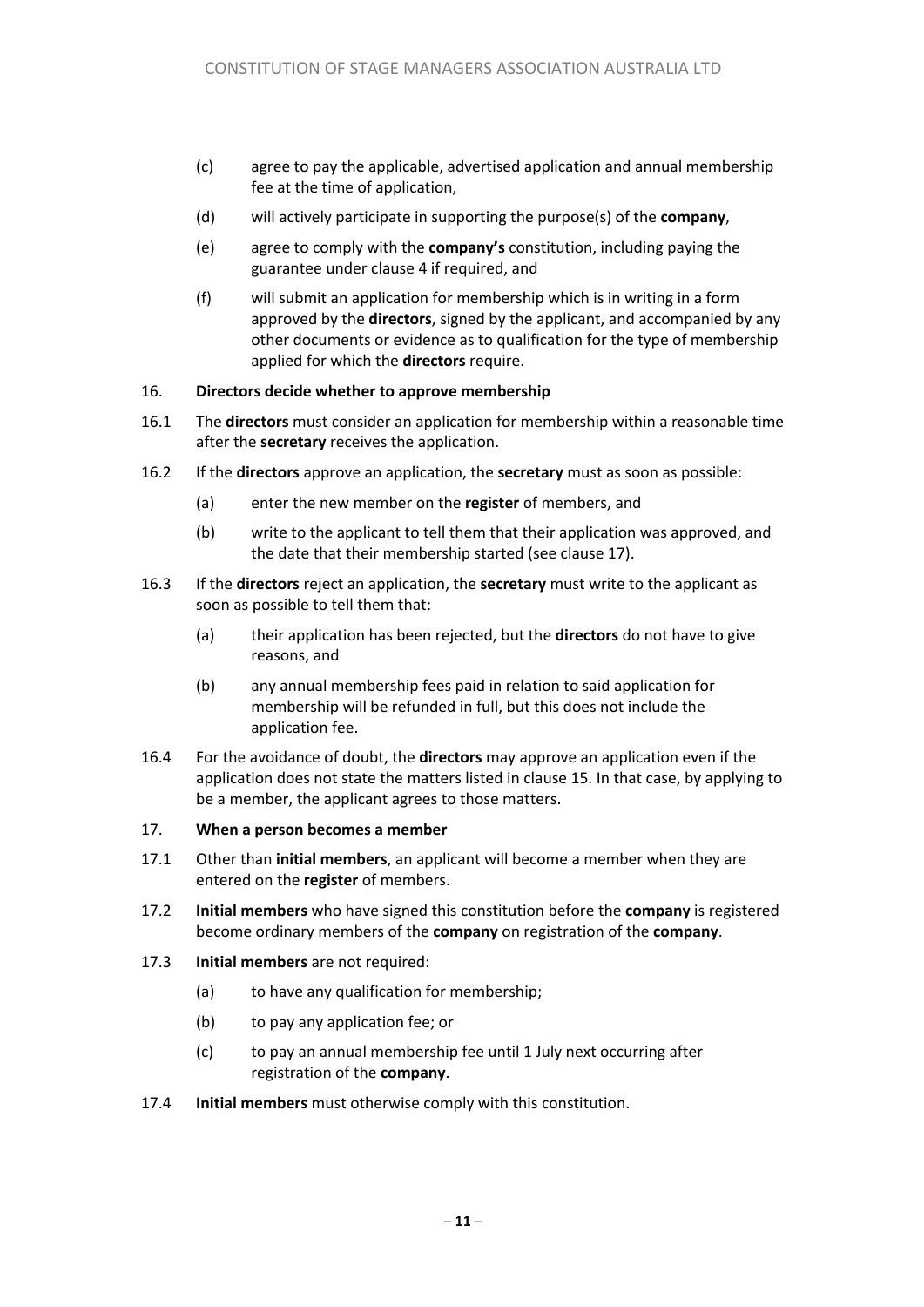#### 18. **Notification by members**

- 18.1 Each member must notify the **secretary** in writing, within 30 days of any change in their qualification to be a member of the **company**.
- 18.2 Each corporate member must promptly notify the **secretary** in writing, within 30 days of any change in the person nominated as its nominated **representative**.
- 18.3 A person nominated as a nominated **representative** of a corporate member must consent to the nomination in writing.

#### 19. **When a person stops being a member**

- 19.1 A person immediately stops being a member if they:
	- (a) die,
	- (b) are wound up or otherwise dissolved or deregistered (for an incorporated member),
	- (c) resign, by writing to the **secretary**,
	- (d) are expelled under clause 24,
	- (e) do not pay their annual membership fee within 30 days of that fee being due and payable, or
	- (f) in the case of a renewing member, have not responded within three months to a written request from the **secretary** that they confirm in writing that they want to remain a member.
- 19.2 The resignation of a member takes effect on the date of receipt of the notice of resignation or any later date provided in the notice.
- 19.3 If the membership ceases because a member fails to pay,
	- (a) the member remains liable for all the obligations and liabilities of membership until the expiration of 12 months after the date when they ceased to be a member; and
	- (b) the member ceases to be a member and the member's name must be removed from the **register** at the expiration of the 12 month period.

# **Application fee and annual membership fee**

#### 20. **Application fee**

- 20.1 The non-refundable application fee payable by each applicant for membership is the sum the **directors** determine for each category of membership.
- 20.2 The application fee will be payable:
	- (a) at the time when the initial application for membership is submitted,
	- (b) when a member changes their membership category, and
	- (c) after a lapse in membership of more than 12 months.
- 20.3 **Directors** can waive the application fee at their discretion.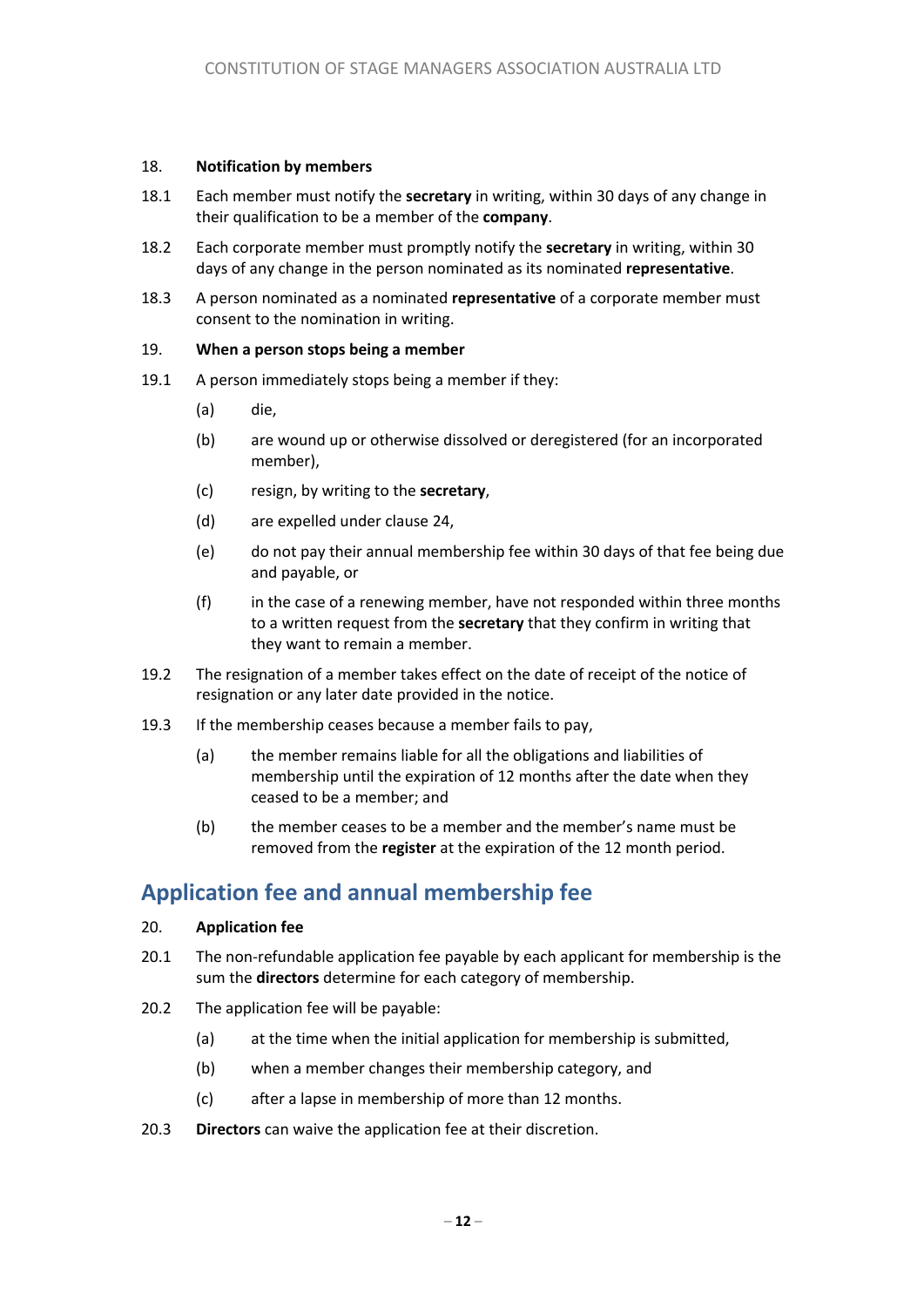- 20.4 If a member changes their membership category, a member is required to pay the application fee for the new category of membership. The member will not be entitled to a refund, or any part thereof, of the previous application fee.
- 20.5 No application fee is payable by any life member.

#### 21. **Annual membership fee**

- 21.1 The non-refundable annual membership fee payable by a member of the **company** is the sum the **directors** determine from time to time and as approved by the board. Once the board has set the fees it will communicate them to members.
- 21.2 All annual membership fees are due and payable within 30 days of acceptance of membership or in advance on 1 July in each year, in the case of renewing members.
- 21.3 If a person is admitted to membership of the **company** during the months of January to June inclusive the **directors** may reduce the annual membership fee payable by the applicant in any manner they see fit.
- 21.4 If a member changes their membership category, a member is required to pay the membership fee for the new category of membership. The member will not be entitled to a refund, or any part thereof, of the previous membership fee.
- 21.5 No annual membership fee is payable by any life member.

#### 22. **Unpaid annual membership and application fees**

- 22.1 If
	- (a) the annual membership fee remains unpaid for 30 days after it becomes payable; and
	- (b) a notice of default is given to the member following a resolution of the **directors** to do this;

the member ceases to be entitled to any of the rights or privileges of membership but these may be reinstated on payment of all arrears if the **directors** see fit.

- 22.2 If any member ceases to be a member under this constitution, the member remains liable to pay to the **company** any money which, at the time of the member ceasing to be a member, the member owes to the **company** on any account and for any sum not exceeding \$10.00 for which the member is liable under clause 4 of this constitution.
- 22.3 The **directors** in their sole discretion may waive application and membership fees, or allow members to pay in instalments in certain circumstances, including but not limited to, financial hardship.

# **Dispute resolution and disciplinary procedures**

#### 23. **Dispute resolution**

- 23.1 The dispute resolution procedure in this clause applies to disputes (disagreements) under this constitution between a member or director and:
	- (a) one or more members,
	- (b) one or more **directors**, or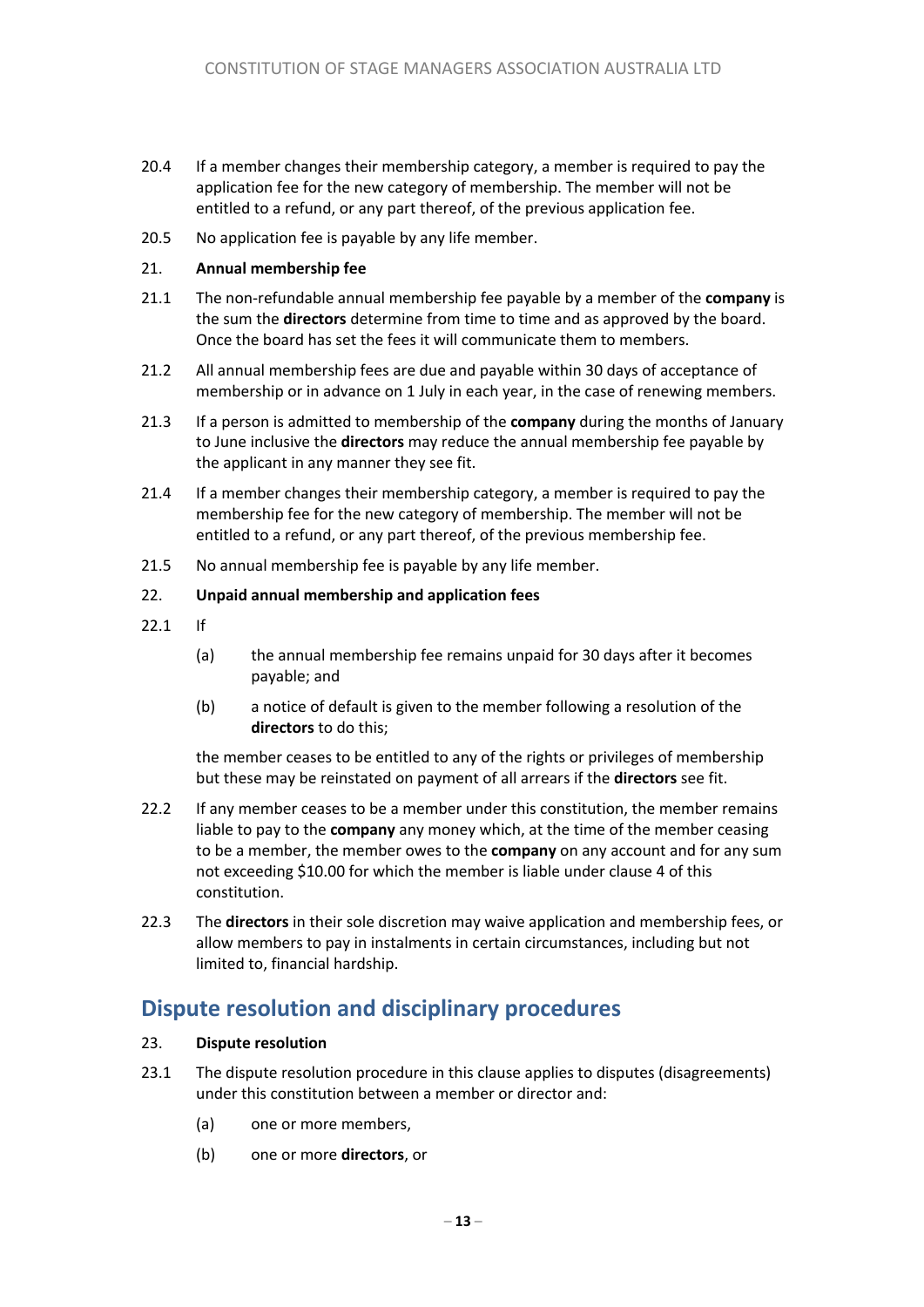#### (c) the **company**.

- 23.2 A member must not start a dispute resolution procedure in relation to a matter which is the subject of a disciplinary procedure under clause 24 until the disciplinary procedure is completed.
- 23.3 Those involved in the dispute must try to resolve it between themselves within 14 days of knowing about it.
- 23.4 If those involved in the dispute do not resolve it under clause 23.3, they must within 10 days:
	- (a) tell the **directors** about the dispute in writing,
	- (b) agree or request that a mediator be appointed, and
	- (c) attempt in good faith to settle the dispute by mediation.
- 23.5 The mediator must:
	- (a) be chosen by agreement of those involved, or
	- (b) where those involved do not agree:
		- i. for disputes between members, a person chosen by the **directors**, or
		- ii. for other disputes, a person chosen by either the Commissioner of the Australian Charities and Not-for-profits Commission or the president of the law institute or society in the state or territory in which the **company** has its registered office.
- 23.6 A mediator chosen by the **directors** under clause 23.5(b)i):
	- (a) may be a member or former member of the **company,**
	- (b) must not have a personal interest in the dispute, and
	- (c) must not be biased towards or against anyone involved in the dispute.
- 23.7 When conducting the mediation, the mediator must:
	- (a) allow those involved a reasonable chance to be heard,
	- (b) allow those involved a reasonable chance to review any written statements,
	- (c) ensure that those involved are given natural justice, and
	- (d) not make a decision on the dispute.

#### 24. **Disciplining members**

- 24.1 In accordance with this clause, the **directors** may resolve to warn, suspend or expel a member from the **company** if the **directors** consider that:
	- (a) the member has breached this constitution, or
	- (b) the member's behaviour is causing, has caused, or is likely to cause harm to the **company**.
- 24.2 At least 14 days before the **directors'** meeting at which a resolution under clause 24.1 will be considered, the **secretary** must notify the member in writing:
	- (a) that the **directors** are considering a resolution to warn, suspend or expel the member,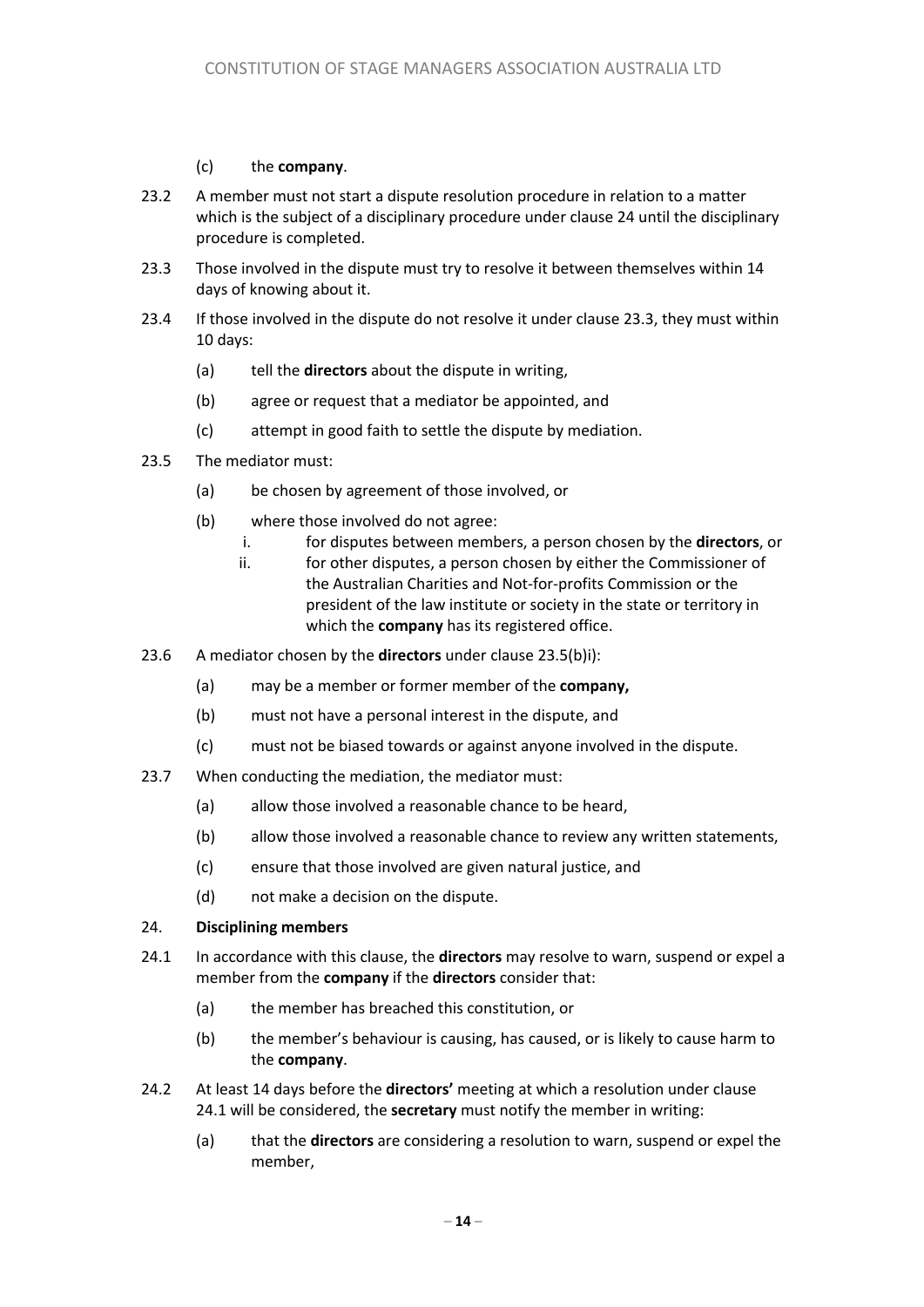- (b) that this resolution will be considered at a **directors'** meeting and the date of that meeting,
- (c) what the member is said to have done or not done,
- (d) the nature of the resolution that has been proposed, and
- (e) that the member may provide an explanation to the **directors**, and details of how to do so.
- 24.3 A member may, by notice in writing lodged with the **secretary** at least 24 hours before the time for holding the meeting at which the resolution is to be considered by the **directors**, elect to have the question dealt with by the **company** in **general meeting** and in that event, a **general meeting** of the **company** must be called for that purpose.
- 24.4 If at the meeting a resolution to the same effect as the resolution which was to be considered by the **directors** is passed by a majority of two-thirds of those present and voting (and the vote must be taken by secret ballot), the member concerned must be disciplined in the manner resolved and in the case of a resolution for expulsion the member is expelled and the member's name must be removed from the **register**.
- 24.5 Before the **directors** pass any resolution under clause 24.1, the member must be given a chance to explain or defend themselves by:
	- (a) sending the **directors** a written explanation before that **directors'** meeting, and/or
	- (b) speaking at the meeting.
- 24.6 After considering any explanation under clause 24.5, the **directors** may:
	- (a) take no further action,
	- (b) warn the member,
	- (c) suspend the member's rights as a member for a period of no more than 12 months,
	- (d) expel the member,
	- (e) refer the decision to an unbiased, independent person on conditions that the **directors** consider appropriate (however, the person can only make a decision that the **directors** could have made under this clause), or
	- (f) require the matter to be determined at a **general meeting**.
- 24.7 The **directors** cannot fine a member.
- 24.8 The **secretary** must give written notice to the member of the decision under clause 24.6 as soon as possible.
- 24.9 Disciplinary procedures must be completed as soon as reasonably practical.
- 24.10 There will be no liability for any loss or injury suffered by the member as a result of any decision made in good faith under this clause.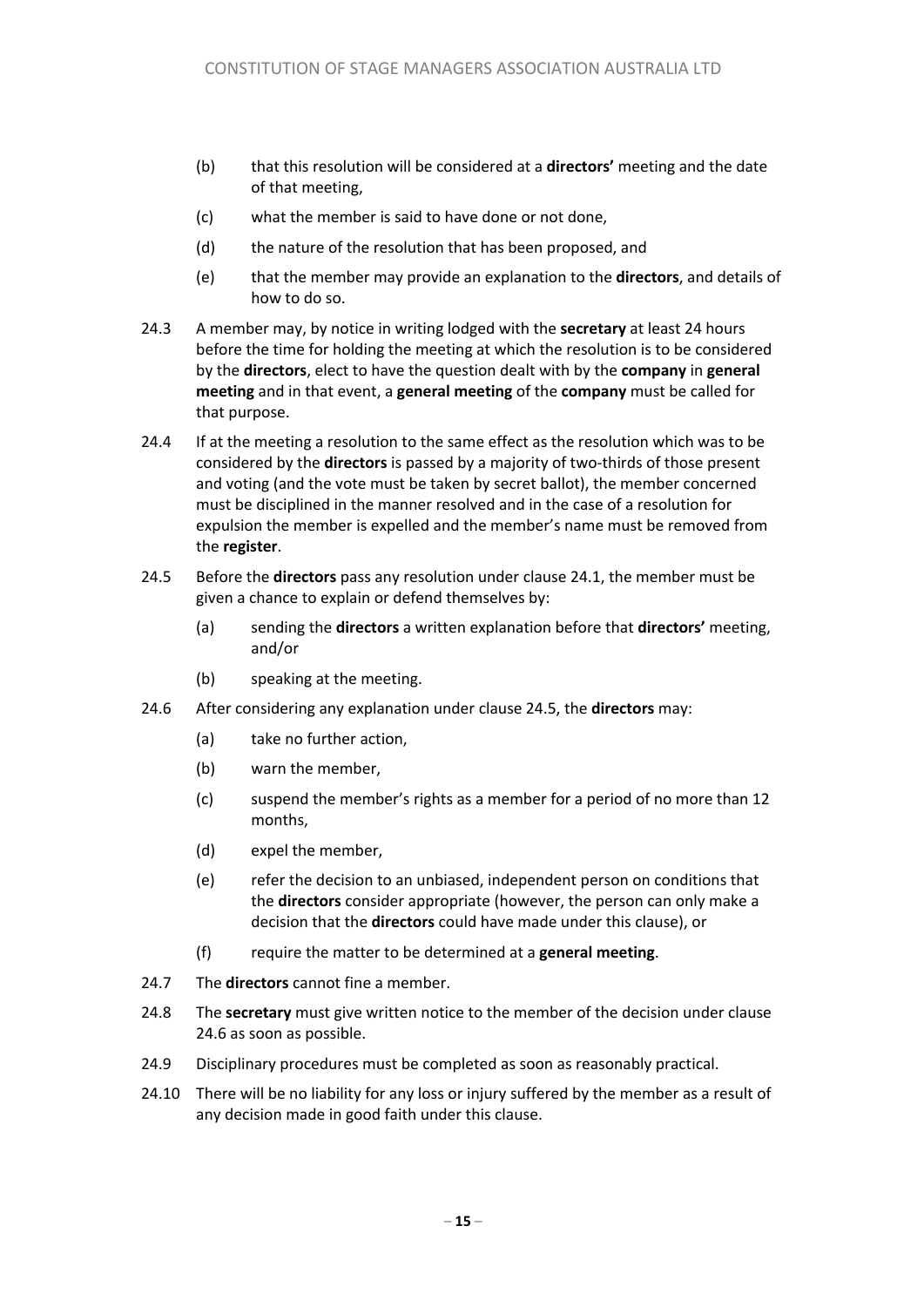# **General meetings of members**

#### 25. **General meetings called by directors**

- 25.1 A majority of **directors** may call a **general meeting** whenever they see fit.
- 25.2 If members with at least 5% of the votes that may be cast at a **general meeting**  make a written request to the **company** for a **general meeting** to be held, the **directors** must:
	- (a) within 21 days of the members' request, give all members notice of a **general meeting**, and
	- (b) hold the **general meeting** within two months of the members' request.
- 25.3 The percentage of votes that members have (in clause 25.2) is to be worked out as at midnight before the members request the meeting.
- 25.4 The members who make the request for a **general meeting** must:
	- (a) state in the request any resolution to be proposed at the meeting,
	- (b) sign the request, and
	- (c) give the request to the **company**.
- 25.5 Separate copies of a document setting out the request may be signed by members if the wording of the request is the same in each copy.
- 25.6 The **directors** may postpone the holding of any **general meeting** whenever they see fit (other than a meeting requisitioned by members as provided by the **Corporations Act**) for not more than 42 days after the date for which it was originally called.
- 25.7 Whenever any meeting is postponed, the same period of notice of the meeting must be given to persons entitled to receive notice of a meeting as if a new meeting were being called for the date to which the original meeting is postponed.

#### 26. **General meetings called by members**

- 26.1 If the **directors** do not call the meeting within 21 days of being requested under clause 25.2, 50% or more of the members who made the request may call and arrange to hold a **general meeting**.
- 26.2 To call and hold a meeting under clause 26.1 the members must:
	- (a) as far as possible, follow the procedures for **general meetings** set out in this constitution,
	- (b) call the meeting using the **company's register** of members, which the **company** must provide to the members making the request at no cost, and
	- (c) hold the **general meeting** within three months after the request was given to the **company**.
- 26.3 The **company** must pay the members who request the **general meeting** any reasonable expenses they incur because the **directors** did not call and hold the meeting.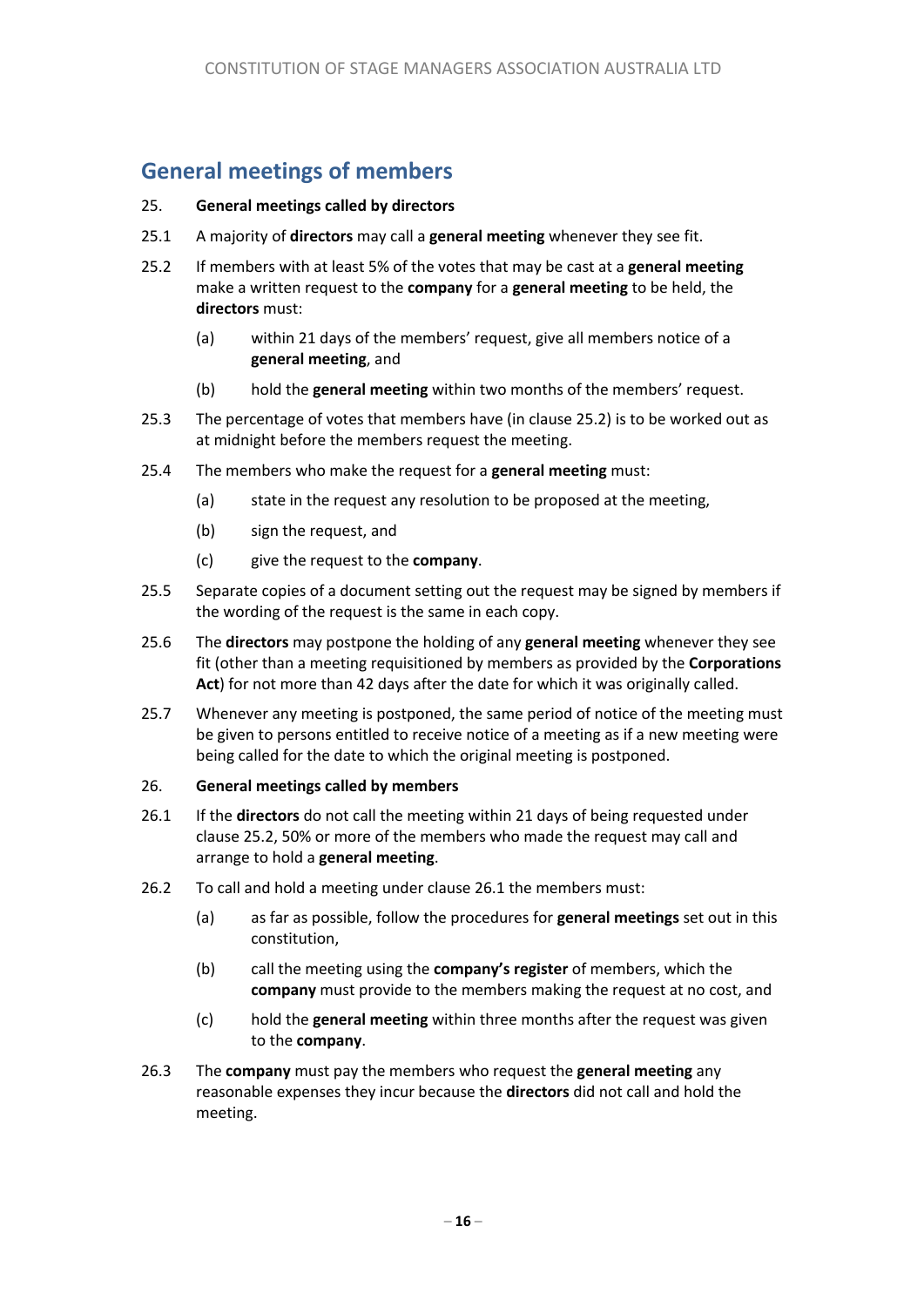#### 27. **Annual general meeting**

- 27.1 A **general meeting**, called the annual **general meeting**, must be held:
	- (a) within 18 months after registration of the **company**, and
	- (b) after the first annual **general meeting**, at least once in every calendar year.
- 27.2 Even if these items are not set out in the notice of meeting, the business of an annual **general meeting** may include:
	- (a) a review of the c**ompany's** activities;
	- (b) a review of the **company's** finances, including consideration of the annual financial report, **directors'** report and **auditor's** report;
	- (c) the election of **directors**; and
	- (d) the appointment and payment of **auditors**, if any.
- 27.3 All other business transacted at an annual **general meeting** and all business transacted at any other **general meeting** is special business.
- 27.4 Before, or at the annual **general meeting**, the **directors** must give information to the members on the **company's** activities and finances during the period since the last annual **general meeting**.
- 27.5 The chair of the annual **general meeting** must give members as a whole a reasonable opportunity at the meeting to ask questions or make comments about the management of the **company**.
- 27.6 If the **company's auditor** or the **auditor's** representative is at the meeting, the chair of an annual **general meeting** must:
	- (a) allow a reasonable opportunity for the members as a whole at the meeting to ask the **auditor** or their representative questions relevant to the conduct of the audit, the preparation and content of the **auditor's** report, the accounting policies adopted by the **company** in relation to the preparation of the financial statements and the independence of the **auditor** in relation to the conduct of the audit; and
	- (b) allow a reasonable opportunity for the **auditor** or their representative to answer written questions submitted to the **auditor** under section 250PA of the **Corporations Act**.

#### 28. **Notice of general meetings**

- 28.1 Notice of a **general meeting** must be given to:
	- (a) each member entitled to vote at the meeting,
	- (b) each director, and
	- (c) the **auditor** (if any).
- 28.2 Notice of a **general meeting** must be provided in writing at least 21 days before the meeting.
- 28.3 The **company** may give the notice of a meeting to a member:
	- (a) personally;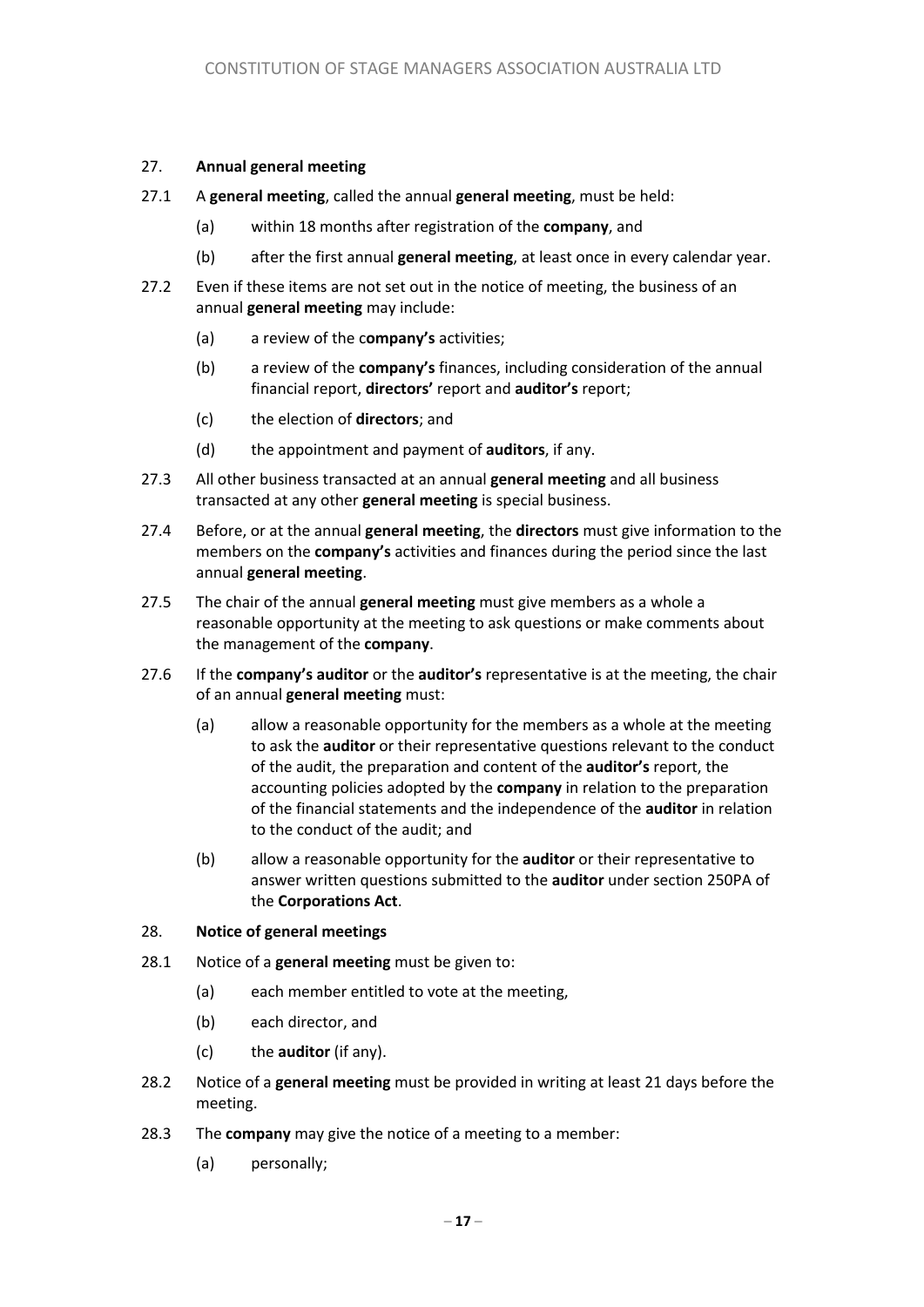- (b) by sending it by post to the address for the member in the **register** or the alternative address (if any) nominated by the member;
- (c) by sending it to the facsimile number or electronic address (if any) nominated by the member;
- (d) by sending it by other electronic means (if any) nominated by the member; or
- (e) by notifying the member in accordance with clause 28.4.
- 28.4 If the member nominates:
	- (a) an electronic means (nominated notification means) by which the member may be notified that notices of meeting are available; and
	- (b) an electronic means (nominated access means) the member may use to access notices of meeting;

then, the **company** may give the member notice of the meeting by notifying the member (using the nominated notification means):

- (c) that the notice of meeting is available; and
- (d) how the member may use the nominated access means to access the notice of meeting.
- 28.5 Subject to clause 28.6, notice of a meeting may be provided less than 21 days before the meeting if:
	- (a) for an annual **general meeting**, all the members entitled to attend and vote at the annual **general meeting** agree beforehand, or
	- (b) for any other **general meeting**, members with at least 95% of the votes that may be cast at the meeting agree beforehand.
- 28.6 Notice of a meeting cannot be provided less than 21 days before the meeting if a resolution will be moved to:
	- (a) remove a director,
	- (b) appoint a director in order to replace a director who was removed, or
	- (c) remove an **auditor**.
- 28.7 Notice of a **general meeting** must include:
	- (a) the place, date and time for the meeting (and if the meeting is to be held in two or more places, the technology that will be used to facilitate this),
	- (b) the general nature of the meeting's business,
	- (c) if applicable, that a **special resolution** is to be proposed and the words of the proposed resolution,
	- (d) be worded and presented in a clear, concise and effective manner, and
	- (e) a statement that members have the right to appoint proxies and that, if a member appoints a proxy:
		- i. the proxy does not need to be a member of the **company,**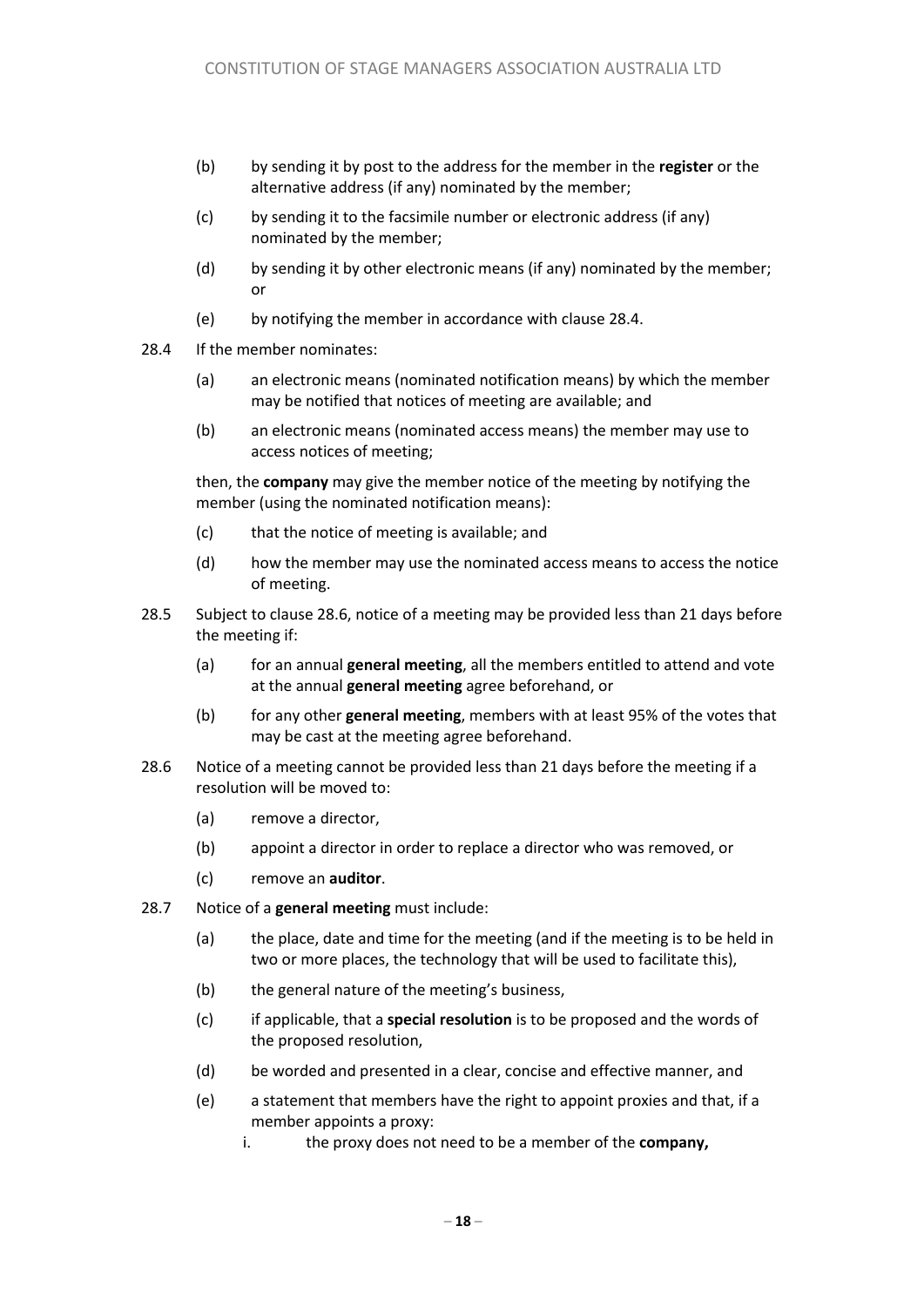- ii. the proxy form must be delivered to the **company** at its registered address or the address (including an electronic address) specified in the notice of the meeting, and
- iii. the proxy form must be delivered to the **company** at least 72 hours before the meeting.
- 28.8 If a **general meeting** is adjourned (put off) for one month or more, the members must be given new notice of the resumed meeting.

#### 29. **Quorum at general meetings**

- 29.1 For a **general meeting** to be held, 20% plus one of the number of members on the **register** inclusive of at least one member from at least five of the States or Territories of Australia, where there is such a member on the **register** (a quorum) must be present (in person, by proxy or by **representative**) for the whole meeting when determining whether a quorum is present.
- 29.2 No business may be conducted at a **general meeting** if a quorum is not present.
- 29.3 If there is no quorum present within 30 minutes after the starting time stated in the notice of **general meeting**, the **general meeting** is adjourned to the date, time and place that the chair specifies. If the chair does not specify one or more of those things, the meeting is adjourned to:
	- (a) if the date is not specified the same day in the next week,
	- $(b)$  if the time is not specified the same time, and
	- $(c)$  if the place is not specified the same place.
- 29.4 If no quorum is present at the resumed meeting within 30 minutes after the starting time set for that meeting, the meeting is cancelled.

#### 30. **Auditor's right to attend meetings**

- 30.1 The **auditor** (if any) is entitled to attend any **general meeting** and to be heard by the members on any part of the business of the meeting that concerns the **auditor** in the capacity of **auditor**.
- 30.2 The **company** must give the **auditor** (if any) any communications relating to the **general meeting** that a member of the **company** is entitled to receive.

#### 31. **Representatives of members**

- 31.1 A corporate member may appoint as a **representative**, one individual for the purpose of representing the member at meetings, or being appointed or elected as a director.
- 31.2 The appointment of a **representative** by a member must:
	- (a) be in writing,
	- (b) include the name of the **representative**,
	- (c) be signed on behalf of the member, and
	- (d) be given to the **company** or, for representation at a meeting, be given to the chair before the meeting starts.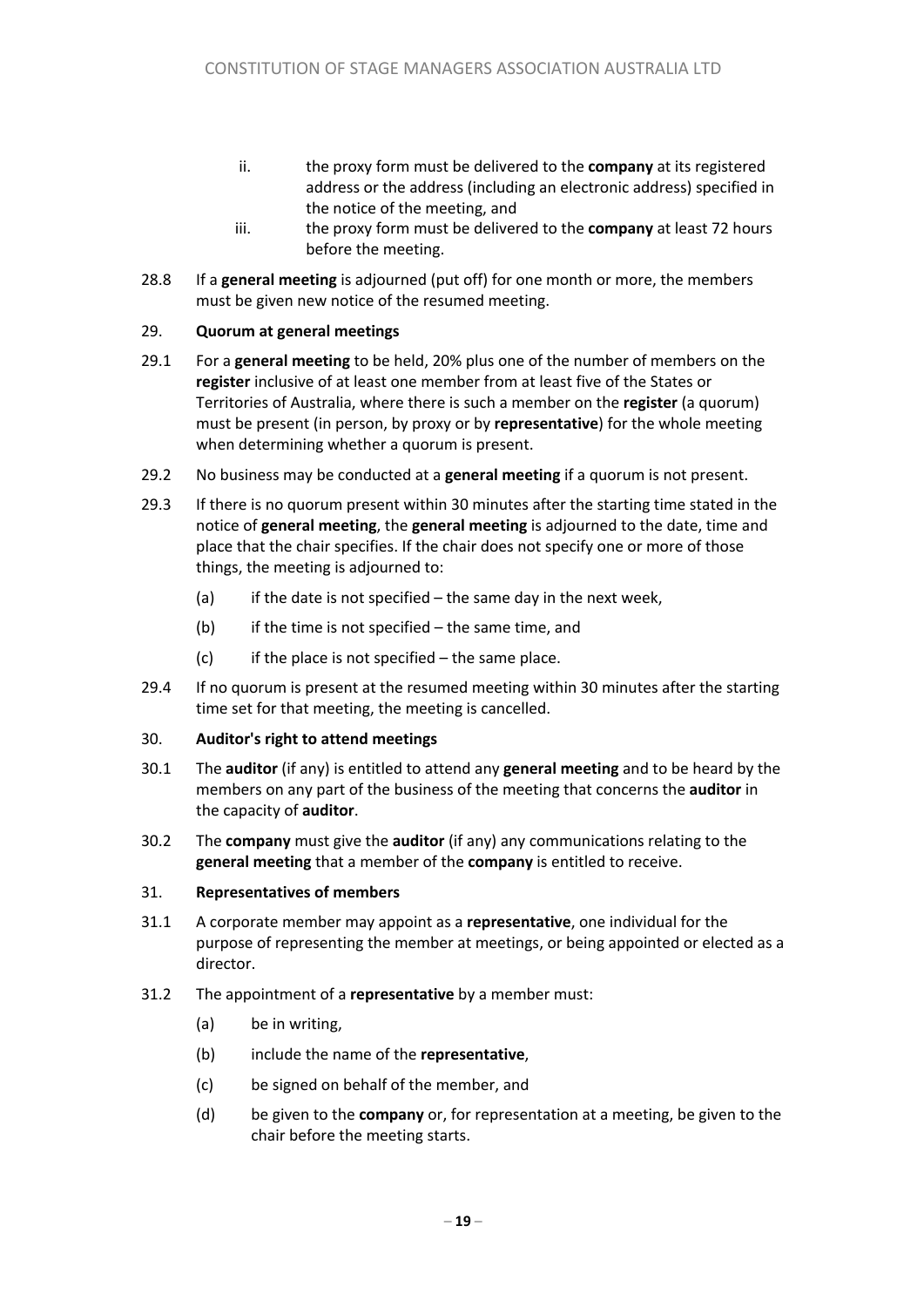- 31.3 A **representative** has all the rights of a member relevant to the purposes of the appointment as a **representative**.
- 31.4 The appointment may be standing (ongoing).
- 32. **Using technology to hold meetings**
- 32.1 The **company** may hold a **general meeting** at two or more venues using any technology that gives the members as a whole a reasonable opportunity to participate, including to hear and be heard.
- 32.2 Anyone using this technology is taken to be present in person at the meeting.
- 33. **Chair for general meetings**
- 33.1 The **elected chair** is entitled to chair **general meetings**.
- 33.2 The **members present** and entitled to vote at a **general meeting** may choose a director or member to be the chair for that meeting if:
	- (a) there is no **elected chair**, or
	- (b) the **elected chair** is not present within 30 minutes after the starting time set for the meeting, or
	- (c) the **elected chair** is present but says they do not wish to act as chair of the meeting.

#### 34. **Role of the chair**

- 34.1 The chair is responsible for the conduct of the **general meeting**, and for this purpose must give members a reasonable opportunity to make comments and ask questions (including to the **auditor** (if any)).
- 34.2 The chair may, at any time during the meeting, adjourn the meeting or any business, motion, question, resolution, debate or discussion being considered or remaining to be considered by the meeting either to a later time at the same meeting or to an adjourned meeting at any time and any place. In exercising this discretion, the chair may, but need not, seek the approval of the **members present**. Unless required by the chair, no vote may be taken or demanded by the **members present** in respect of any adjournment.
- 34.3 The chair of the meeting may in their absolute discretion refuse admission to, or require to leave and remain out of the meeting, any person who is not a member, director or **auditor** of the **company**.
- 34.4 The chair does not have a casting vote in a **general meeting**.

#### 35. **Adjournment of meetings**

35.1 Only unfinished business may be dealt with at a meeting resumed after an adjournment.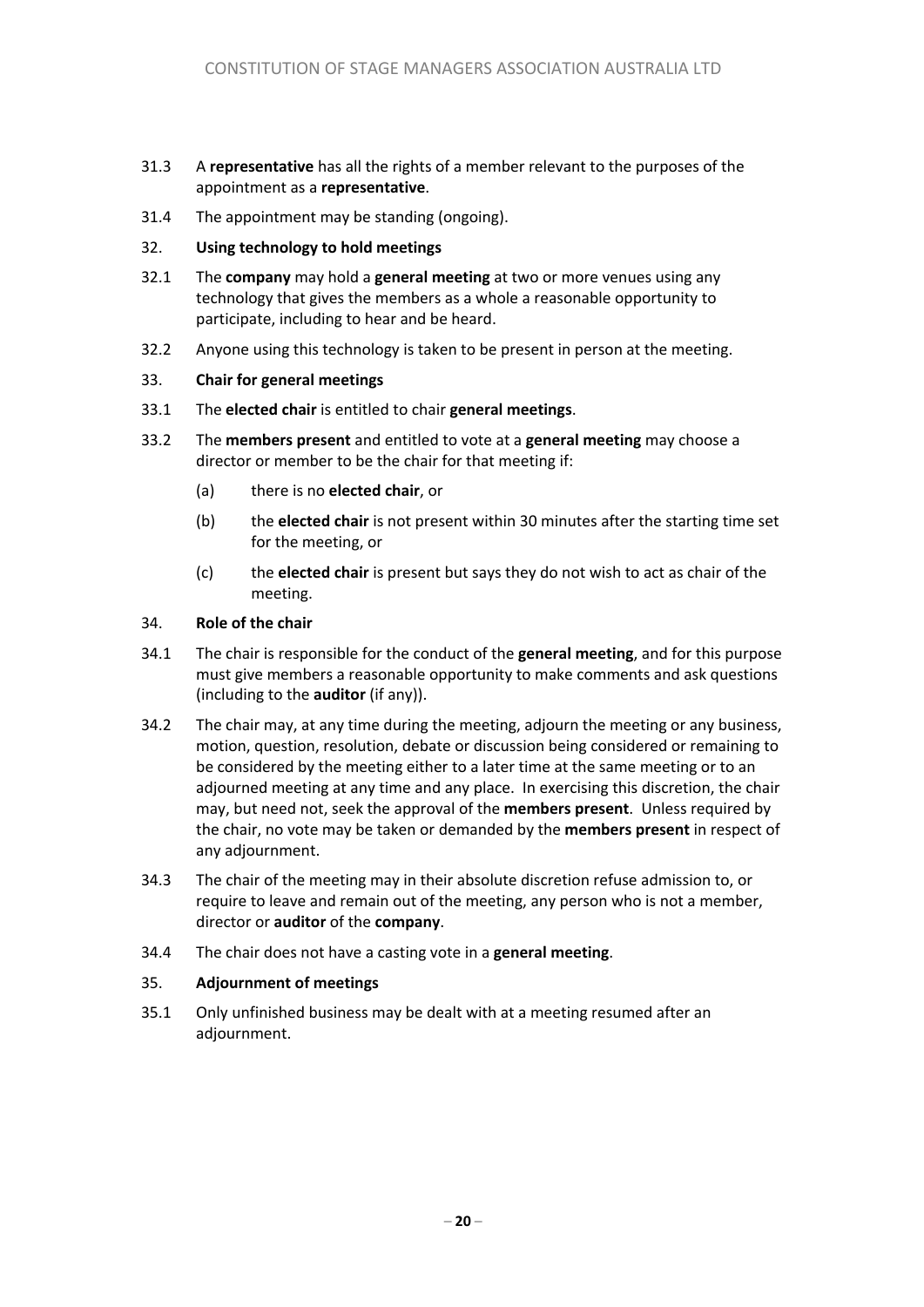# **Members' resolutions and statements**

#### 36. **Members' resolutions and statements**

- 36.1 Members with at least 5% of the votes that may be cast on a resolution may give:
	- (a) written notice to the **company** of a resolution they propose to move at a **general meeting** (members' resolution), and/or
	- (b) a written request to the **company** that the **company** give all of its members a statement about a proposed resolution or any other matter that may properly be considered at a **general meeting** (members' statement).
- 36.2 A notice of a members' resolution must set out the wording of the proposed resolution and be signed by the members proposing the resolution.
- 36.3 A request to distribute a members' statement must set out the statement to be distributed and be signed by the members making the request.
- 36.4 Separate copies of a document setting out the notice or request may be signed by members if the wording is the same in each copy.
- 36.5 The percentage of votes that members have (as described in clause 36.1) is to be worked out as at midnight before the request or notice is given to the **company**.
- 36.6 If the **company** has been given notice of a members' resolution under clause 36.1(a), the resolution must be considered at the next **general meeting** held more than two months after the notice is given.
- 36.7 This clause does not limit any other right that a member has to propose a resolution at a **general meeting**.

#### 37. **Company must give notice of proposed resolution or distribute statement**

- 37.1 If the **company** has been given a notice or request under clause 36:
	- (a) in time to send the notice of proposed members' resolution or a copy of the members' statement to members with a notice of meeting, it must do so at the **company's** cost, or
	- (b) it is too late to send the notice of proposed members' resolution or a copy of the members' statement to members with a notice of meeting, then the members who proposed the resolution or made the request must pay the expenses reasonably incurred by the **company** in giving members notice of the proposed members' resolution or a copy of the members' statement. However, at a **general meeting**, the members may pass a resolution that the **company** will pay these expenses.
- 37.2 The **company** does not need to send the notice of proposed members' resolution or a copy of the members' statement to members if:
	- (a) it is more than 1000 words long,
	- (b) the **directors** consider it may be defamatory,
	- (c) clause 37.1(b) applies, and the members who proposed the resolution or made the request have not paid the **company** enough money to cover the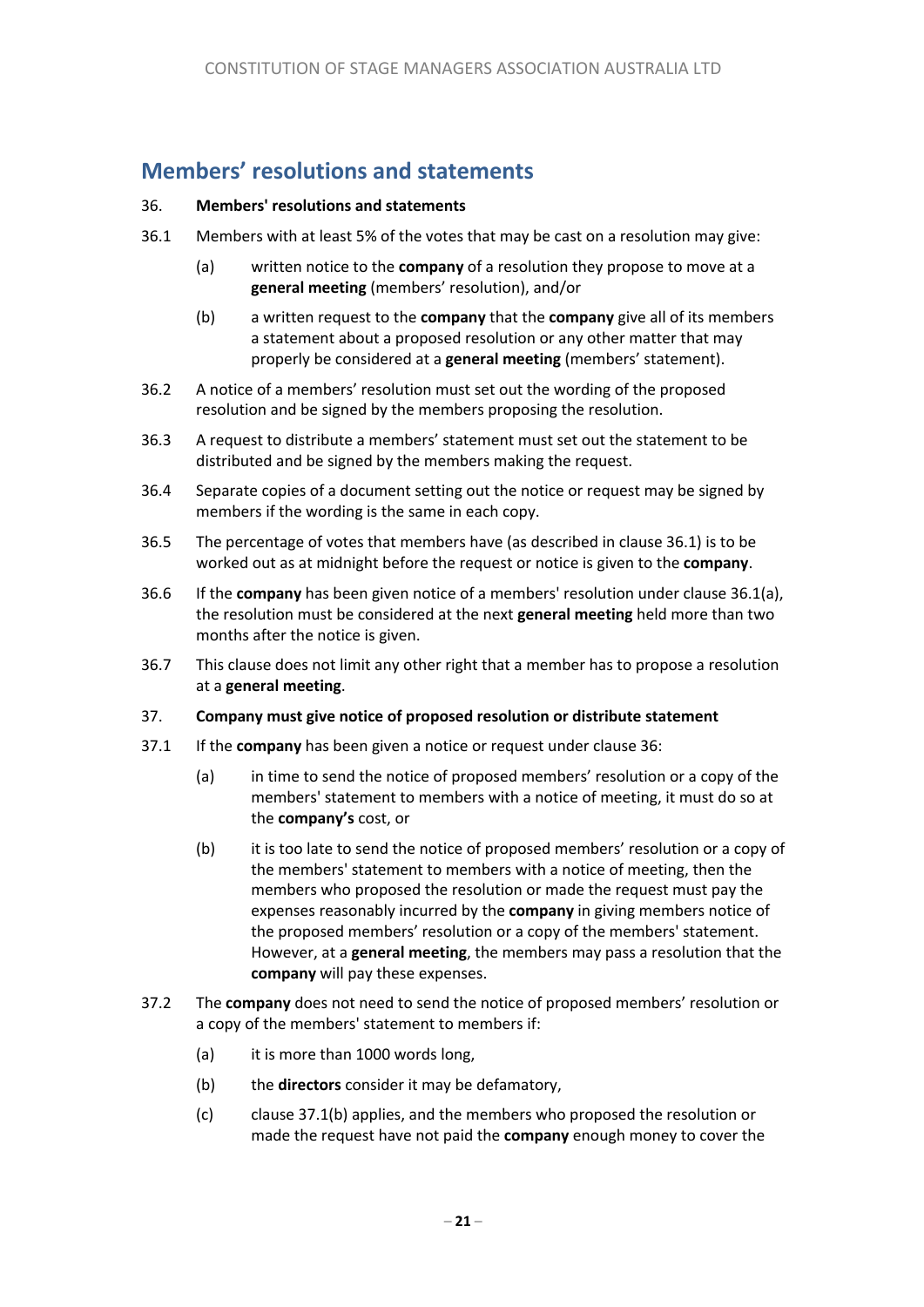cost of sending the notice of the proposed members' resolution or a copy of the members' statement to members, or

(d) in the case of a proposed members' resolution, the resolution does not relate to a matter that may be properly considered at a **general meeting** or is otherwise not a valid resolution able to be put to the members.

# **Voting at general meetings**

#### 38. **How many votes a member has**

Each member has one vote.

#### 39. **Challenge to member's right to vote**

- 39.1 A member or the **elected chair** may only challenge a person's right to vote at a **general meeting** at that meeting.
- 39.2 If a challenge is made under clause 39.1, the chair must decide whether or not the person may vote. The **elected chair**'s decision is final.

#### 40. **How voting is carried out**

- 40.1 Voting must be conducted and decided by:
	- (a) a show of hands,
	- (b) a poll, or
	- (c) another method chosen by the **elected chair** that is fair and reasonable in the circumstances.
- 40.2 The vote may be exercised in person or by proxy, body corporate **representative** or attorney.
- 40.3 Before a vote is taken, the **elected chair** must state whether any proxy votes have been received and, if so, how the proxy votes will be cast.
- 40.4 On a show of hands, the **elected chair's** decision is conclusive evidence of the result of the vote.
- 40.5 The **elected chair** and the meeting minutes do not need to state the number or proportion of the votes recorded in favour or against on a show of hands.

#### 41. **Matters on which a poll may be demanded**

- 41.1 A poll may be demanded on any resolution.
- 41.2 A demand for a poll may be withdrawn.

#### 42. **When a poll is effectively demanded**

- 42.1 At a meeting of the **company's** members, a poll may be demanded by:
	- (a) at least three members entitled to vote on the resolution;
	- (b) a member or members with at least 5% of the votes that may be cast on the resolution on a poll; or
	- (c) the chair.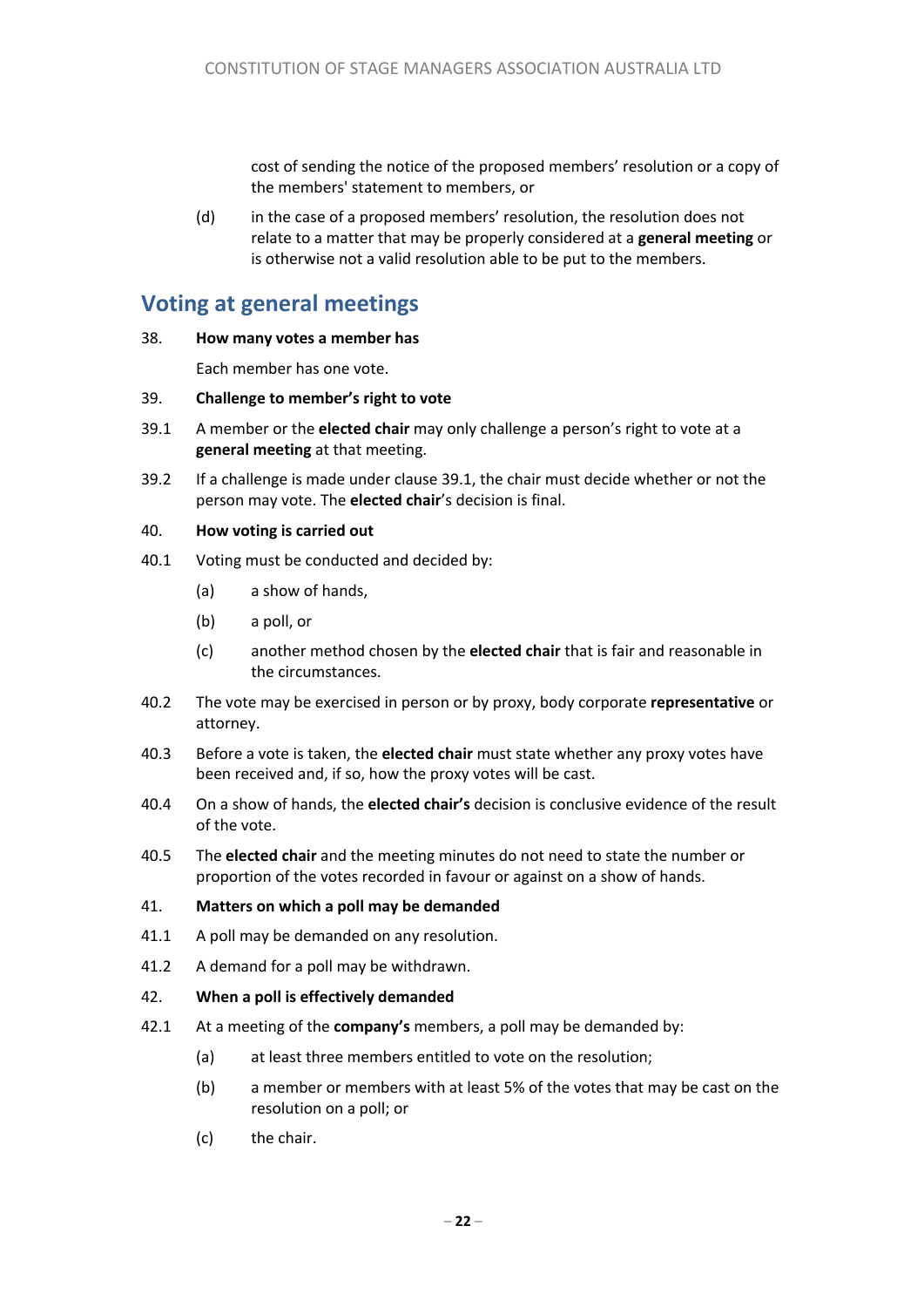- 42.2 The poll may be demanded:
	- (a) before a vote is taken;
	- (b) before the voting results on a show of hands are declared; or
	- (c) immediately after the voting results on a show of hands are declared.

#### 43. **When and how polls must be taken**

- 43.1 A poll may be cast in writing, or in any way the chair directs.
- 43.2 A poll demanded on a matter other than the election of a chair or the question of an adjournment must be taken when and in the manner the chair directs.
- 43.3 A poll on the election of a chair or on the question of an adjournment must be taken immediately.
- 43.4 The demand for a poll does not prevent the continuance of a meeting for the transaction of any business other than the question on which a poll has been demanded.
- 43.5 The result of the poll is the resolution of the meeting at which the poll was demanded.

#### 44. **When is a member disqualified from voting**

- 44.1 A member is not entitled to vote at a **general meeting** if:
	- (a) the annual membership fee of the member; or
	- (b) in the case of a person who is a nominated **representative**, the annual membership fee of the corporate member for which they are the nominated **representative**;

is more than 30 days in arrears at the date of the meeting or the postponed or adjourned meeting.

#### 45. **Appointment of proxy**

- 45.1 A member may appoint a proxy to attend and vote at a **general meeting** on their behalf.
- 45.2 A proxy does not need to be a member.
- 45.3 A proxy appointed to attend and vote for a member has the same rights as the member to:
	- (a) speak at the meeting,
	- (b) vote in a poll (but only to the extent allowed by the appointment), and
	- (c) join in to demand a poll under clause 42.
- 45.4 An appointment of proxy (proxy form) must be signed by the member appointing the proxy and must contain:
	- (a) the member's name and address,
	- (b) the **company's** name,
	- (c) the proxy's name or the name of the office held by the proxy, and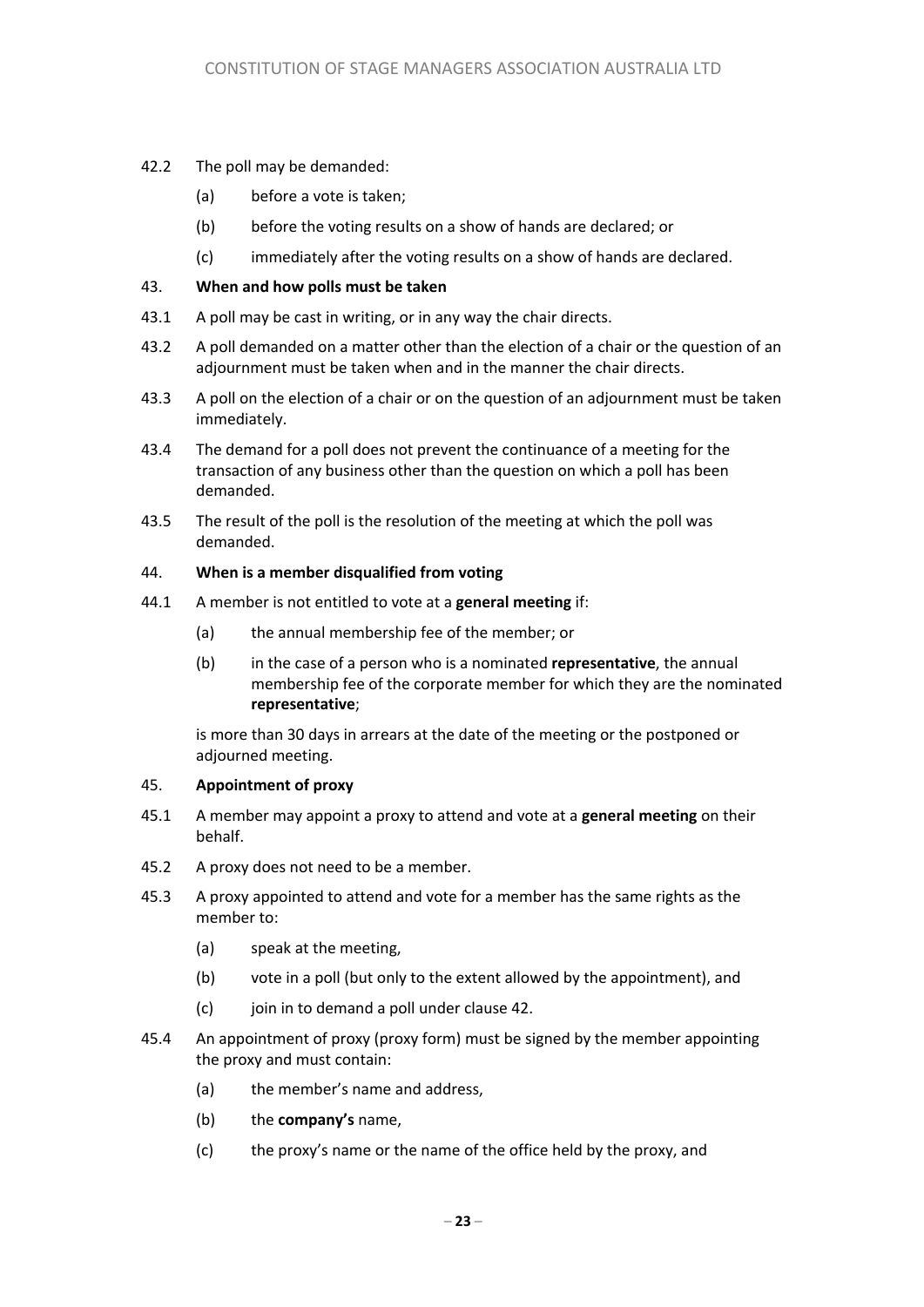- (d) the meeting(s) at which the appointment may be used.
- 45.5 A proxy appointment may be standing (ongoing).
- 45.6 An appointment of proxy must be received by the **company** at the address stated in the notice under clause 28.7(e) or at the **company's** registered address at least 72 hours before a meeting.
- 45.7 An electronically authenticated appointment of proxy must:
	- (a) include a method of identifying the member; and
	- (b) include an indication of the member's approval of the information communicated.
- 45.8 If the electronically authenticated appointment of proxy is done through either email or internet-based voting:
	- (a) the member must be identified by personal details including the member's name, and one of such details as either the residential address, email address or membership registration number; and
	- (b) the member's approval must be communicated by a form of security protection (for example, the entering of a confidential identification code).
- 45.9 An undated appointment is taken to have been dated on the day it is given to the **company**.
- 45.10 An appointment does not have to be witnessed.
- 45.11 A later appointment revokes an earlier one if both appointments could not be validly exercised at the meeting.
- 45.12 The notice appointing the proxy (appointment of proxy) must be in the form set out in **Schedule 1** or such form as determined by the **directors** from time to time.

#### 46. **Voting by proxy**

- 46.1 A proxy is not entitled to vote on a show of hands (but this does not prevent a member appointed as a proxy from voting as a member on a show of hands).
- 46.2 When a vote by poll is held, a proxy:
	- (a) does not need to vote, unless the appointment of proxy specifies the way they must vote;
	- (b) if the way they must vote is specified on the appointment of proxy, the proxy must vote that way;
	- (c) if the proxy is also a member or holds more than one proxy appointment, the proxy may cast the votes held in different ways; and
	- (d) if the proxy is a chair, the proxy must vote on a poll and must vote in the way specified, if specified on the appointment of proxy.

If a proxy is also a member, this clause does not affect the way that the person can cast any votes the person holds as a member.

46.3 A proxy does not have the authority to speak and vote for a member at a meeting while the member is at the meeting.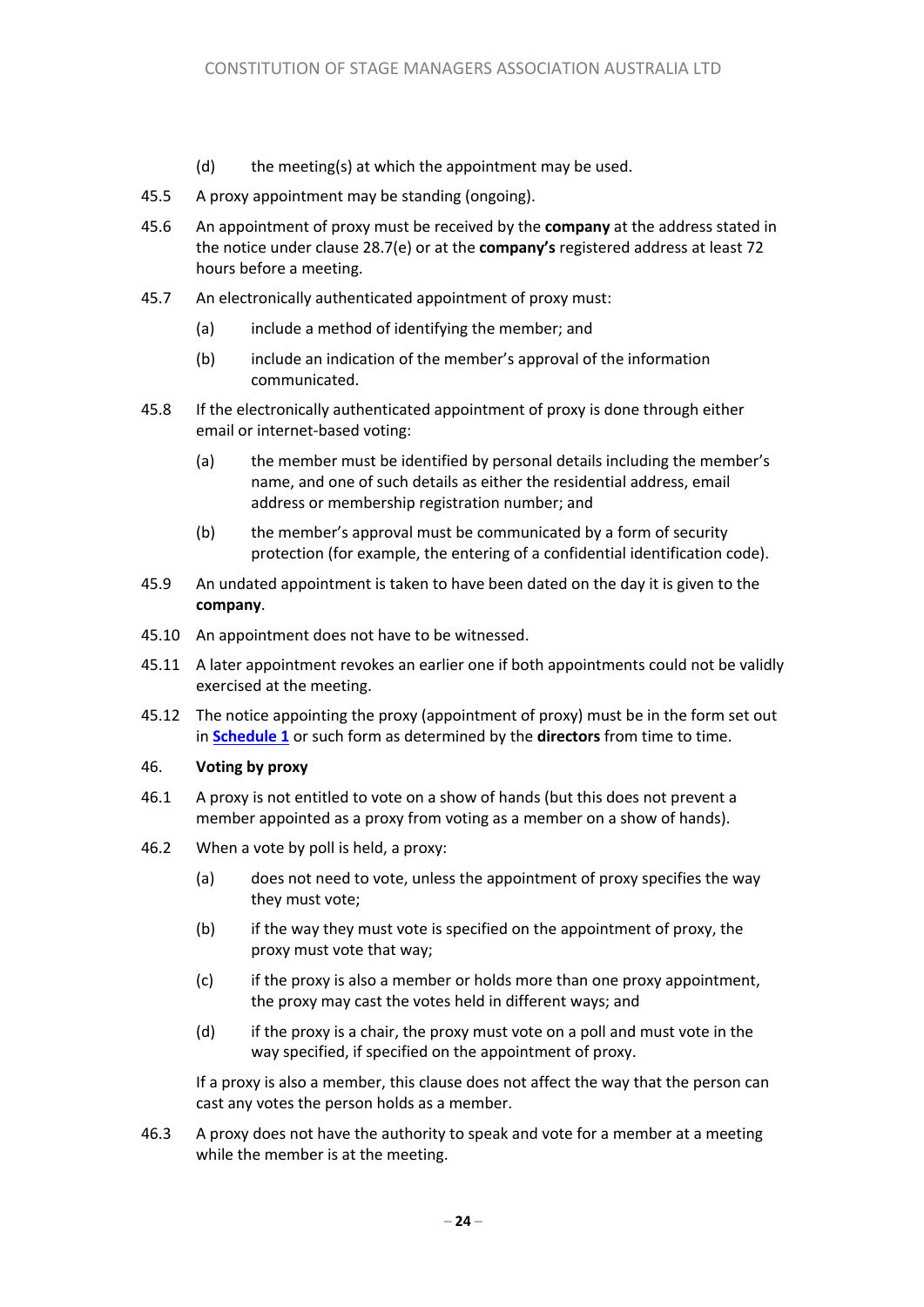- 46.4 Unless the **company** receives written notice before the start or resumption of a **general meeting** at which a proxy votes, a vote cast by the proxy is valid even if, before the proxy votes, the appointing member:
	- (a) dies,
	- (b) becomes mentally incapacitated,
	- (c) revokes the proxy's appointment, or
	- (d) revokes the authority of a **representative** or agent who appointed the proxy.

### **Directors**

- 47. **Number of directors**
- 47.1 The **company** must have at least three and no more than nine **directors**.
- 47.2 At least two of the **directors** and one **secretary** must ordinarily reside in Australia.
- 48. **Election and appointment of directors**
- 48.1 The initial **directors** are the people who have agreed to act as **directors** and who are named as proposed **directors** in the application for registration of the **company**.
- 48.2 The initial **directors** hold office until the end of the first annual **general meeting** of the **company** but, subject to this constitution, are eligible for election at that meeting. If they resign before the first annual **general meeting**, they may be replaced at a **general meeting** before the first annual **general meeting**, and their replacements hold office until the end of the first annual **general meeting**.
- 48.3 Apart from the initial **directors** and **directors** appointed under clause 48.9, the members may elect a director by a resolution passed in a **general meeting**.
- 48.4 At the **general meeting** each person entitled to vote and voting on the ballot may vote for a number of candidates equal to the number of vacancies.
- 48.5 The candidates receiving the greatest number of votes cast in their favour must be declared by the chair of the meeting to be elected as **directors**.
- 48.6 In the case of an equality of votes in respect of the **directors** a further ballot must be held immediately but if there is still an equality of votes the successful candidate must be determined by lot.
- 48.7 Each of the **directors** must be appointed by a separate resolution, unless:
	- (a) the **members present** have first passed a resolution that the appointments may be voted on together, and
	- (b) no votes were cast against that resolution.
- 48.8 A person is eligible for election as a director of the **company** if they:
	- (a) are a member of the **company**, or a **representative** of a member of the **company** (appointed under clause 31)
	- (b) are nominated by two members or **representatives** of members entitled to vote (unless the person was previously elected as a director at a **general**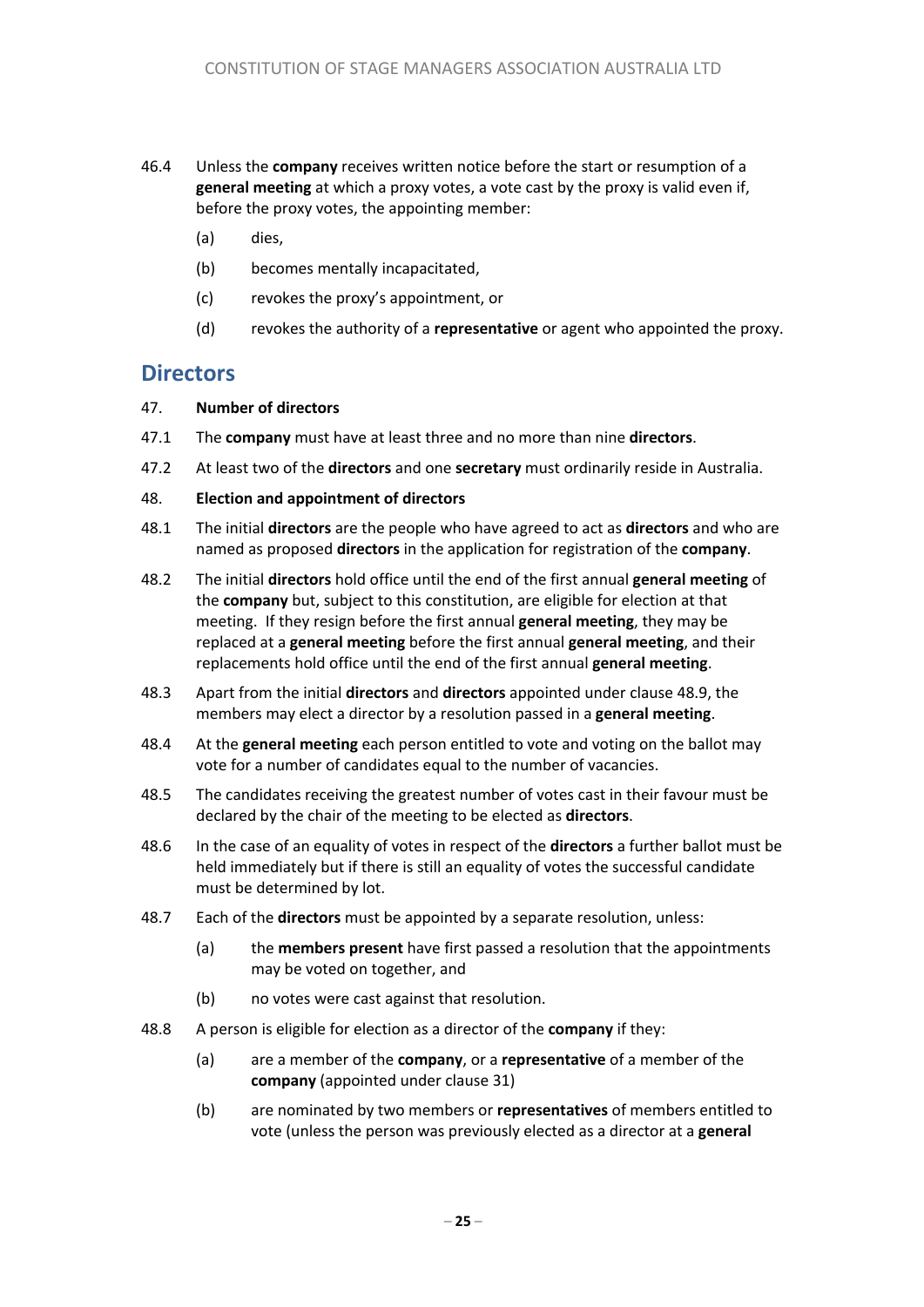**meeting** and has been a director since that meeting) in writing, signed by the candidate and both of the members who nominated the candidate,

- (c) give the **company** their signed consent to act as a director of the **company**, and
- (d) are not ineligible to be a director under the **Corporations Act** or the **ACNC Act**.
- 48.9 The **directors** may appoint a person as a director to fill a casual vacancy or as an additional director if that person:
	- (a) is a member of the **company**, or a **representative** of a member of the **company** (appointed under clause 31)
	- (b) gives the **company** their signed consent to act as a director of the **company**, and
	- (c) is not ineligible to be a director under the **Corporations Act** or the **ACNC Act**.
- 48.10 If the number of **directors** is reduced to fewer than three or is less than the number required for a quorum, the continuing **directors** may act for the purpose of increasing the number of **directors** to three (or higher if required for a quorum) or for calling a **general meeting**, but for no other purpose.
- 48.11 A nomination of a candidate for election must be received at the registered office of the **company** not later than 5pm AEST (Australian Eastern Standard Time) on the day which is 30 days prior to the annual **general meeting** at which the candidate seeks election.
- 48.12 A list of the candidates' names in alphabetical order together with the proposers' and seconders' names must be sent to members with the notice of the annual **general meeting**.
- 48.13 There is not a vacancy for the purpose of this clause because the number of **directors** is less than the maximum allowed under clause 47. There is a vacancy only if the number of **directors** is less than the number elected at the previous annual **general meeting**.
- 49. **Election of chair**

The **directors** must elect a director as the **company's elected chair**.

- 50. **Term of office**
- 50.1 **Directors** who are appointed at a meeting of members take office immediately after the end of the meeting.
- 50.2 **Directors** who retire at a meeting of members continue to hold office until the end of the meeting.
- 50.3 At each annual **general meeting**:
	- (a) any director appointed by the **directors** to fill a casual vacancy or as an additional director must retire, and
	- (b) at least one-third of the remaining **directors** must retire.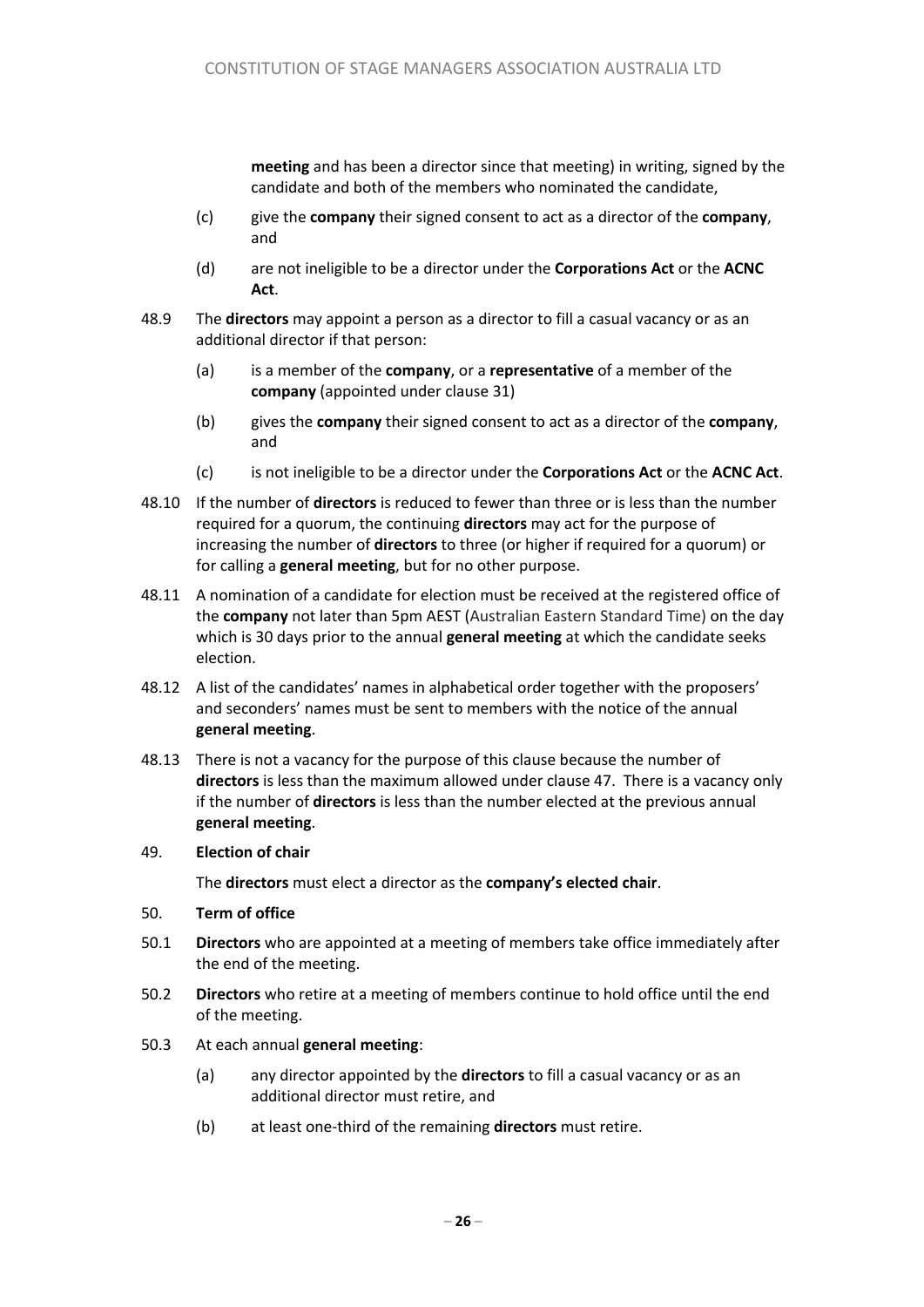- 50.4 The **directors** who must retire at each annual **general meeting** under clause 50.3(b) will be the **directors** who have been longest in office since last being elected. Where **directors** were elected on the same day, the director(s) to retire will be decided by lot unless they agree otherwise.
- 50.5 Other than a director appointed under clause 48.9, a director's term of office starts at the end of the annual **general meeting** at which they are elected and ends at the end of the annual **general meeting** at which they retire.
- 50.6 Each **director** has a three-year term in office, unless they are re-elected at an annual **general meeting**.
- 50.7 A director who retires under clause 50.3 may nominate for election or re-election, subject to clause 50.8.
- 50.8 A director who has held office for a continuous period of nine years or more may only be re-appointed or re-elected by a **special resolution.**

#### 51. **When a director stops being a director**

A director stops being a director if they:

- (a) give written notice of resignation as a director to the **company**,
- (b) die,
- (c) are removed as a director by a resolution of the members,
- (d) stop being a member of the **company**,
- (e) are a **representative** of a member, and that member stops being a member,
- (f) are a **representative** of a member, and the member notifies the **company** that the **representative** is no longer a **representative**,
- (g) are absent for three consecutive **directors**' meetings without approval from the **directors**,
- (h) become ineligible to be a director of the **company** under the **Corporations Act** or the **ACNC Act**,
- (i) becomes bankrupt or suspends payment or compounds with their creditors,
- (j) becomes of unsound mind or a person whose person or estate is liable to be dealt with in any way under the law relating to mental health, or
- (k) becomes disqualified from being a director under the **Corporations Act** or any order made under the **Corporations Act**.

#### 52. **Alternate directors**

- 52.1 A director may appoint any person approved by a majority of the other **directors** to act as an alternate director in place of the appointing director for a meeting or for a specified period.
- 52.2 An alternate director is entitled to receive notice of meetings of the **directors** and, if the appointor is not present at a meeting, is entitled to attend and vote instead.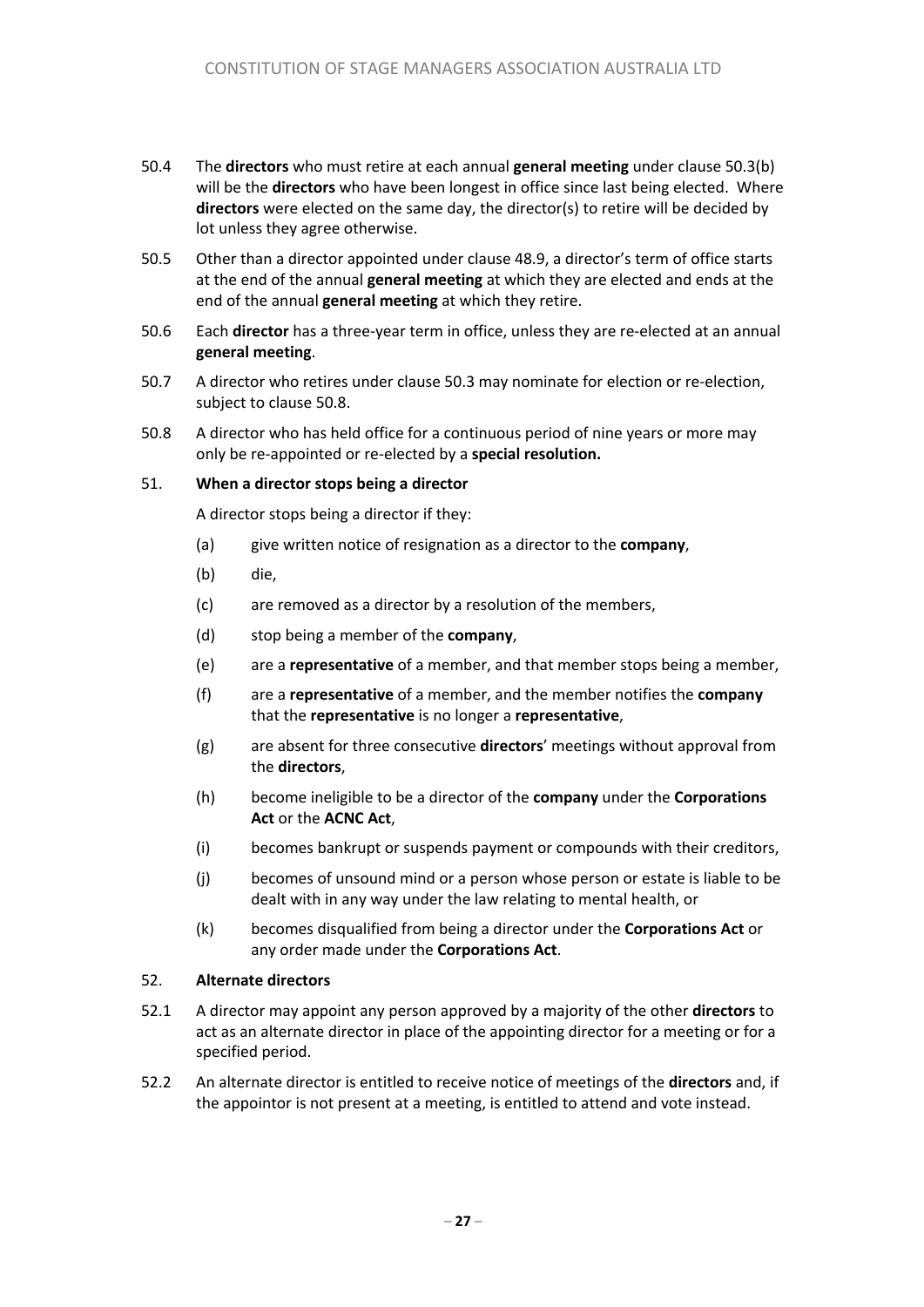- 52.3 Subject to the requirements of the **Corporations Act**, an alternate director is entitled to a separate vote for each director that the alternate director represents in addition to any vote the alternate director may have as a director in their own right.
- 52.4 An alternate director, when acting as a director, is responsible to the **company** for their own acts and defaults and is not to be taken as the agent of the director by whom they were appointed.
- 52.5 A director may revoke or suspend the appointment of an alternate director who they appointed.
- 52.6 The **directors** may suspend or remove an alternate director by resolution after giving the appointing director reasonable notice of their intention to do so.
- 52.7 An appointment, suspension or revocation takes effect only when the **company** has received notice in writing of the appointment, suspension or revocation. The notice may be given by facsimile.
- 52.8 The appointment of an alternate director automatically terminates:
	- (a) if the appointor ceases to hold office as director;
	- (b) on the happening in respect of the alternate director any event which causes a director to vacate the office of director; or
	- (c) if the alternate director resigns from the appointment by written notice left at the registered office of the **company**.
- 52.9 A director or any other person may act as alternate director to represent more than one director.
- 52.10 Subject to the **Corporations Act**, in determining whether a quorum is present at a meeting of **directors**, an alternate director who attends the meeting is to be counted as a director for each director on whose behalf the alternate director is attending the meeting.

### **Powers of directors**

- 53. **Powers of directors**
- 53.1 The **directors** are responsible for managing and directing the activities of the **company** to achieve the purpose(s) set out in clause 8.
- 53.2 The **directors** may use all the powers of the **company** except for powers that, under the **Corporations Act** or this constitution, may only be used by members.
- 53.3 The **directors** must decide on the responsible financial management of the **company** including:
	- (a) any suitable written delegations of power under clause 56, and
	- (b) how money will be managed, such as how electronic transfers, negotiable instruments or cheques must be authorised and signed or otherwise approved.
- 53.4 Subject to clause 11, the **directors** may exercise all the powers of the **company** to borrow money, to charge any property or business of the **company** and to issue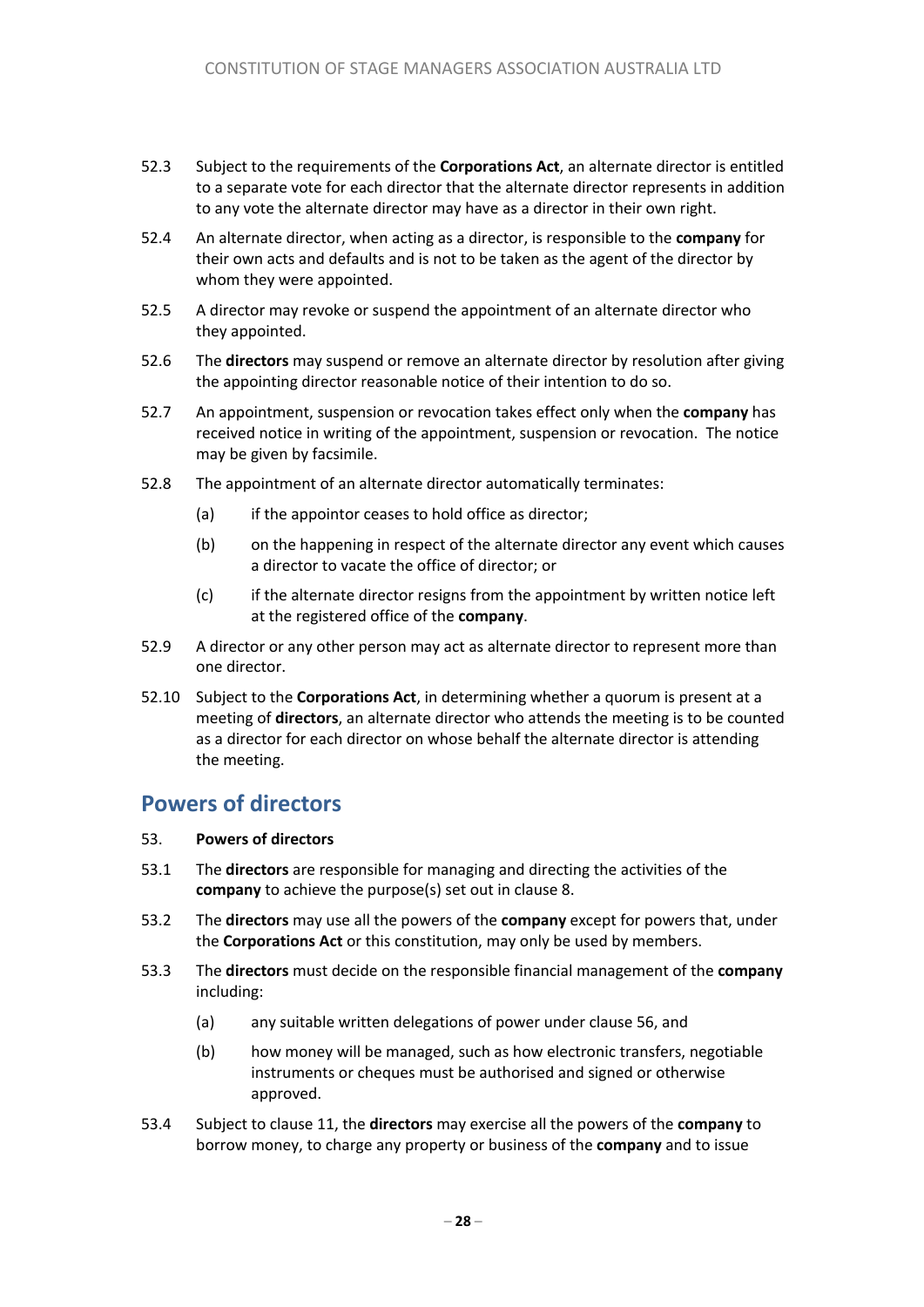debentures or give any other security for a debt, liability or obligation of the **company** or of any other person.

53.5 The **directors** cannot remove a director or **auditor**. **Directors** and **auditors** may only be removed by a members' resolution at a **general meeting**.

#### 54. **Appointment of attorney**

- 54.1 The **directors** may appoint any person or persons to be the attorney or attorneys of the **company** for the purposes, with the powers and discretions (being powers and discretions vested in or exercisable by the **directors**), for the period and subject to the conditions they see fit.
- 54.2 A power of attorney may contain the provisions for the protection and convenience of persons dealing with the attorney that the **directors** see fit and may also authorise the attorney to delegate all or any of the powers and discretions vested in the attorney.

#### 55. **Negotiable instruments**

- 55.1 Any two **directors** may sign, draw, accept, endorse or otherwise execute a negotiable instrument.
- 55.2 The **directors** may determine that a negotiable instrument, including a class of negotiable instrument, may be signed, drawn, accepted, endorsed or otherwise executed in a different way.

#### 56. **Delegation of directors' powers**

- 56.1 The **directors** may delegate any of their powers and functions to a committee, a director, an employee of the **company** (such as a chief executive officer) or any other person, as they consider appropriate.
- 56.2 The delegation must be recorded in the **company's** minute book.
- 56.3 A delegate must exercise the powers delegated to it in accordance with any directions of the **directors**. The exercise of the power by the delegate is as effective as if the **directors** had exercised it.
- 56.4 The meetings and proceedings of any committee of **directors** are governed by the provisions in this constitution regulating the meetings and proceedings of the **directors**.
- 56.5 For managing any affairs of the **company** in any specified locality the **directors** may:
	- (a) establish any local committees, boards or branches;
	- (b) appoint any members of the **company** or any nominated **representative** of a corporate member to be a member of the local committee, board or branch;
	- (c) appoint any managers or agents, fix their remuneration and delegate to them any of the powers vested in the **directors**; and
	- (d) authorise the members for the time being of the local committee, board or branch to fill any vacancies on it and to act despite vacancies.
- 56.6 In the exercise of delegated powers, any committee formed (including a committee of **directors** and a local board or branch) or person or persons appointed to the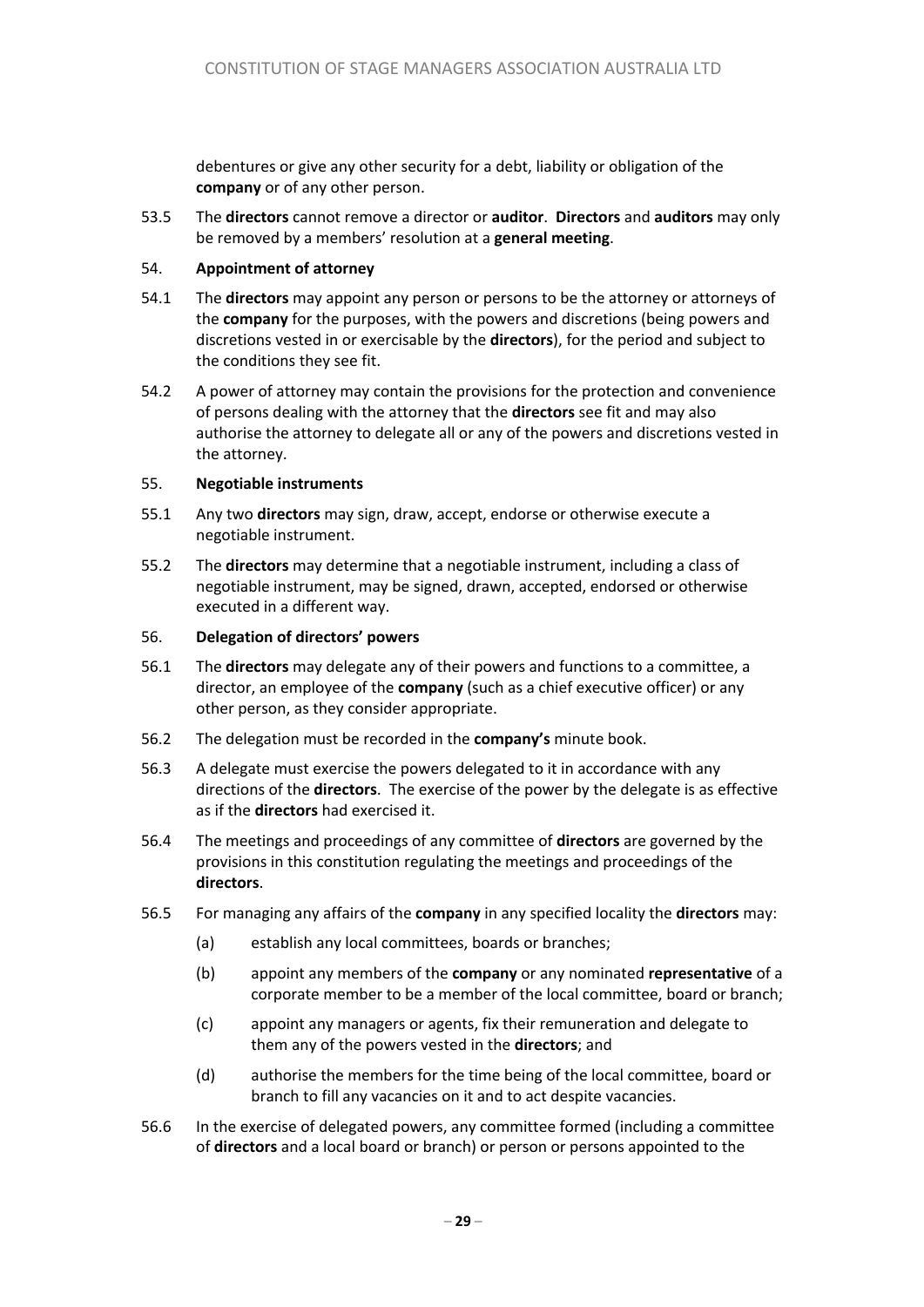committee must conform to any regulations that may be imposed by the **directors**. The committee may be authorised to sub delegate any of the powers vested in it.

56.7 A local committee, board or branch may remove any person appointed under clause 56.5(c) and may revoke or vary the delegation but no person dealing in good faith and without notice of the revocation or variation is affected by it.

#### 57. **Validation of acts of directors and secretaries**

- 57.1 An act done by a director or **secretary** of the **company** is effective even if their appointment, or the continuance of their appointment is invalid because the **company**, the director or **secretary** did not comply with this constitution or any provision of the **Corporations Act**.
- 57.2 Clause 57.1 does not deal with the question whether an effective act by a director or **secretary**:
	- (a) binds the **company** in its dealings with other people; or
	- (b) makes the **company** liable to another person.
- 57.3 Where a person whose office as director of the **company** is vacated under a provision of the **Corporations Act** purports to do an act as a director of the **company**, that act is as valid, in relation to a person dealing with the **company** in good faith and for value and without actual knowledge of the matter because of which the office was vacated, as if the office had not been vacated.

#### 58. **No directors' remuneration**

- 58.1 No director may receive any remuneration for their services in their capacity as a director of the **company**.
- 58.2 The **company** may permit payments to **directors** in the following circumstances:
	- (a) for the payment of out-of-pocket expenses incurred in carrying out the duties of a director where the payments do not exceed an amount previously approved by the board;
	- (b) for any service rendered to the **company** in a professional or technical capacity where the provision of that service has the prior approval of the board and the amount payable is approved by a resolution of the board and is on reasonable commercial terms; or
	- (c) as an employee of the **company** where the terms of employment have been approved by a resolution of the board.
- 58.3 The **company** may pay premiums for insurance indemnifying **directors** and officers, as allowed for by law (including the **Corporations Act**) and this constitution.
- 58.4 The **directors** must approve all payments the **company** makes to its **directors**.

#### 59. **Execution of documents**

- 59.1 The **company** executes a document with its common seal if the fixing of the seal is witnessed by:
	- (a) two **directors** of the **company**;
	- (b) a director and a **secretary** of the **company**; or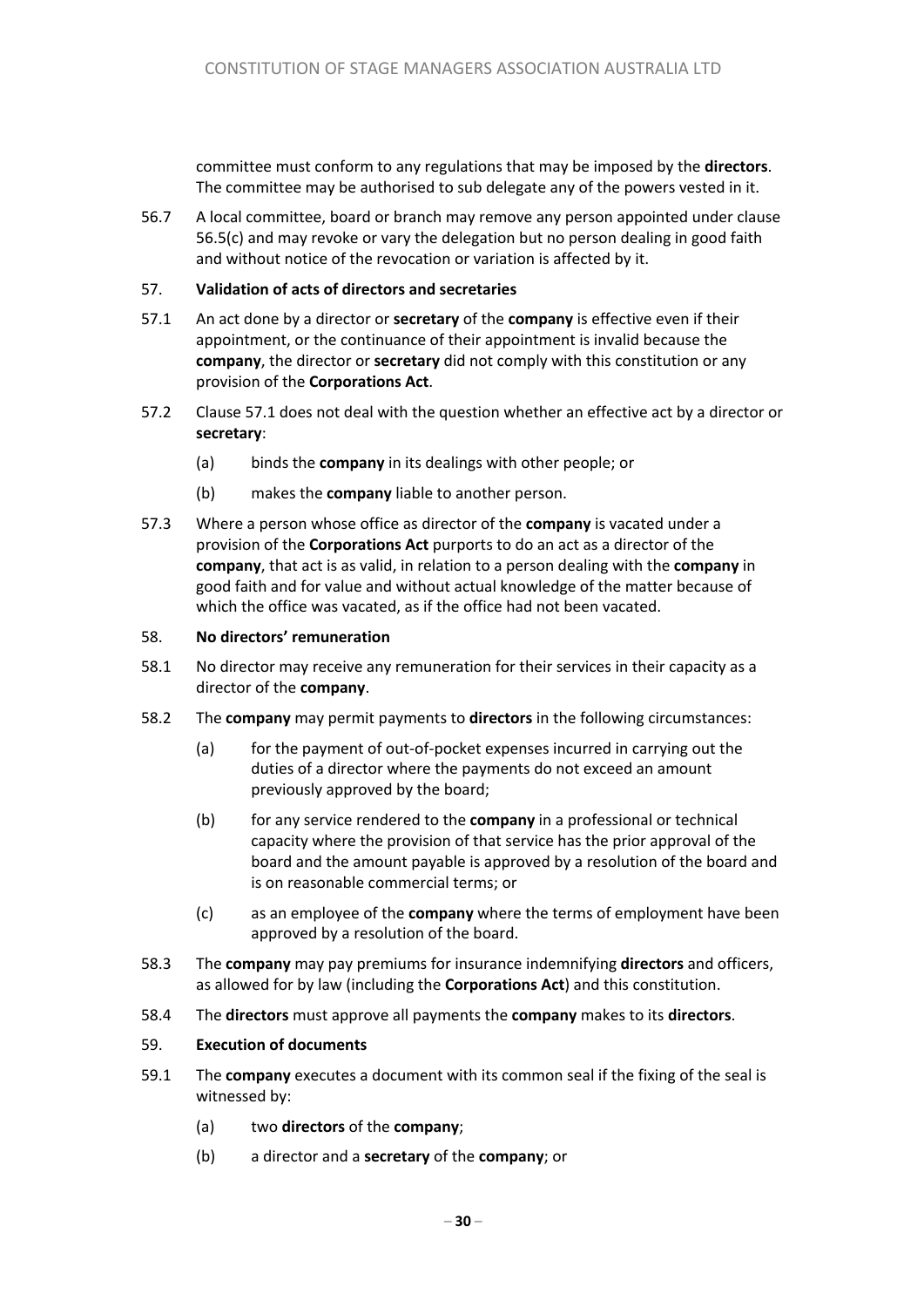- (c) a director and any other person authorised by the **directors** for that purpose.
- 59.2 The **company** may execute a document without using a common seal if the document is signed by:
	- (a) two **directors** of the **company**, or
	- (b) a director and the **secretary**.
- 59.3 The same person may not sign in the dual capacities of director and **secretary**.
- 59.4 A director may sign any document as director, with or without the common seal, although the document relates to a contract, arrangement, dealing or other transaction in which they are interested and their signature complies with the requirements of this constitution as to execution despite their interest.
- 59.5 This clause does not limit the ways in which the **directors** may authorise documents (including deeds) to be executed on behalf of the **company**.

# **Duties of directors**

#### 60. **Duties of directors**

The **directors** must comply with their duties as **directors** under legislation and common law (judge-made law), and with the duties described in governance standard 5 of the regulations made under the **ACNC Act** which are:

- (a) to exercise their powers and discharge their duties with the degree of care and diligence that a reasonable individual would exercise if they were a director of the **company**;
- (b) to act in good faith in the best interests of the **company** and to further the charitable purpose(s) of the **company** set out in clause 8;
- (c) not to misuse their position as a director;
- (d) not to misuse information they gain in their role as a director;
- (e) to disclose any perceived or actual material conflicts of interest in the manner set out in clause 61;
- (f) to ensure that the financial affairs of the **company** are managed responsibly; and
- (g) not to allow the **company** to operate while it is insolvent.

#### 61. **Conflicts of interest**

- 61.1 A director must disclose the nature and extent of any actual or perceived material conflict of interest in a matter that is being considered at a meeting of **directors** (or that is proposed in a circular resolution):
	- (a) to the other **directors**, or
	- (b) if all of the **directors** have the same conflict of interest, to the members at the next **general meeting**, or at an earlier time if reasonable to do so.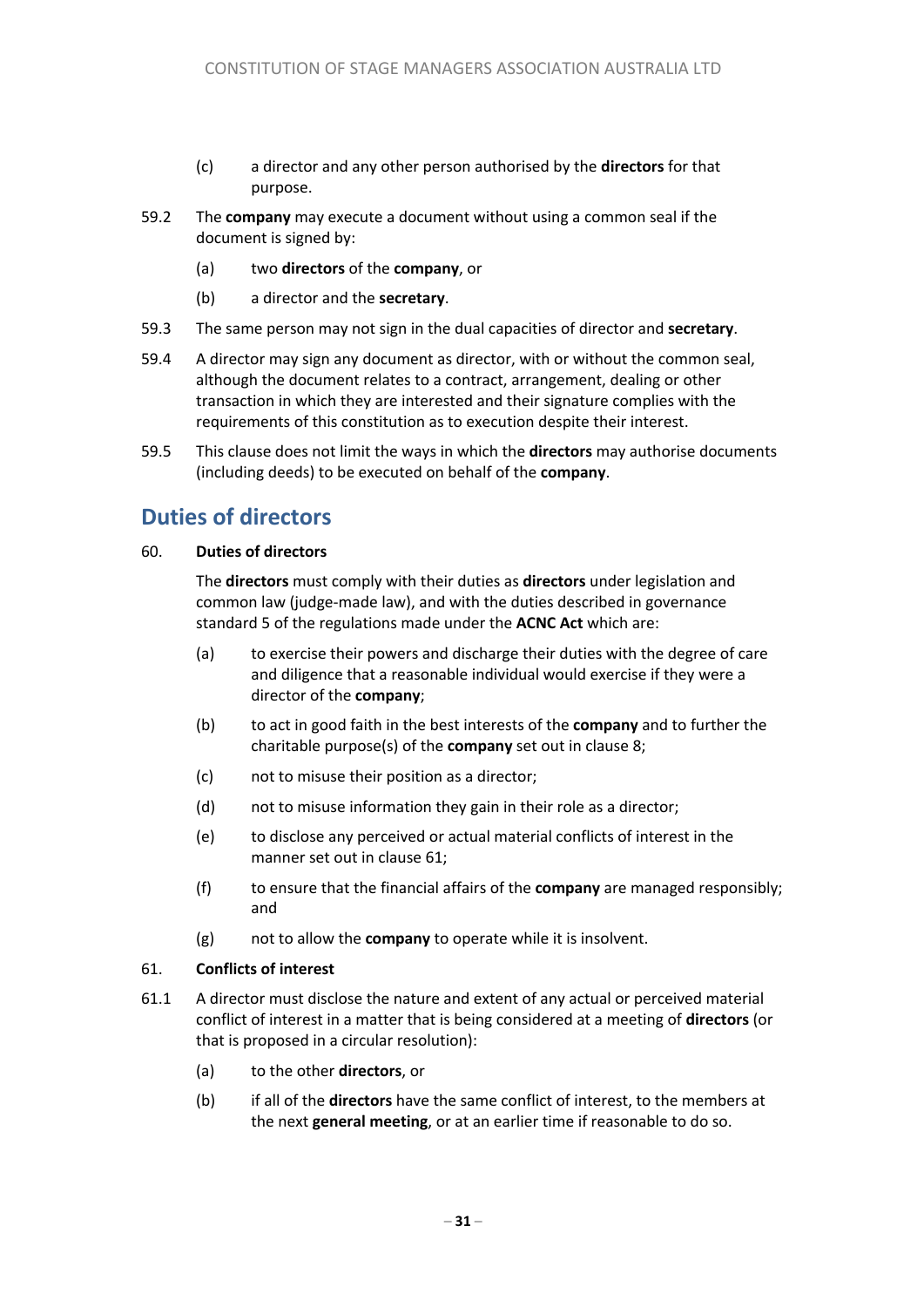- 61.2 The disclosure of a conflict of interest by a director must be recorded in the minutes of the meeting.
- 61.3 Each director who has a material personal interest in a matter that is being considered at a meeting of **directors** (or that is proposed in a circular resolution) must not, except as provided under clause 61.4:
	- (a) be counted in a quorum,
	- (b) be present at the meeting while the matter is being discussed, or
	- (c) vote on the matter.
- 61.4 A director may still be present and vote if:
	- (a) their interest arises because they are a member of the **company**, and the other members have the same interest;
	- (b) their interest relates to an insurance contract that insures, or would insure, the director against liabilities that the director incurs as a director of the **company** (see clause 91);
	- (c) their interest relates to a payment by the **company** under clause 90 (indemnity), or any contract relating to an indemnity that is allowed under the **Corporations Act**;
	- (d) the Australian Securities and Investments Commission (ASIC) makes an order allowing the director to vote on the matter; or
	- (e) the **directors** who do not have a material personal interest in the matter pass a resolution that:
		- i. identifies the director, the nature and extent of the director's interest in the matter and how it relates to the affairs of the company, and
		- ii. says that those directors are satisfied that the interest should not stop the director from voting or being present.

#### 62. **Other directorships and shareholdings**

- 62.1 Without limiting clause 63 a director may to the extent permitted by the **Corporations Act**:
	- (a) hold any other office or place of profit under the **company** (other than the office of **auditor**) in conjunction with the office of director;
	- (b) be interested in any operation, undertaking or business undertaken or assisted by the **company** or in which the **company** is or may be interested.
- 62.2 A director of the **company** may be or become a director, officer, employee or member of any company promoted by the **company** or in which the **company** may be interested as a vendor, shareholder or otherwise and is not accountable for any remuneration or benefits received as a director, officer, employee or member of the other company.
- 62.3 Subject to the **Corporations Act**:
	- (a) the **directors** of the **company** may exercise the voting power conferred by the shares or other interest held by the **company** in another company in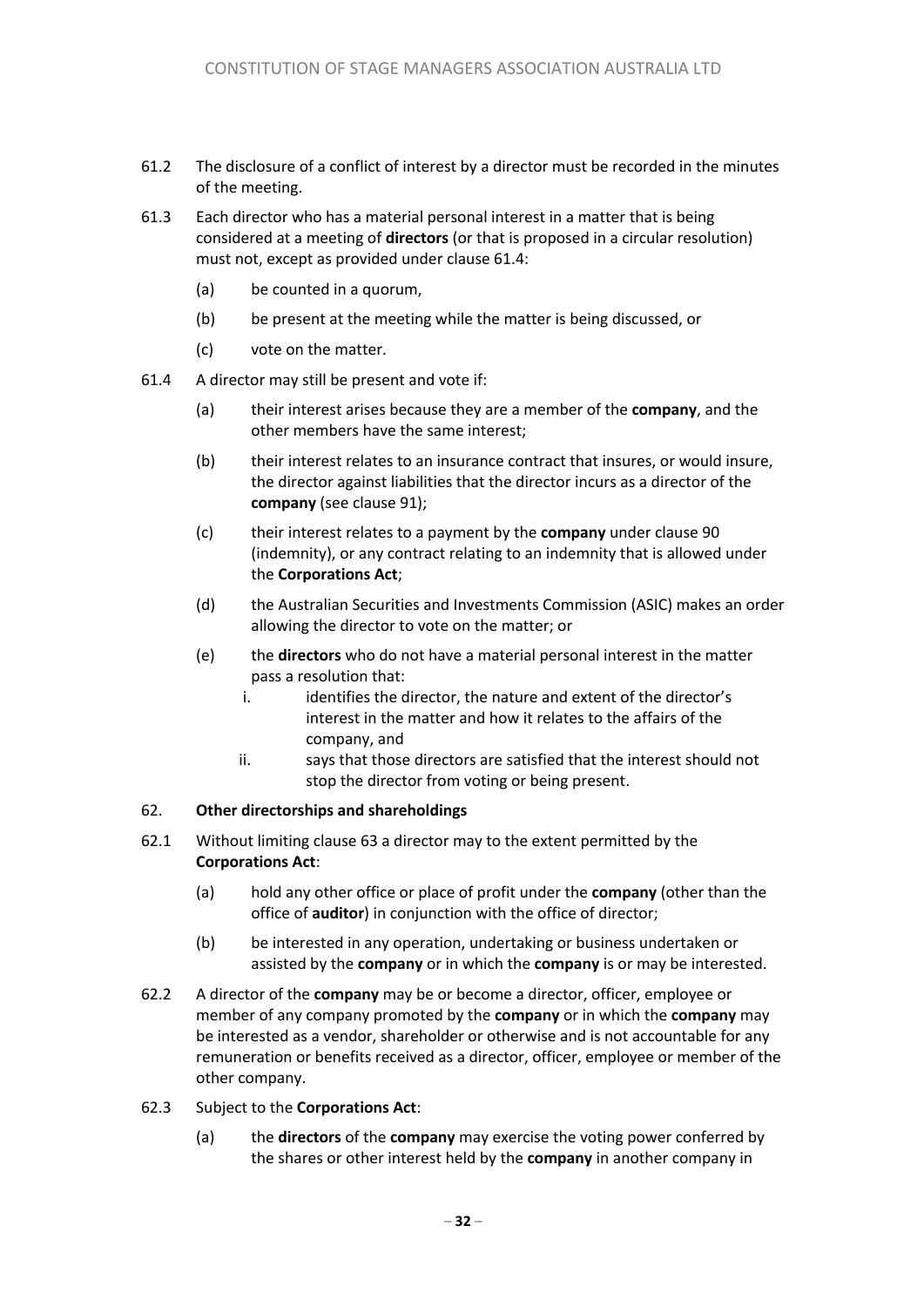favour of a resolution appointing themselves or any of them as **directors** or other officers of the other company;

- (b) any director of the **company** may vote at a meeting of **directors** of the **company** in favour of a resolution that the **company** exercises its voting power conferred by the shares or other interest held by the **company** in the other company to appoint that director as a director or other officer of the other company;
- (c) any director of the **company** may be appointed as **representative** of the **company** and may vote at a **general meeting** of the other company in favour of a resolution appointing that director as a director or other officer of the other company; and
- (d) a director of the **company** who is also a director of the other company may vote as a director of the other company in whatever manner they see fit, including voting in favour of a resolution appointing the director to any other office in the other company and a resolution appointing any other **directors** of the **company** as **directors** or other officers of the other company.

#### 63. **Effect of interest in contract**

- 63.1 Subject to the **Corporations Act**, if a director has an interest in a contract or proposed contract with the **company** (other than as a member), or a conflicting interest or duty in relation to any other matter being considered by the **directors**, and the director discloses the nature and extent of the interest or duty at a meeting of the **directors** or by written notice to the **secretary** of the **company**:
	- (a) the contract may be entered into; and
	- $(b)$  if the disclosure is made before the contract is entered into:
		- i. the director may retain benefits under the contract even though the director has an interest in the contract;
		- ii. the **company** cannot avoid the contract merely because of the existence of the interest; and
		- iii. the director is not disqualified from the office of director.
- 63.2 For the purposes of clause 63.1 contract includes an arrangement, dealing or other transaction.

#### 64. **Standing notice of interest**

- 64.1 A director who has an interest in a matter may give the other **directors** standing notice of the nature and extent of the interest in the matter. The notice may be given at any time and whether or not the matter relates to the affairs of the **company** at the time the notice is given.
- 64.2 Under clause 64.1, a notice may be given:
	- (a) at a **directors'** meeting (either orally or in writing); or
	- (b) to the other **directors** individually in writing.
- 64.3 If the standing notice is given to the other **directors** individually in writing:
	- (a) the notice is effective when it has been given to every director; and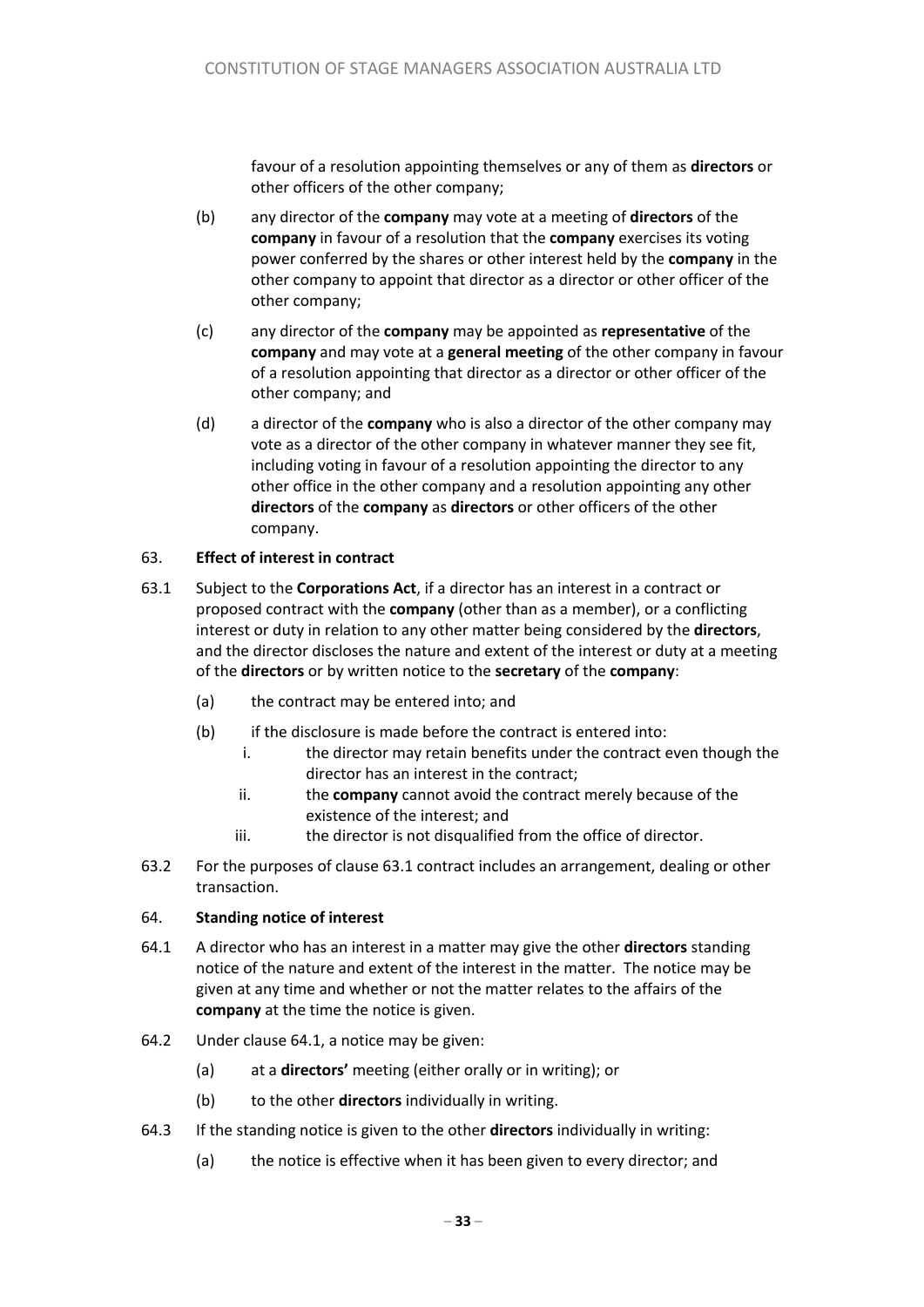- (b) the notice must be tabled at the next **directors'** meeting after it is given.
- 64.4 The director must ensure that the nature and extent of the interest is recorded in the minutes of the meeting at which the standing notice is given or tabled.

# **Directors' meetings**

#### 65. **When the directors meet**

The **directors** may decide how often, where and when they meet.

#### 66. **Calling directors' meetings**

- 66.1 A director may call a **directors**' meeting by giving reasonable notice to all of the other **directors**.
- 66.2 A director may give notice in writing or by any other means of communication that has previously been agreed to by all of the **directors**.

#### 67. **Waiver of notice**

67.1 All resolutions of the **directors** passed at a meeting where a quorum is present but where notice of meeting has not been given to each director, or any act carried out under any of the resolutions, is as valid as if notice of meeting had been given to all **directors** if each director to whom notice was not given subsequently agrees to waive the notice.

#### 68. **Chair for directors' meetings**

- 68.1 The **elected chair** is entitled to chair **directors'** meetings.
- 68.2 The **directors** at a **directors**' meeting may choose a director to be the chair for that meeting if the **elected chair** is:
	- (a) not present within 30 minutes after the starting time set for the meeting, or
	- (b) present but does not want to act as chair of the meeting.

#### 69. **Quorum at directors' meetings**

- 69.1 Unless the **directors** determine otherwise, the quorum for a **directors'** meeting is a majority (more than 50%) of **directors**.
- 69.2 The quorum cannot be less than three **directors**.
- 69.3 A quorum must be present for the whole **directors'** meeting.
- 70. **Using technology to hold directors' meetings**
- 70.1 The **directors** may hold their meetings by using any technology (such as video or teleconferencing) that is agreed to by all of the **directors**.
- 70.2 The **directors'** agreement may be a standing (ongoing) one.
- 70.3 A director may only withdraw their consent within a reasonable period before the meeting.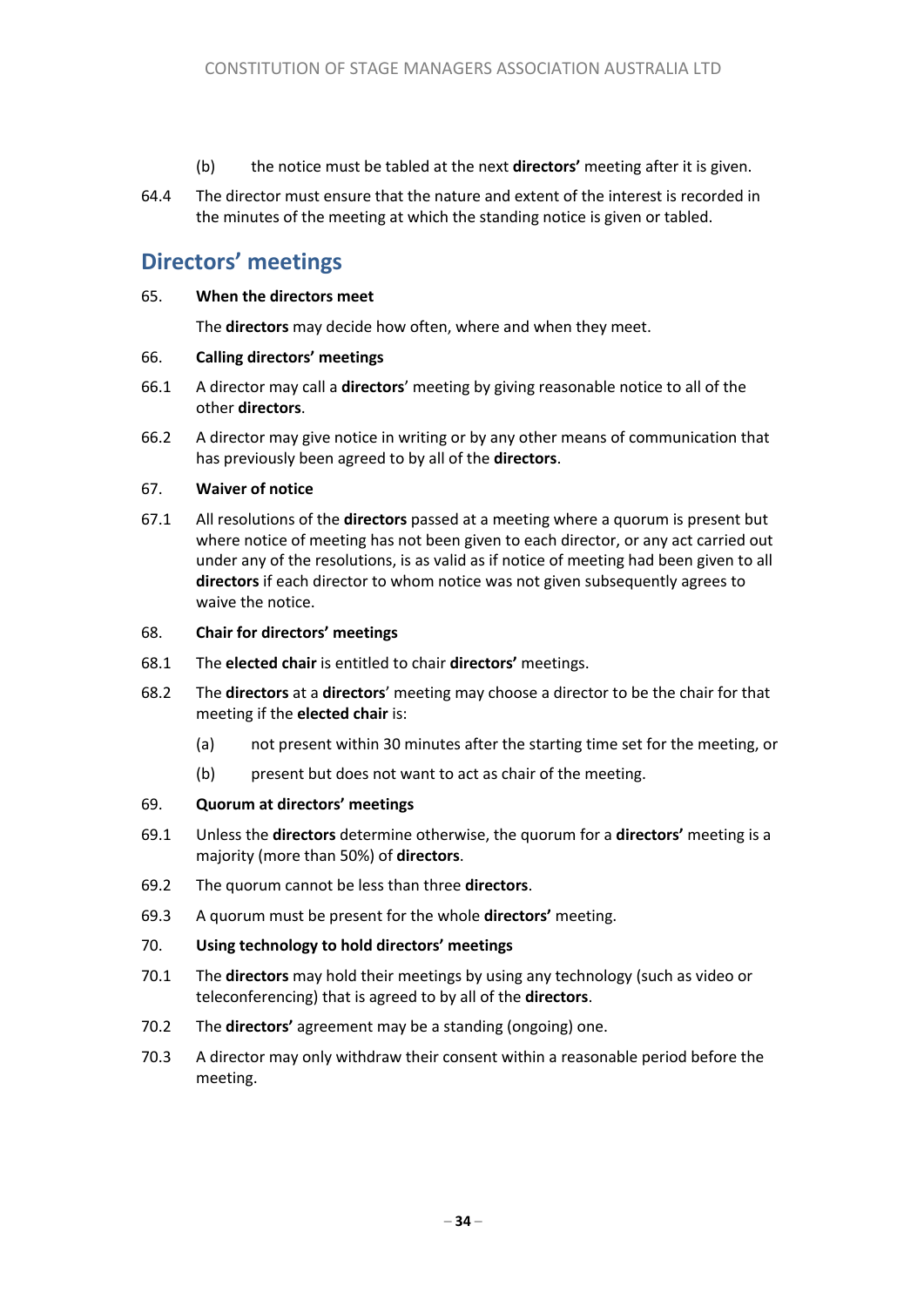#### 71. **Passing directors' resolutions**

- 71.1 A **directors'** resolution must be passed by a majority of the votes cast by **directors** present and entitled to vote on the resolution. The chair has the casting vote, if necessary, in addition to any vote they have in their capacity as a director.
- 71.2 The chair has a discretion both as to whether or not to use the casting vote and as to the way in which it is used.
- 71.3 A person who is an alternate director is entitled (in addition to their own vote if they are a director) to one vote on behalf of each director whom they represent as an alternate director at the meeting and who is not present at the meeting.

#### 72. **Circular resolutions of directors**

- 72.1 The **directors** may pass a circular resolution without a **directors'** meeting being held.
- 72.2 A circular resolution is passed if all the **directors** entitled to vote on the resolution sign or otherwise agree to the resolution in the manner set out in clause 72.3 or clause 72.4.
- 72.3 Each director may sign:
	- (a) a single document setting out the resolution and containing a statement that they agree to the resolution, or
	- (b) separate copies of that document, as long as the wording of the resolution is the same in each copy.
- 72.4 The **company** may send a circular resolution by email to the **directors** and the **directors** may agree to the resolution by sending a reply email to that effect, including the text of the resolution in their reply.
- 72.5 A circular resolution is passed when the last director signs or otherwise agrees to the resolution in the manner set out in clause 72.3 or clause 72.4.

### **Officers**

#### 73. **Executive officer**

- 73.1 The **directors** may appoint any person, not being a director, to the position of executive officer for the period and on the terms (including as to remuneration) the **directors** see fit.
- 73.2 The executive officer is not a member of the board of the **company** but may attend meetings of the **directors** except where the **directors** otherwise request.
- 73.3 The **directors** may, upon terms and conditions and with any restrictions they see fit, confer on an executive officer any of the powers that the **directors** can exercise.
- 73.4 Any powers so conferred may be concurrent with, or to the exclusion of, the powers of the **directors**.
- 73.5 The **directors** may revoke or vary:
	- (a) an appointment; or
	- (b) any of the powers conferred on an executive officer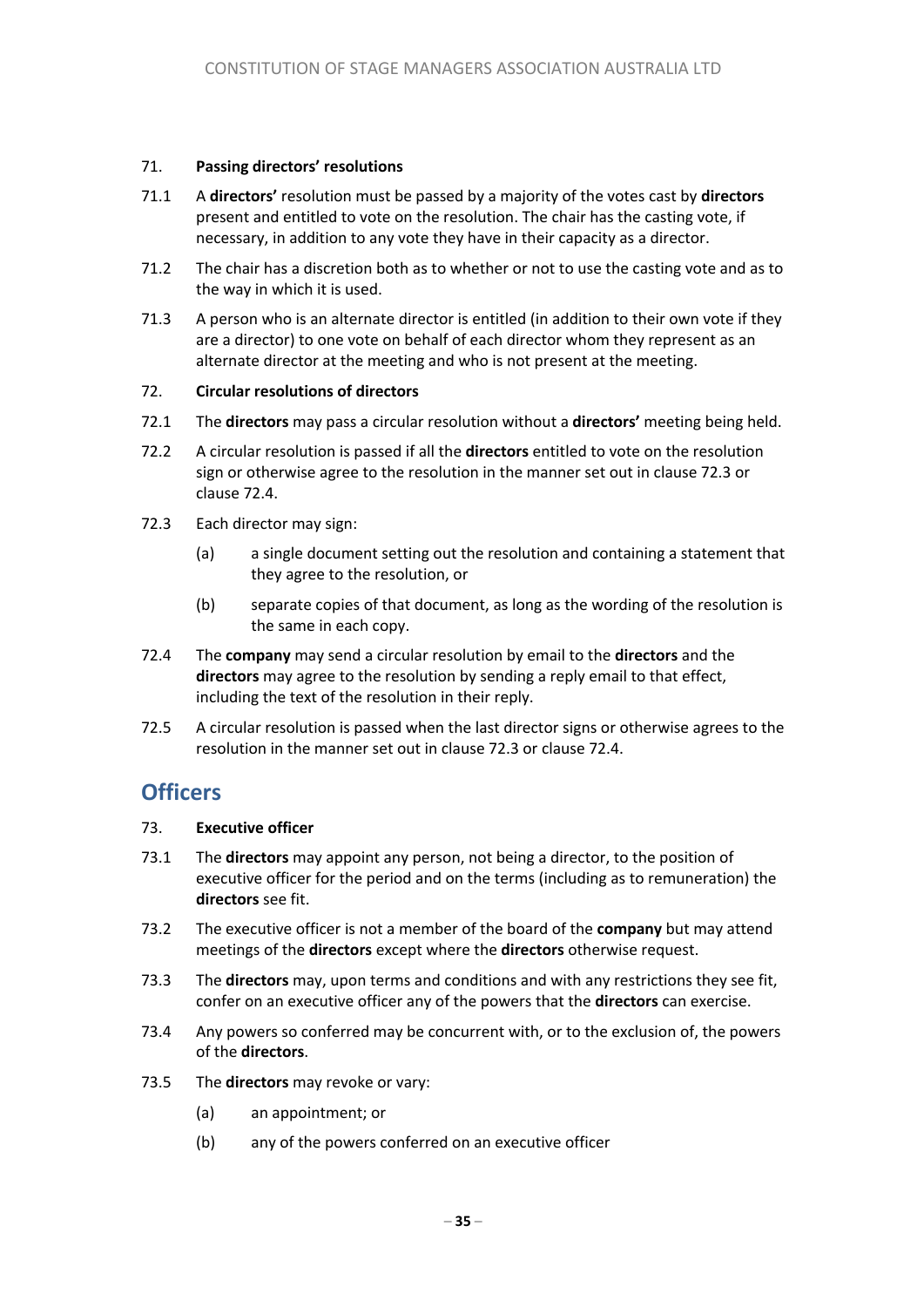73.6 If an executive officer becomes incapable of acting in that capacity the **directors** may appoint any other person, not being a director, to act temporarily as executive officer.

#### 74. **Office bearers**

- 74.1 The office bears of the **company** are:
	- (a) the chair;
	- (b) the treasurer; and
	- (c) the **secretary**.
- 74.2 The first office bearers of the **company** are elected by the **initial members** and shall hold office until the end of the first meeting of the **directors** held after the first annual **general meeting** of the **company**.
- 74.3 Subsequent office bearers are elected by the **directors** at the first meeting of the **directors** held after the annual **general meeting** and hold office until the end of the first meeting of the **directors** held after the next annual **general meeting**.
- 74.4 The **directors** present must appoint one of their number to act as chair of the meeting for the purpose of the election.
- 74.5 Only **directors** may be office bearers. Any director is eligible for election to any office bearer position.
- 74.6 Each director standing for election as an office bearer must be proposed by another director.
- 74.7 If a director stands for election for more than one position as an office bearer separate nominations must be received in respect of each position.
- 74.8 A nomination may be:
	- (a) in writing, received by the **secretary** not less than 24 hours prior to the board meeting at which the election is to take place and signed by the candidate and the proposer; or
	- (b) made orally at the meeting, provided that the candidate is present and consents to the nomination.

#### 75. **The election of officers**

- 75.1 If there is only one candidate for election to any office bearer position that person is declared elected to that position.
- 75.2 If there is more than one candidate for election to any office bearer position a ballot must be held among the **directors**. The candidate receiving the greatest number of votes cast in their favour is declared elected to that position.
- 75.3 In the case of an equality of votes in respect of any position a further ballot must be held immediately but if there is still an equality of votes the successful candidate must be determined by lot.
- 75.4 If a director is elected to a position as office bearer then their nomination, if any, for any other position must be treated as withdrawn before the election is held in respect of the other position or positions.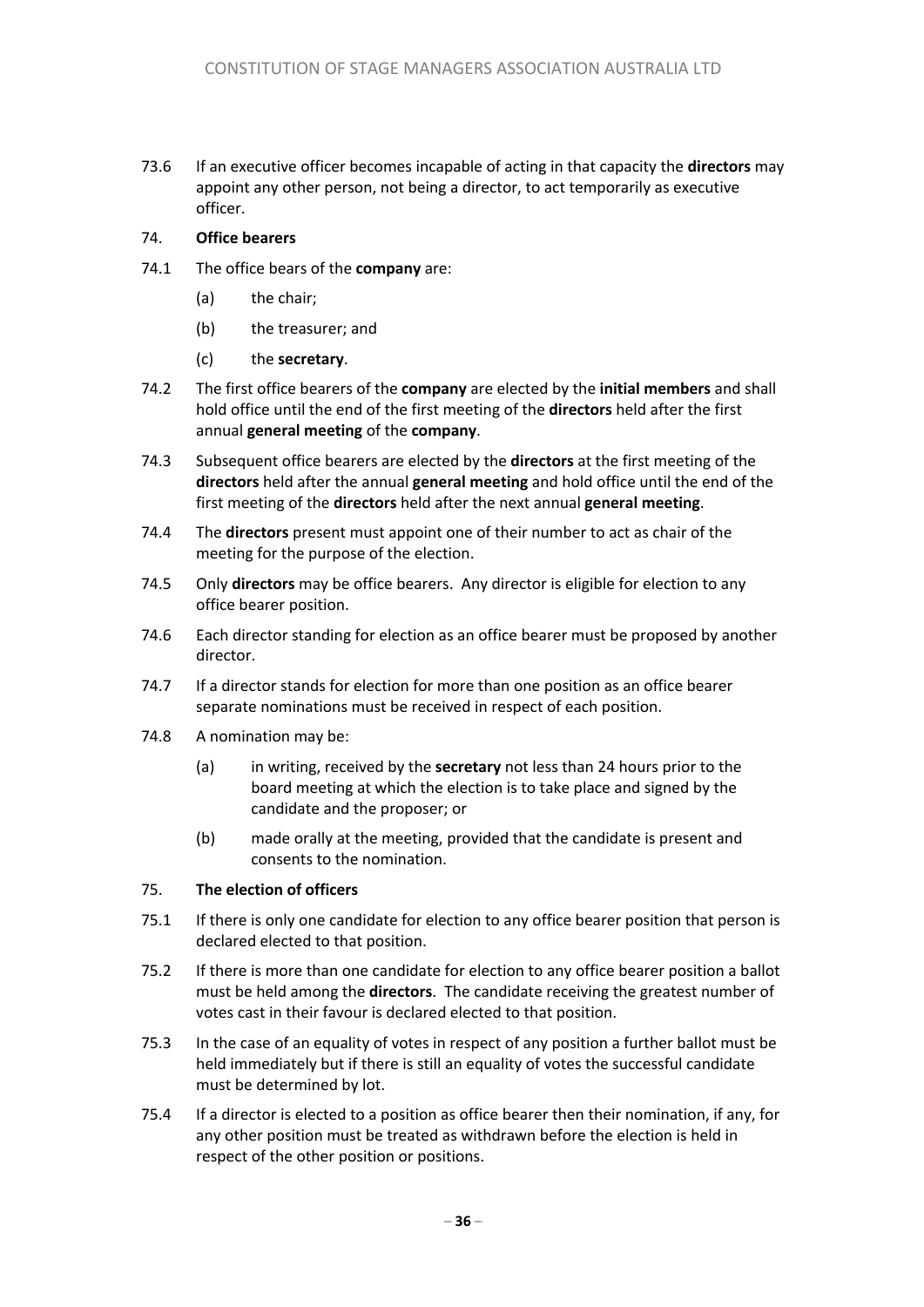75.5 Subject to this, a ballot is conducted in the manner the **directors** determine.

### **Secretary**

#### 76. **Appointment and role of secretary**

- 76.1 The **company** must have at least one **secretary**, who may also be a director.
- 76.2 A **secretary** must be appointed by the **directors** (after giving the **company** their signed consent to act as **secretary** of the **company**) and may be removed by the **directors**.
- 76.3 The **directors** may appoint a person as an acting **secretary** or as a temporary substitute for a **secretary**.
- 76.4 The **directors** must decide the terms and conditions under which the **secretary** is appointed, including any remuneration.
- 76.5 The role of the **secretary** includes:
	- (a) maintaining a **register** of the **company's** members, and
	- (b) maintaining the minutes and other records of **general meeting**s (including notices of meetings), **directors**' meetings and circular resolutions.

### **Minutes and records**

#### 77. **Minutes and records**

- 77.1 The **company** must, within one month, make and keep the following records:
	- (a) minutes of proceedings and resolutions of **general meetings**;
	- (b) a copy of a notice of each **general meeting**; and
	- (c) a copy of a members' statement distributed to members under clause 37.
- 77.2 The **company** must, within one month, make and keep the following records:
	- (a) minutes of proceedings and resolutions of **directors'** meetings (including meetings of any committees), and
	- (b) minutes of circular resolutions of **directors**.
- 77.3 The **company** must give a member access to the records set out in clause 77.1**,** and the **directors** may authorise a member to inspect other records of the **company**, including records referred to in clause 77.2 and clause 79.1.
- 77.4 A member other than a director does not have the right to inspect any document of the **company**, other than the minute books for the meetings of its members and for resolution of members passed without meetings, except as provided by law or authorised by the **directors** or by the **company** in **general meeting**.
- 77.5 The **directors** must ensure that minutes of a **general meeting** or a **directors'** meeting are signed within a reasonable time after the meeting by:
	- (a) the chair of the meeting, or
	- (b) the chair of the next meeting.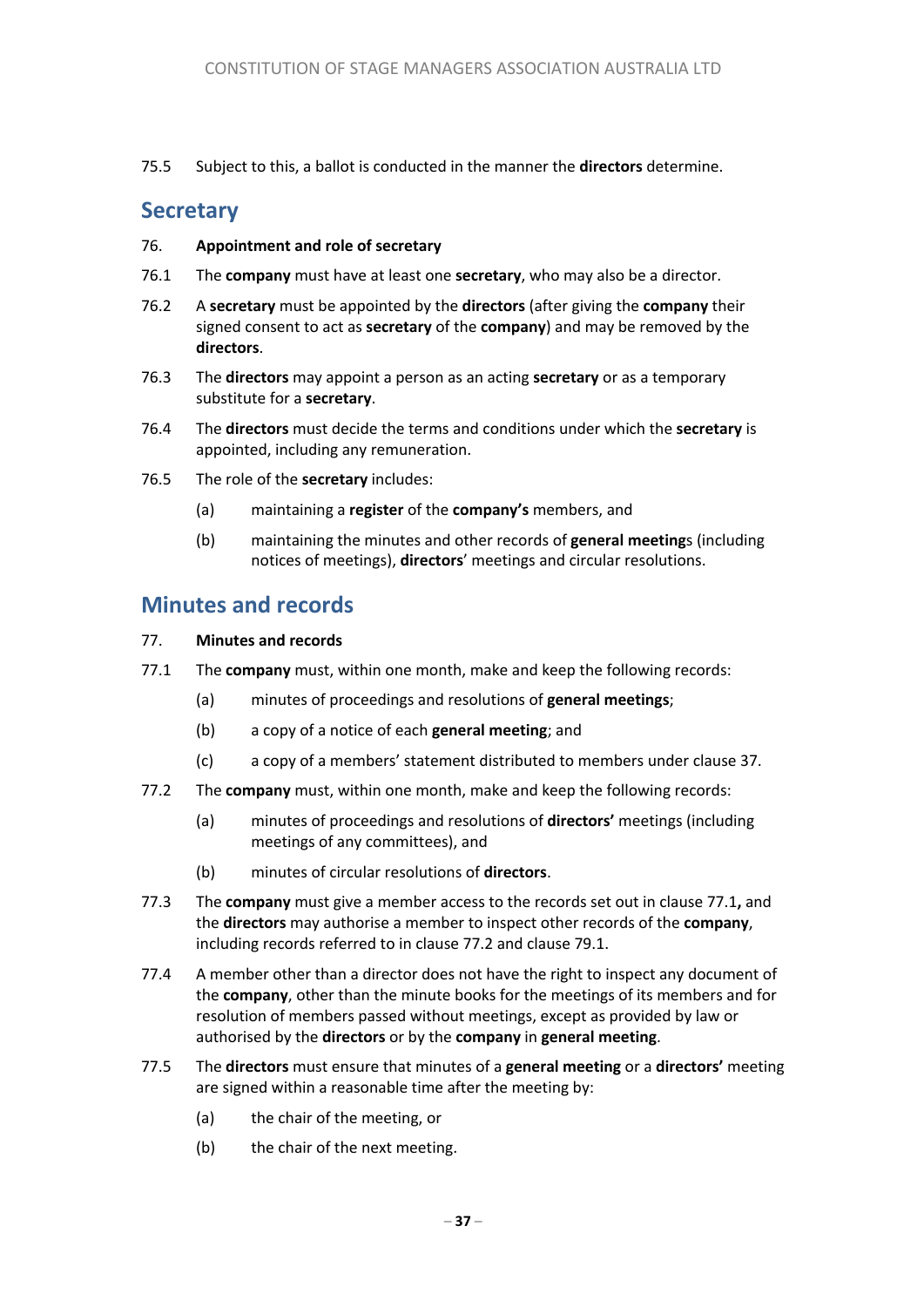- 77.6 The **directors** must ensure that minutes of the passing of a circular resolution of **directors** is signed by a director within a reasonable time after the resolution is passed.
- 77.7 Without limiting clauses 77.1 and 77.2, the **directors** must record in the minute books:
	- (a) all appointments of officers;
	- (b) the names of the **directors** and alternate **directors** present at all meetings of **directors** and the **company**;
	- (c) in the case of a technology meeting, the method by which the meeting was held;
	- (d) all orders, resolutions and proceedings of **general meetings** and of meetings of the **directors** and of committees formed by the **directors**;
	- (e) proxy votes exercisable and exercised in respect of each resolution at a meeting; and
	- (f) all other matters required by the **Corporations Act** to be recorded in the minute books, including each notice and standing notice given by a director of a material personal interest in a matter that relates to the affairs of the **company**.

#### 78. **Confidential information**

78.1 Except as provided by the **Corporations Act**, no member (not being a director) is entitled to require or receive any information concerning the business, trading or customers of the **company** or any trade secret, secret process or other confidential information of or used by the **company**.

#### 79. **Financial and related records**

- 79.1 The **company** must make and keep written financial records that:
	- (a) correctly record and explain its transactions and financial position and performance, and
	- (b) enable true and fair financial statements to be prepared and to be audited.
- 79.2 The **company** must also keep written records that correctly record its operations.
- 79.3 The **company** must retain its records for at least seven years.
- 79.4 The **directors** must take reasonable steps to ensure that the **company's** records are kept safe.
- 79.5 The **directors** must distribute copies of every financial statement (including every document required by law to be attached to it) as required by the **Corporations Act**.

#### 80. **Company reports**

If the **company** earns less than \$1 million revenue per year and is endorsed by the Australian Taxation Office as a deductible gift recipient, it will need to produce the following reports:

(a) financial report;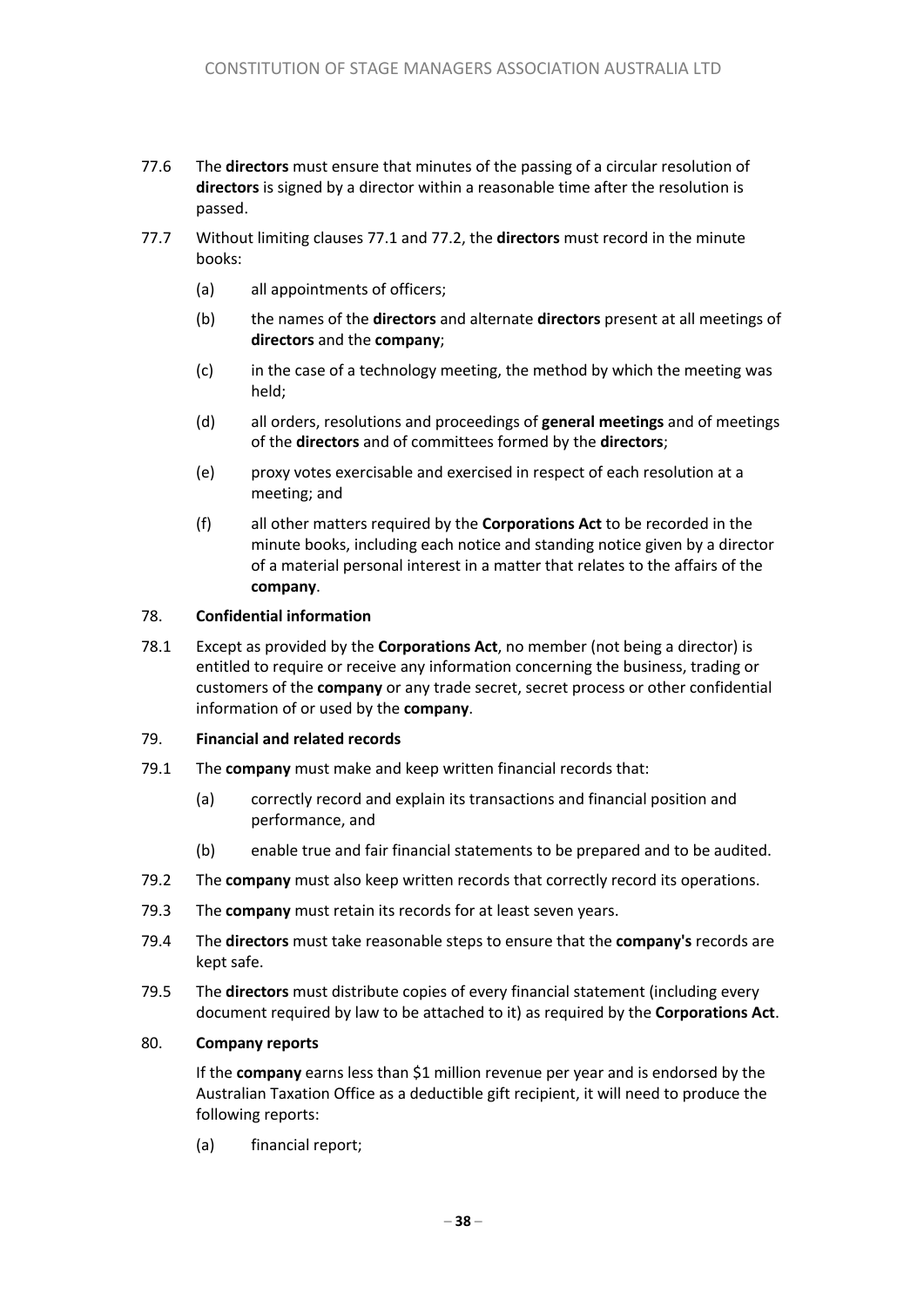- (b) **director's** report; and
- (c) **auditor's** report (if applicable).

#### 81. **Director's report**

The annual **directors'** report, if required, must:

- (a) contain a description of the short and long term objectives of the **company**;
- (b) set out the **company's** strategy for achieving those objectives;
- (c) state the **company's** principal activities during the year;
- (d) state how those activities assisted in achieving the **company's** objectives;
- (e) state how the **company** measures its performance, including any key performance indicators used by the **company**;
- (f) include the name of each director of the **company** at any time during the year and the period for which they were a director;
- (g) include details of each director's qualification, experience and special responsibilities;
- (h) include the number of board meetings and each director's attendance at those board meetings;
- (i) for each class of membership in the **company**, include the amount which a member of that class is liable to contribute if the **company** is wound up; and
- (j) include the total amount that members of the **company** are liable to contribute if the **company** is wound up.

#### 82. **Financial report**

- 82.1 The first financial year of the **company** may last for 12 months or such other period (not longer than 18 months) determined by the **directors**. Each subsequent financial year must:
	- (a) start at the end of a previous financial year; and
	- (b) be 12 months long.
- 82.2 The financial report, if required, must consist of:
	- (a) financial statements;
	- (b) notes to financial statements; and
	- (c) **directors**' declaration;

for the financial year.

- 82.3 The financial statements include:
	- (a) statement of financial performance;
	- (b) statement of financial position;
	- (c) statement of cash flows; and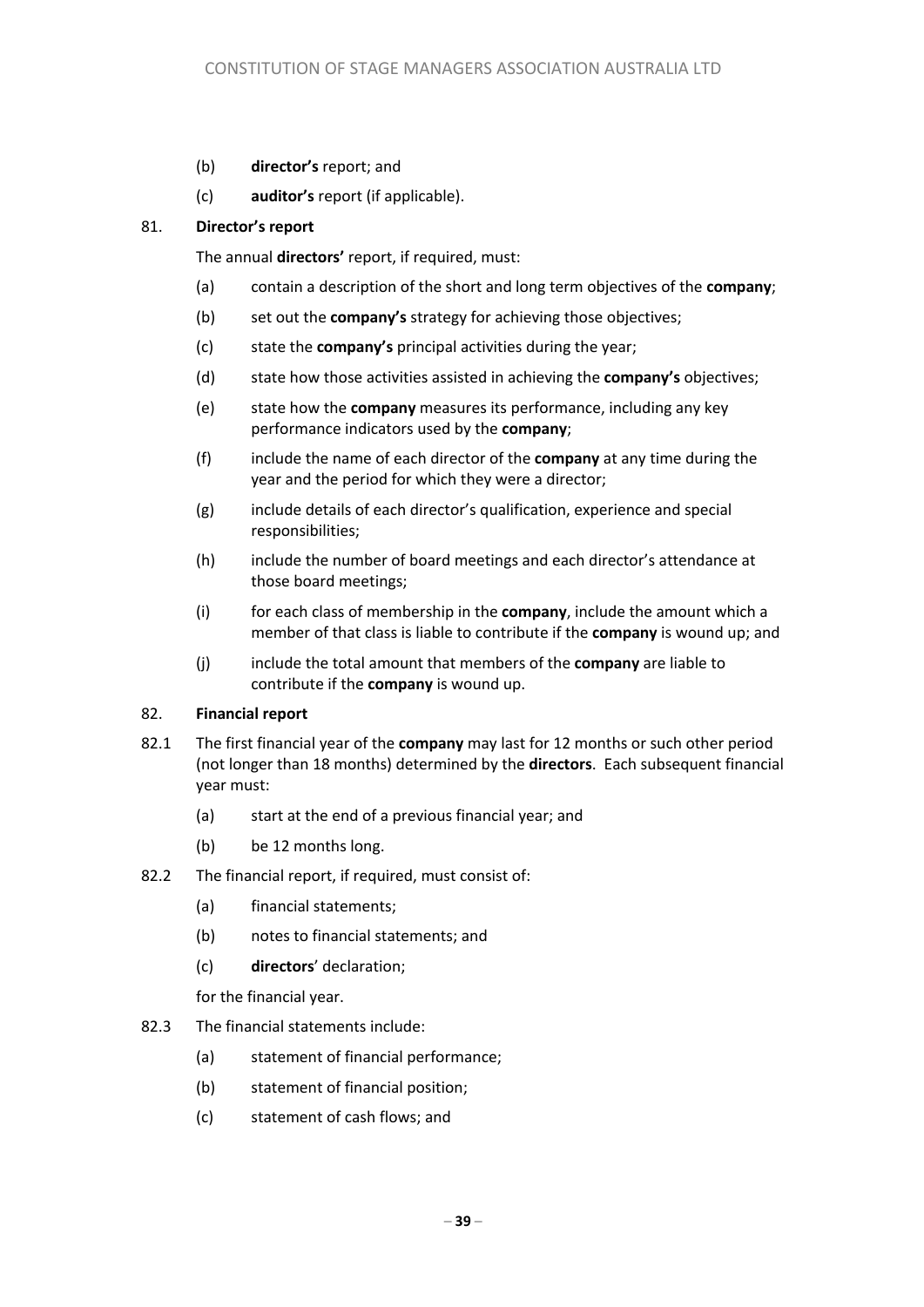- (d) if required by accounting standards, consolidated statement of financial performance, statement of financial position and statement of cash flows for the accounting period.
- 82.4 The **directors** must make a **directors'** declaration as part of the financial report, stating:
	- (a) whether, in the **directors'** opinion, there are reasonable grounds to believe that the **company** will be able to pay its debts as and when they become due and payable; and
	- (b) whether, in the **directors**' opinion, the financial statements and notes are in accordance with the **Corporations Act**, including that they:
		- i. comply with accounting standards; and
		- ii. give a true and fair view.

#### 83. **Auditor's report**

- 83.1 If a financial report is required, it must be either audited or reviewed, unless a direction is given by members or ASIC, and the direction specifically does not require an audit or review.
- 83.2 If the financial report must be audited, then the **company** must obtain an **auditor's** report in which the **auditor** reports to members on whether the **auditor** is of the opinion that the financial report complies with the applicable accounting standards and gives a true and fair view of the financial position and performance of the **company**.
- 83.3 The **auditor** must form an opinion about:
	- (a) whether the financial report is in accordance with the **Corporations Act**, including compliance with accounting standards and whether the financial statements and notes for the financial year give a true and fair view of the financial position and performance of the **company**;
	- (b) whether the **auditor** has been given all information, explanation and assistance necessary for the conduct of the audit;
	- (c) whether the **company** has kept financial records sufficient to enable a financial report to be prepared and audited; and
	- (d) whether the **company** has kept other records and registers as required by the **Corporations Act**.
- 83.4 The **company's auditor** must be ASIC registered as a **company auditor**.
- 83.5 If the financial report may be reviewed, then the **company** must obtain a report in which the **auditor** reports to members on whether the **auditor** became aware of any matters in the course of the review that make the **auditor** believe that the financial report does not comply with the **Corporations Act** requirements for financial reports.
- 83.6 If the report is to be reviewed, but not audited then the **auditor** need not be ASIC registered, but must be a member of and hold a practising certificate issued by the Institute of Chartered Accountants in Australia, CPA Australia Ltd or the National Institute of Accountants.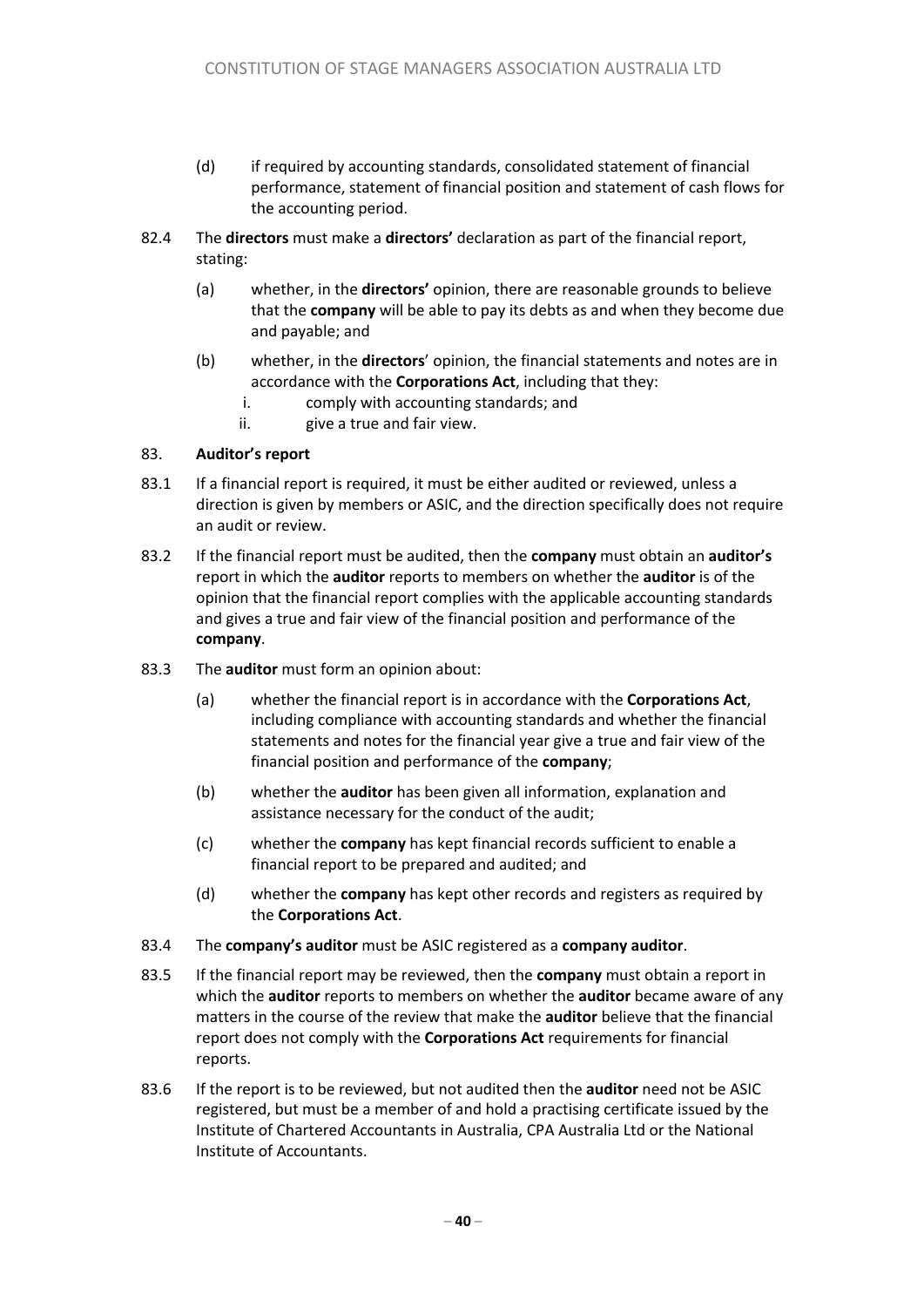83.7 If the financial report is to be audited or reviewed for the **company's** financial year, then the **auditor** must provide the **directors** with a written declaration that to the best of the individual **auditor's** knowledge and belief, there have been no contraventions of the **auditor** independence requirements of the **Corporations Act** (in relation to the audit or review) or any applicable code of professional conduct. This **auditor's** declaration is to be included in the **directors'** report.

# **By-laws**

#### 84. **By-laws**

- 84.1 The **directors** may pass a resolution to make by-laws to give effect to this constitution.
- 84.2 Members and **directors** must comply with by-laws as if they were part of this constitution.

### **Notice**

#### 85. **What is notice**

- 85.1 Anything written to or from the **company** under any clause in this constitution is written notice and is subject to clauses 86 to 88, unless specified otherwise.
- 85.2 Clauses 86 to 88 do not apply to a notice of proxy under clause 45.6.

#### 86. **Notice to the company**

Written notice or any communication under this constitution may be given to the **company**, the **directors** or the **secretary** by:

- (a) delivering it to the **company's** registered office
- (b) posting it to the **company's** registered office or to another address chosen by the **company** for notice to be provided
- (c) sending it to an email address or other electronic address notified by the **company** to the members as the **company's** email address or other electronic address, or
- (d) sending it to the fax number notified by the **company** to the members as the **company's** fax number.

#### 87. **Notice to members**

- 87.1 Written notice or any communication under this constitution may be given to a member:
	- (a) in person
	- (b) by posting it to, or leaving it at the address of the member in the **register** of members or an alternative address (if any) nominated by the member for service of notices
	- (c) sending it to the email or other electronic address nominated by the member as an alternative address for service of notices (if any)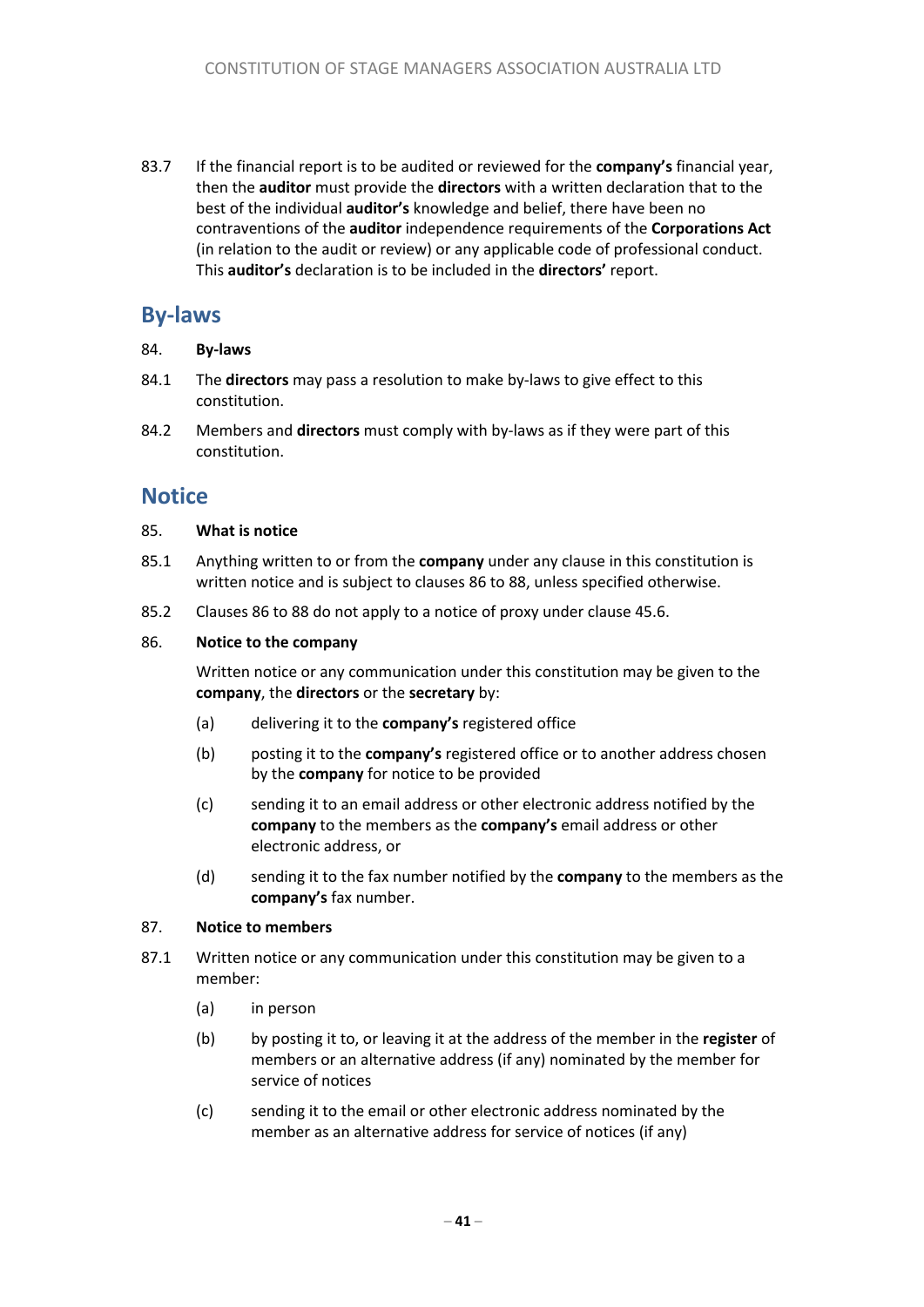- (d) sending it to the fax number nominated by the member as an alternative address for service of notices (if any), or
- (e) if agreed to by the member, by notifying the member at an email or other electronic address nominated by the member, that the notice is available at a specified place or address (including an electronic address).
- 87.2 If the **company** does not have an address for the member, the **company** is not required to give notice in person.

#### 88. **When notice is taken to be given**

A notice:

- (a) delivered in person, or left at the recipient's address, is taken to be given on the day it is delivered
- (b) sent by post, is taken to be given on the third day after it is posted with the correct payment of postage costs
- (c) sent by email, fax or other electronic method, is taken to be given on the **business day** after it is sent, and
- (d) given under clause 87.1(e) is taken to be given on the **business day** after the notification that the notice is available is sent.

# **Financial year**

#### 89. **Company's financial year**

The **company's** financial year is from 1 July to 30 June, unless the **directors** pass a resolution to change the financial year.

### **Indemnity, insurance and access**

#### 90. **Indemnity**

- 90.1 The **company** indemnifies each officer of the **company** out of the assets of the **company**, to the relevant extent, against all losses and liabilities (including costs, expenses and charges) incurred by that person as an officer of the **company**.
- 90.2 In this clause, 'to the relevant extent' means:
	- (a) to the extent that the **company** is not precluded by law (including the **Corporations Act**) from doing so, and
	- (b) for the amount that the officer is not otherwise entitled to be indemnified and is not actually indemnified by another person (including an insurer under an insurance policy).
- 90.3 The indemnity is a continuing obligation and is enforceable by an officer even though that person is no longer an officer of the **company**.

#### 91. **Insurance**

To the extent permitted by law (including the **Corporations Act**), and if the **directors** consider it appropriate, the **company** may pay or agree to pay a premium for a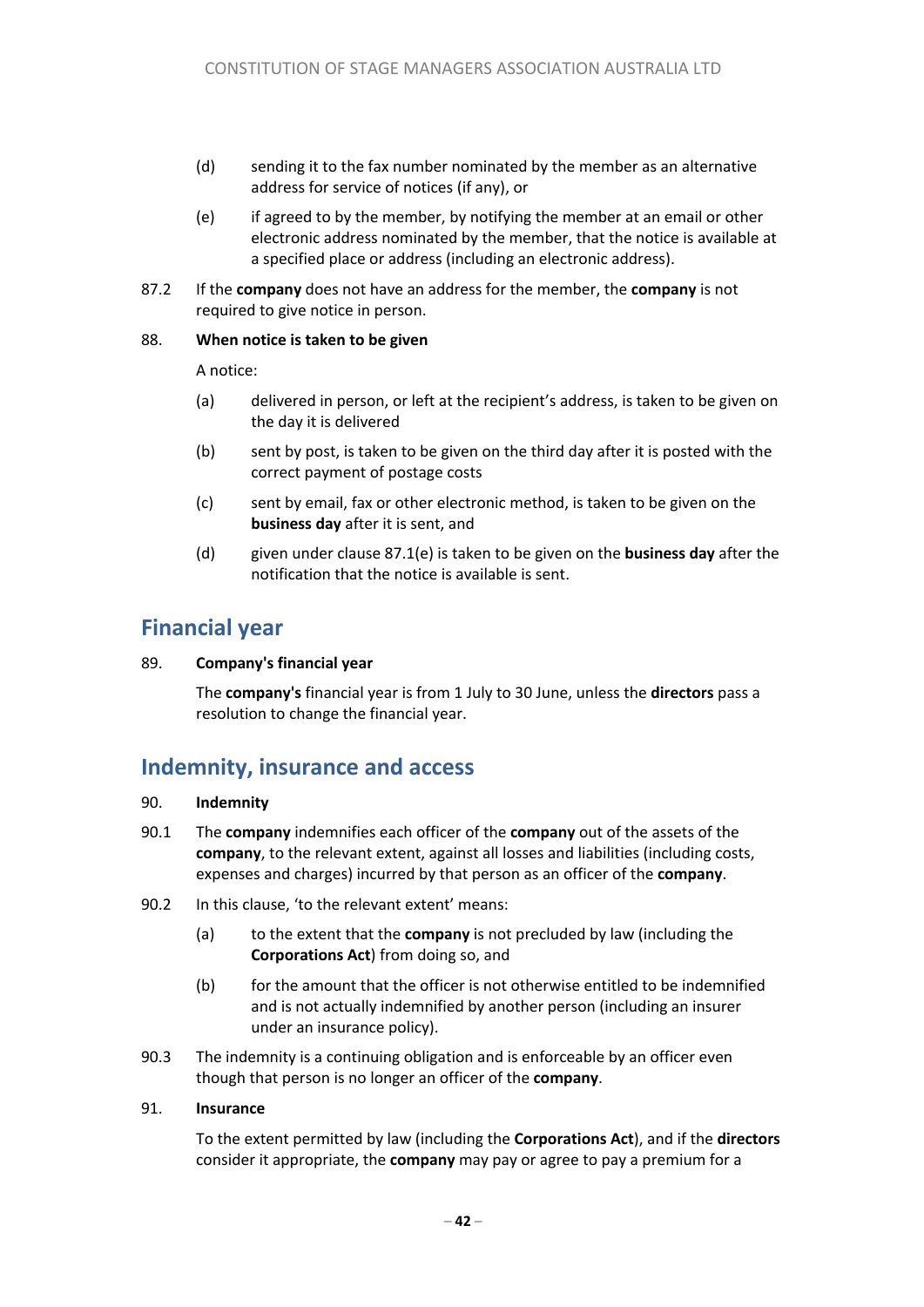contract insuring a person who is or has been an officer of the **company** against any liability incurred by the person as an officer of the **company**, except a liability (other than one for legal costs) arising out of:

- (a) conduct involving a wilful breach of duty in relation to the **company**; or
- (b) a contravention of section 182 or 183 of the **Corporations Act**.

#### 92. **Director voting on contract of indemnity or insurance**

Despite anything in this constitution, a director is not precluded from voting in respect of any contract or proposed contract of indemnity or insurance, merely because the contract indemnifies or insures or would indemnify or insure the director against a liability incurred by the director as an officer of the **company** or of a related body corporate.

#### 93. **Directors' access to documents**

- 93.1 A director has a right of access to the financial records of the **company** at all reasonable times.
- 93.2 If the **directors** agree, the **company** must give a director or former director access to:
	- (a) certain documents, including documents provided for or available to the **directors**, and
	- (b) any other documents referred to in those documents.

#### 94. **Liability**

- 94.1 An officer of the **company** is not liable for the act, neglect or default of any other officer or for joining in any act or for any other loss, expense or damage which arises in the execution of the duties of their office unless it arises through their own negligence, default, breach of duty or breach of trust.
- 94.2 For the purposes of clauses 90, 91, 92, 93, and 94 , 'officer' means a director or **secretary** or a member of a local committee, board or branch appointed under clause 56.5.

# **Winding up**

#### 95. **Surplus assets not to be distributed to members**

95.1 If the **company** is wound up, any **surplus assets** must not be distributed to a member or a former member of the **company**, unless that member or former member is a charity described in clause 96.1.

#### 96. **Distribution of surplus assets**

- 96.1 Subject to the **Corporations Act** and any other applicable Act, and any court order, any **surplus assets** (including 'gift funds' defined in clause 96.4) that remain after the **company** is wound up must be distributed to one or more charities:
	- (a) with charitable purpose(s) similar to, or inclusive of, the purpose(s) in clause 8, and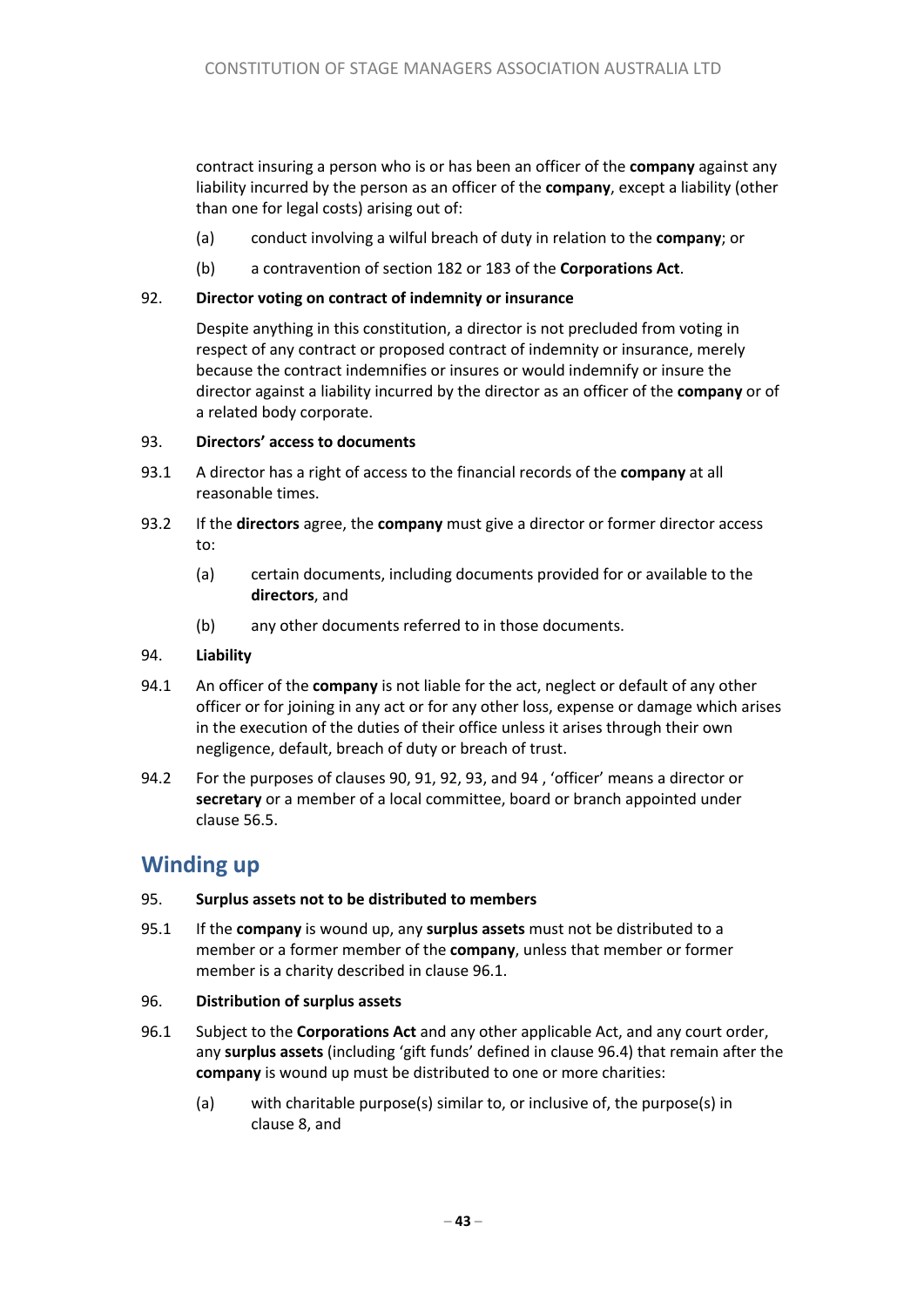- (b) which also prohibit the distribution of any **surplus assets** to its members to at least the same extent as the **company**, and
- (c) that is or are deductible gift recipients within the meaning of the *Income Tax Assessment Act 1997 (Cth).*
- 96.2 The decision as to the charity or charities to be given the **surplus assets** must be made by a **special resolution** of members at or before the time of winding up. If the members do not make this decision, the **company** may apply to the Supreme Court to make this decision.
- 96.3 If the **company's** deductible gift recipient endorsement is revoked (whether or not the **company** is to be wound up), any surplus gift funds must be transferred to one or more charities that meet the requirements of clauses 96.1(a), (b) and (c), as decided by the **directors**.
- 96.4 For the purpose of this clause:
	- (a) 'gift funds' means:
		- i. Gifts of money or property for the principal purpose of the **company**
		- ii. Contributions made in relation to a fund-raising event held for the principal purpose of the **company**, and
		- iii. Money received by the **company** because of such gifts and contributions
	- (b) 'contributions' and 'fund-raising event' have the same meaning as Division 30 of the *Income Tax Assessment Act 1997 (Cth).*

### **Formalities omitted**

#### 97. **Formalities omitted**

97.1 If some formality required by this constitution is inadvertently omitted or is not carried out the omission does not invalidate anything, including any resolution, which but for the omission would have been valid unless it is proved to the satisfaction of the **directors** that the omission has directly prejudiced any member financially. The decision of the **directors** is final and binding on all members.

# **Definitions and interpretation**

#### 98. **Definitions**

In this constitution:

*ACNC Act* means the *Australian Charities and Not-for-profits Commission Act 2012* (Cth);

*auditor* means any person appointed for the time being to perform the duties of an **auditor** of the **company**;

*business day* means a day that is not a Saturday, a Sunday or a public holiday or bank holiday in the place where the **company** has its registered office;

*company* means the **company** referred to in clause 1;

*Corporations Act* means the *Corporations Act 2001 (Cth)*;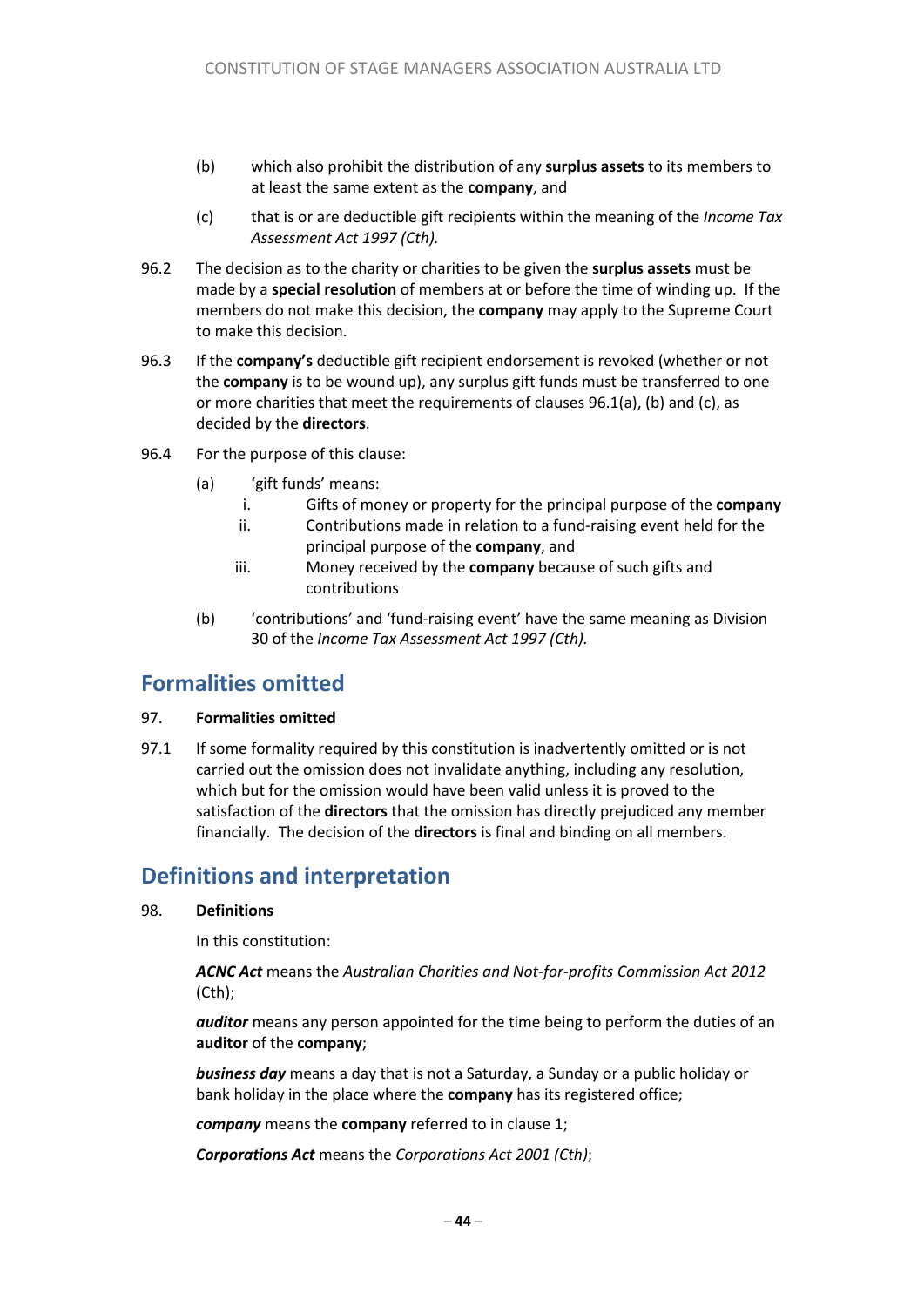*directors* means the **directors** for the time being of the **company** or the **directors** assembled as a board;

*elected chair* means a person elected by the **directors** to be the **company's** chair under clause 49;

*general meeting* means a meeting of members and includes the annual **general meeting**, under clause 27.1;

*initial member* means a person who is named in the application for registration of the **company**, with their consent, as a proposed member of the **company**;

*member present* means, in connection with a **general meeting**, a **member present** in person, by **representative** or by proxy at the venue or venues for the meeting;

*register* means the **register** of members to be kept pursuant to **Corporations Act**;

*registered charity* means a charity that is registered under the **ACNC Act**;

*representative* means a person authorised to act as a **representative** of a body corporate pursuant to section 250D of **Corporations Act**;

*secretary* means any person appointed to perform the duties of **secretary** of the **company** and any person appointed to act temporarily as **secretary**;

*special resolution* means a resolution:

- (a) of which notice has been given under clause 28.7(c), and
- (b) that has been passed by at least 75% of the votes cast by **members present** and entitled to vote on the resolution; and

*surplus assets* means any assets of the **company** that remain after paying all debts and other liabilities of the **company**, including the costs of winding up.

#### 99. **Reading this constitution with the Corporations Act**

- 99.1 The replaceable rules set out in the **Corporations Act** do not apply to the **company**.
- 99.2 While the **company** is a **registered charity**, the **ACNC Act** and the **Corporations Act** override any clauses in this constitution which are inconsistent with those Acts.
- 99.3 If the **company** is not a **registered charity** (even if it remains a charity), the **Corporations Act** overrides any clause in this constitution which is inconsistent with that Act.
- 99.4 A word or expression that is defined in the **Corporations Act**, or used in that Act and covering the same subject, has the same meaning as in this constitution.

#### 100. **Interpretation**

In this constitution:

- (a) the words 'including', 'for example', or similar expressions mean that there may be more inclusions or examples than those mentioned after that expression,
- (b) reference to an Act includes every amendment, re-enactment, or replacement of that Act and any subordinate legislation made under that Act (such as regulations),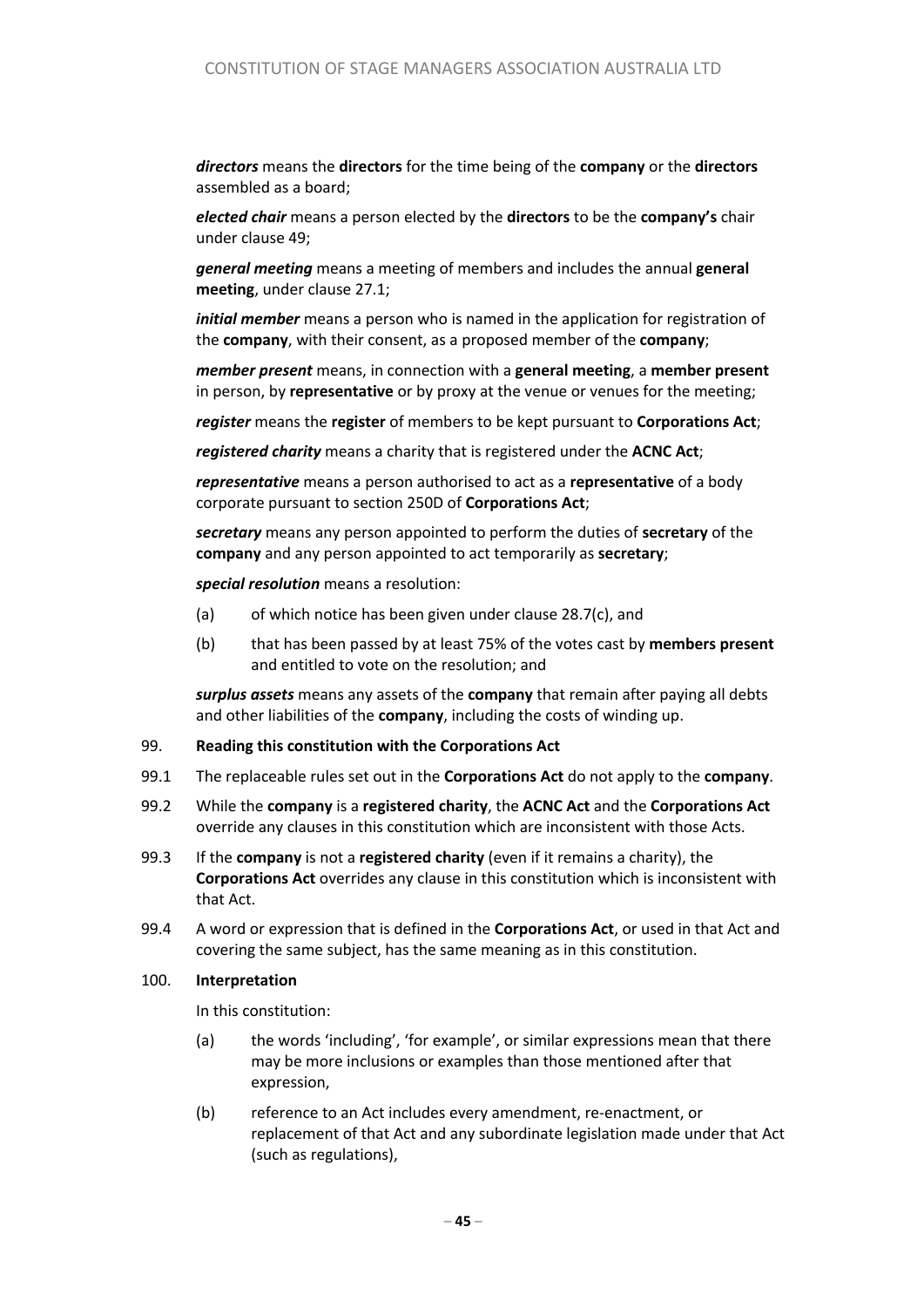#### (c) reference to:

- i. one gender includes the others;
- ii. the singular includes the plural and the plural includes the singular; and
- iii. a person includes a body corporate.
- (d) except so far as the contrary intention appears in this constitution:
	- i. an expression has in this constitution the same meaning as in **Corporations Act** ; and
	- ii. ii. if an expression is given different meanings for the purposes of different provisions of **Corporations Act**, the expression has, in a provision of this constitution that deals with a matter dealt with by a particular provision of **Corporations Act**, the same meaning as in that provision of **Corporations Act**.
- (e) headings and any table of contents or index are for convenience only and do not form part of this constitution or affect its interpretation.